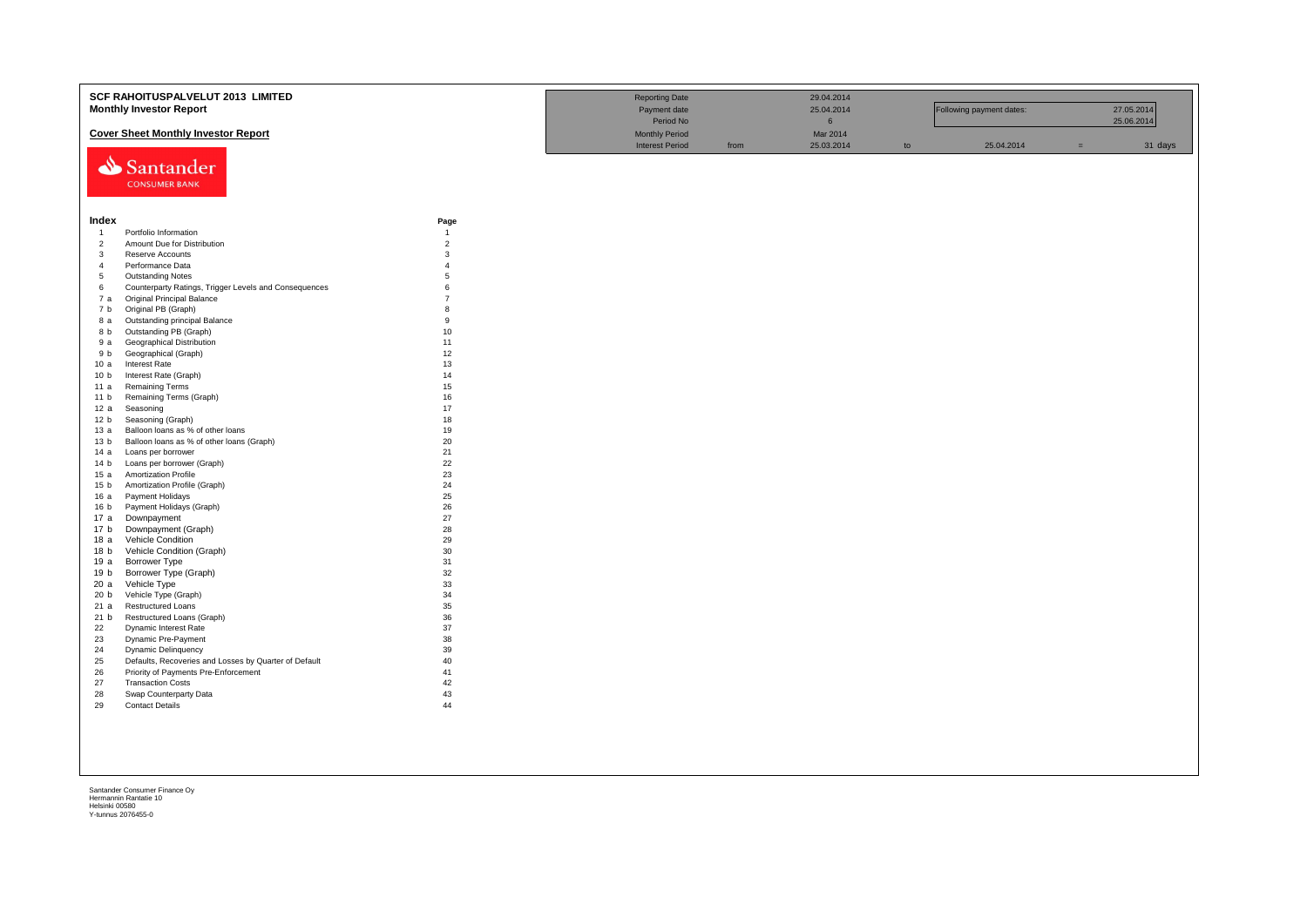| <b>SCF RAHOITUSPALVELUT 2013 LIMITED</b><br><b>Monthly Investor Report</b><br>1. Portfolio Information<br>Santander<br><b>CONSUMER BANK</b>          |                                                                    | <b>Reporting Date</b><br>Payment date<br>Period No<br><b>Monthly Period</b><br><b>Interest Period</b><br>from | 29.04.2014<br>25.04.2014<br>$6\overline{6}$<br>Mar 2014<br>25.03.2014<br>to $25.04.2014 =$ | 31 days |
|------------------------------------------------------------------------------------------------------------------------------------------------------|--------------------------------------------------------------------|---------------------------------------------------------------------------------------------------------------|--------------------------------------------------------------------------------------------|---------|
|                                                                                                                                                      | <b>Current Period</b>                                              | <b>Previous Period</b>                                                                                        |                                                                                            |         |
| <b>Outstanding receivables</b>                                                                                                                       | <b>Aggregated Outstanding</b><br><b>Principal Amount</b>           | <b>Aggregated Outstanding</b><br><b>Principal Amount</b>                                                      |                                                                                            |         |
| <b>Opening balance</b>                                                                                                                               | 398 902 873,32 EUR                                                 | 418 143 704,76 EUR                                                                                            |                                                                                            |         |
| Scheduled Loan Principal Repayments<br>Prepayments<br>Deemed Collections - Other<br><b>Total Principal Payments Received</b>                         | 9 654 450,06 EUR<br>9774 132,99 EUR<br>- EUR<br>19 428 583,05 EUR  | 9 351 450,13 EUR<br>9 647 458,60 EUR<br>- EUR<br>18 998 908,73 EUR                                            |                                                                                            |         |
| New Defaulted Auto Loans in Period<br><b>Closing Balance</b>                                                                                         | 260 419,37 EUR<br>379 213 870,90 EUR                               | 241 922,71 EUR<br>398 902 873,32 EUR                                                                          |                                                                                            |         |
| <b>Total revenue collections</b><br>Revenue and fees received on loan balances<br>Recoveries on loans in default<br>Total Revenue Received in Period | 1 960 640,54 EUR<br>110 451,77 EUR<br>2 071 092,31 EUR             | 1951 064,16 EUR<br>29 017,89 EUR<br>1980 082,05 EUR                                                           |                                                                                            |         |
| # Loans<br>At beginning of period<br>Paid in Full<br>Repurchased (Deemed Collections)<br>New loans into default<br>At end of period                  | 35 125 Loans<br>1 125 Loans<br>- Loans<br>21 Loans<br>33 979 Loans | 36 152 Loans<br>1 004 Loans<br>- Loans<br>23 Loans<br>35 125 Loans                                            |                                                                                            |         |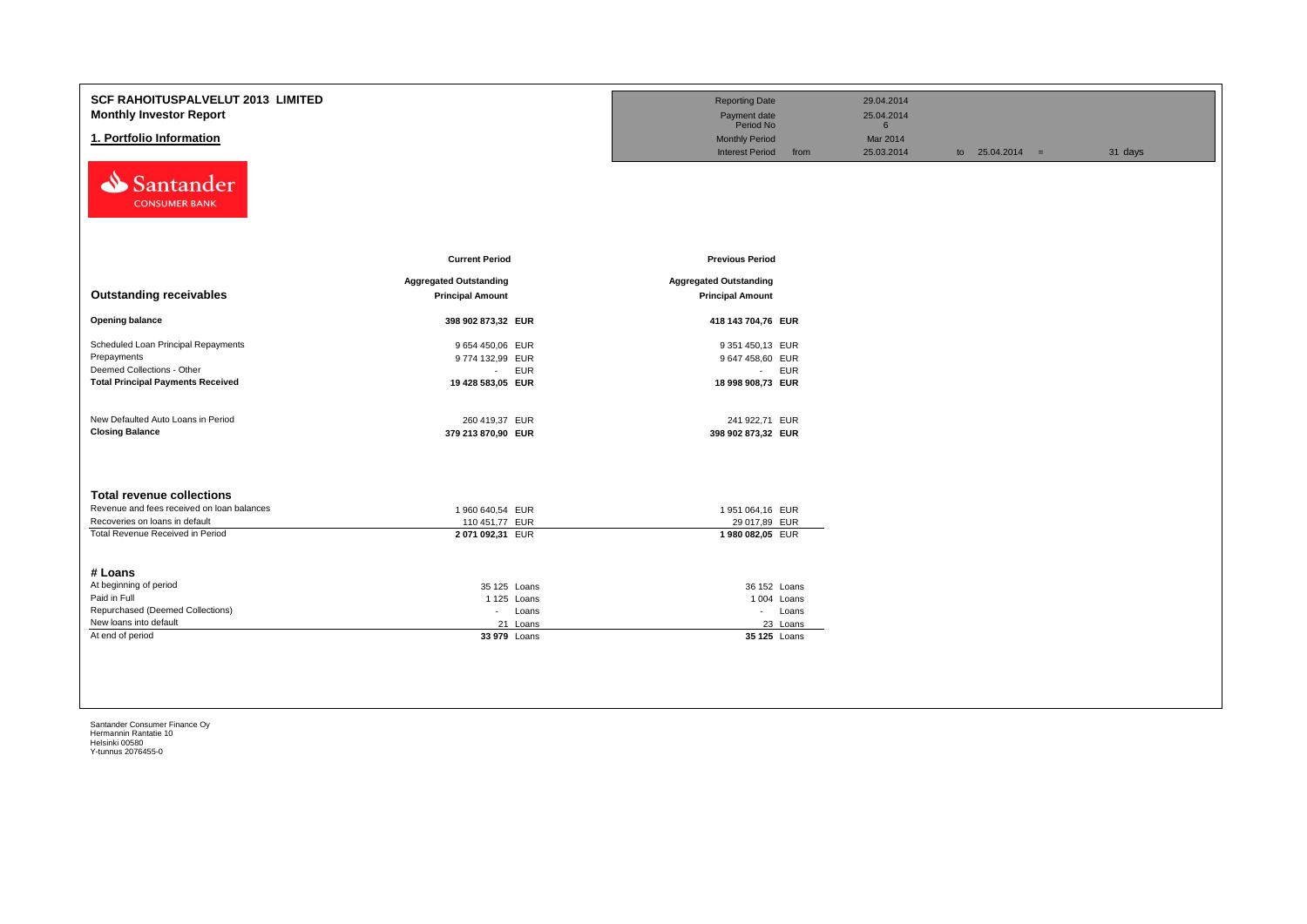| <b>SCF RAHOITUSPALVELUT 2013 LIMITED</b><br><b>Monthly Investor Report</b><br>2. Amount Due for Distribution                                                                                                                                                                                                                                                                                                                 |                                                                               | <b>Reporting Date</b><br>Payment date<br>Period No<br><b>Monthly Period</b> | 29.04.2014<br>25.04.2014<br>$6\overline{6}$<br>Mar 2014 |                                                               |                                           |     |         |
|------------------------------------------------------------------------------------------------------------------------------------------------------------------------------------------------------------------------------------------------------------------------------------------------------------------------------------------------------------------------------------------------------------------------------|-------------------------------------------------------------------------------|-----------------------------------------------------------------------------|---------------------------------------------------------|---------------------------------------------------------------|-------------------------------------------|-----|---------|
| Santander<br><b>CONSUMER BANK</b>                                                                                                                                                                                                                                                                                                                                                                                            |                                                                               | Interest Period from                                                        | 25.03.2014                                              | to                                                            | 25.04.2014                                | $=$ | 31 days |
| <b>Purchaser Available Distribution Amount</b><br><b>Current Period</b>                                                                                                                                                                                                                                                                                                                                                      |                                                                               |                                                                             |                                                         |                                                               | <b>Previous Period</b>                    |     |         |
| a. Collections (Principal, interest, and fee etc)<br>b. Stamp Duty, Taxes, Liabilities etc. Paid by the Seller to the Purchaser<br>c. Default, Interest, Indemnities etc Paid by the Seller to the Purchaser<br>d. Other amounts Paid by the Seller to the Purchaser<br>e. Interest Earned by the Purchaser<br>f. Other amounts received by the purchaser<br><b>Total Amount for Purchaser Available Distribution Amount</b> | 21 499 675 EUR<br>0 EUR<br>0 EUR<br>0 EUR<br>0 EUR<br>0 EUR<br>21 499 675 EUR |                                                                             |                                                         | 20 978 991 EUR<br>20 978 991 EUR                              | 0 EUR<br>0 EUR<br>0 EUR<br>0 EUR<br>0 EUR |     |         |
| <b>Issuer Available Distribution Amount</b>                                                                                                                                                                                                                                                                                                                                                                                  |                                                                               |                                                                             |                                                         |                                                               |                                           |     |         |
| a. Amounts due to Issuer from Purchaser under the Loan Agreement<br>b. Reserve Fund<br>c. Interest Earned by the Issuer<br>d. Other amounts received by the issuer<br><b>Total Amount for Issuer Available Distribution Amount</b>                                                                                                                                                                                           | 21 287 213 EUR<br>12 833 875 EUR<br>775 EUR<br>0 EUR<br>34 121 862 EUR        |                                                                             |                                                         | 20 777 115 EUR<br>12 833 875 EUR<br>671 EUR<br>33 611 660 EUR | 0 EUR                                     |     |         |
|                                                                                                                                                                                                                                                                                                                                                                                                                              |                                                                               |                                                                             |                                                         |                                                               |                                           |     |         |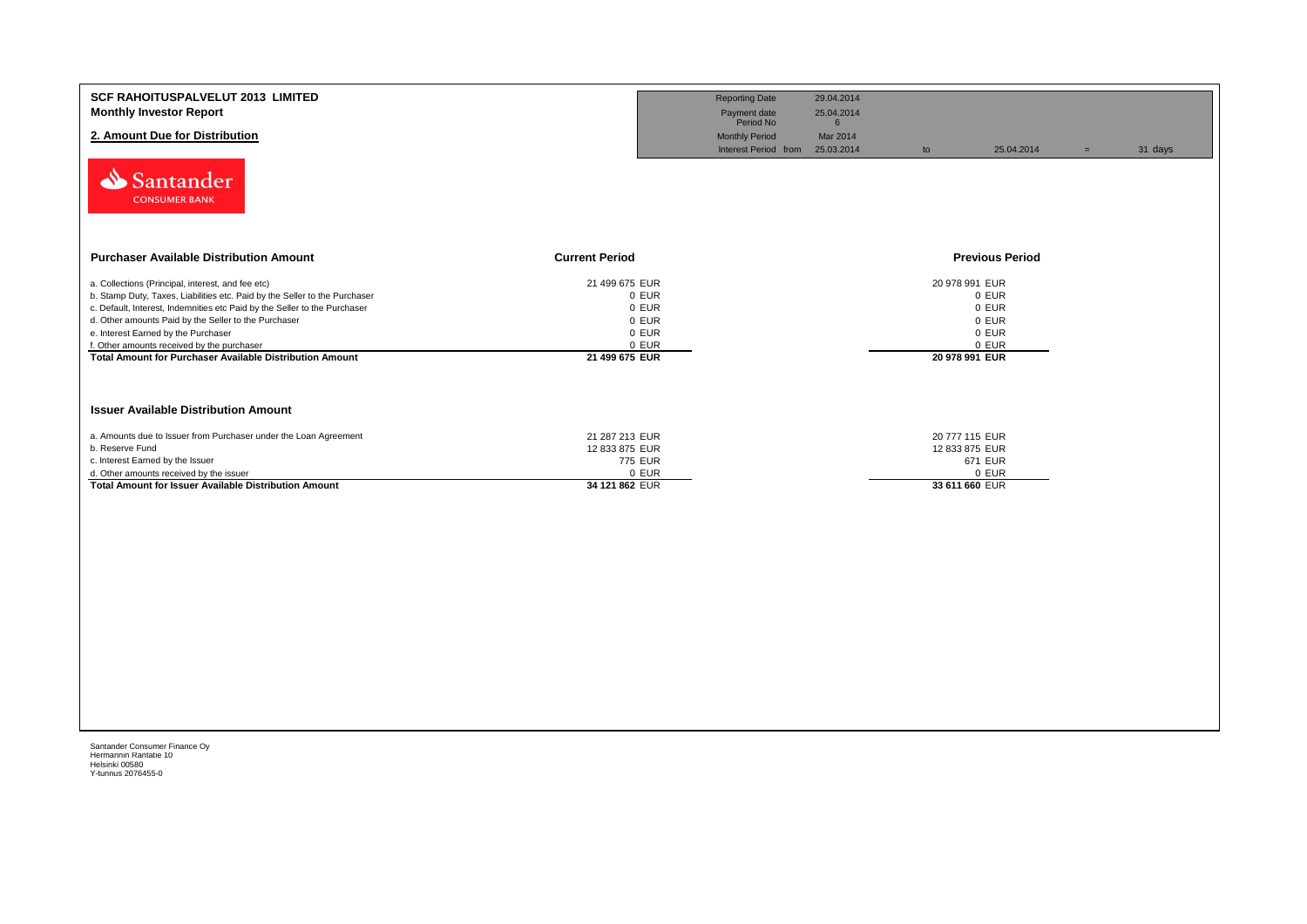| <b>SCF RAHOITUSPALVELUT 2013 LIMITED</b><br><b>Monthly Investor Report</b>                                                                                                                                                                                                                                                                                    |      | <b>Reporting Date</b><br>Payment date<br>Period No |      | 29.04.2014<br>25.04.2014<br>$6\phantom{1}$ |    |            |     |         |
|---------------------------------------------------------------------------------------------------------------------------------------------------------------------------------------------------------------------------------------------------------------------------------------------------------------------------------------------------------------|------|----------------------------------------------------|------|--------------------------------------------|----|------------|-----|---------|
| 3. Reserve Accounts                                                                                                                                                                                                                                                                                                                                           |      | <b>Monthly Period</b>                              |      | Mar 2014                                   |    |            |     |         |
|                                                                                                                                                                                                                                                                                                                                                               |      | <b>Interest Period</b>                             | from | 25.03.2014                                 | to | 25.04.2014 | $=$ | 31 days |
| Santander<br><b>CONSUMER BANK</b>                                                                                                                                                                                                                                                                                                                             |      |                                                    |      |                                            |    |            |     |         |
| <b>Note Balance</b>                                                                                                                                                                                                                                                                                                                                           |      |                                                    |      |                                            |    |            |     |         |
| <b>Beginning of Period</b>                                                                                                                                                                                                                                                                                                                                    |      | 398 902 873,32 EUR                                 |      |                                            |    |            |     |         |
| End of Period                                                                                                                                                                                                                                                                                                                                                 |      | 379 213 870,90 EUR                                 |      |                                            |    |            |     |         |
| <b>Reserve Fund</b>                                                                                                                                                                                                                                                                                                                                           | in % |                                                    |      |                                            |    |            |     |         |
| <b>Beginning of Period</b>                                                                                                                                                                                                                                                                                                                                    | 1,9% | 7 700 325,00 EUR                                   |      |                                            |    |            |     |         |
| Cash Outflow                                                                                                                                                                                                                                                                                                                                                  |      | 7 700 325,00 EUR                                   |      |                                            |    |            |     |         |
| Cash Inflow                                                                                                                                                                                                                                                                                                                                                   |      | 7 700 325,00 EUR                                   |      |                                            |    |            |     |         |
| End of Period                                                                                                                                                                                                                                                                                                                                                 | 1,9% | 7 700 325,00 EUR                                   |      |                                            |    |            |     |         |
| <b>Required Reserve Amount</b>                                                                                                                                                                                                                                                                                                                                | 1,9% | 7 700 325,00 EUR                                   |      |                                            |    |            |     |         |
| <b>Liquidity Balance</b>                                                                                                                                                                                                                                                                                                                                      |      |                                                    |      |                                            |    |            |     |         |
| <b>Beginning of Period</b>                                                                                                                                                                                                                                                                                                                                    | 1,3% | 5 133 550,00 EUR                                   |      |                                            |    |            |     |         |
| Cash Outflow                                                                                                                                                                                                                                                                                                                                                  |      | 5 133 550,00 EUR                                   |      |                                            |    |            |     |         |
| Cash Inflow                                                                                                                                                                                                                                                                                                                                                   |      | 5 133 550,00 EUR                                   |      |                                            |    |            |     |         |
| <b>End of Period</b>                                                                                                                                                                                                                                                                                                                                          | 1,3% | 5 133 550,00 EUR                                   |      |                                            |    |            |     |         |
| <b>Required Reserve Amount</b>                                                                                                                                                                                                                                                                                                                                | 1,3% | 5 133 550,00 EUR                                   |      |                                            |    |            |     |         |
| <b>Servicer Advance Reserve Fund</b>                                                                                                                                                                                                                                                                                                                          |      |                                                    |      |                                            |    |            |     |         |
| <b>Beginning of Period</b>                                                                                                                                                                                                                                                                                                                                    |      | 100 000,00 EUR                                     |      |                                            |    |            |     |         |
| <b>Cash Outflow</b>                                                                                                                                                                                                                                                                                                                                           |      | <b>EUR</b><br>÷.                                   |      |                                            |    |            |     |         |
| Cash Inflow                                                                                                                                                                                                                                                                                                                                                   |      | <b>EUR</b><br>$\blacksquare$                       |      |                                            |    |            |     |         |
| End of Period                                                                                                                                                                                                                                                                                                                                                 |      | 100 000,00 EUR                                     |      |                                            |    |            |     |         |
| <b>Required Reserve Amount</b>                                                                                                                                                                                                                                                                                                                                |      | 100 000,00 EUR                                     |      |                                            |    |            |     |         |
| <b>Set-off from Deposits</b><br>No borrowers whose loans were sold to SCF Rahoituspalvelut 2013 held deposits with Santander Consumer Bank AS. The risk of set-off from deposits is therefore zero.<br>We hereby confirm that the Seller confirms its ongoing retention of a net economic interest of at least 5% in accordance with Article 122a of the CRD. |      |                                                    |      |                                            |    |            |     |         |
|                                                                                                                                                                                                                                                                                                                                                               |      |                                                    |      |                                            |    |            |     |         |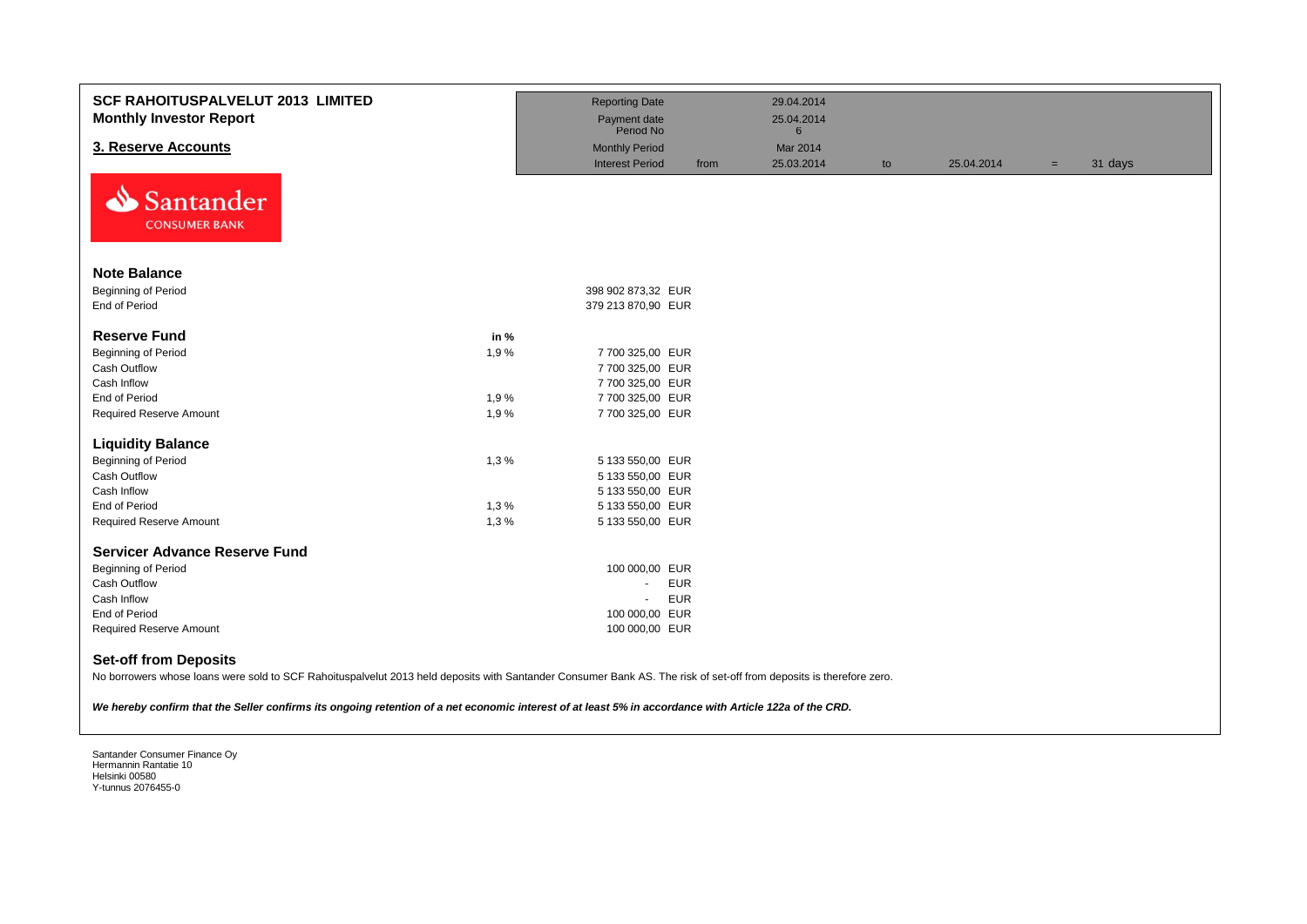| <b>SCF RAHOITUSPALVELUT 2013 LIMITED</b><br><b>Monthly Investor Report</b><br>4. Performance Data<br>Santander<br><b>CONSUMER BANK</b> |                |                    |         | <b>Reporting Date</b><br>Payment date<br>Period No<br><b>Monthly Period</b><br><b>Interest Period</b> | from | 29.04.2014<br>25.04.2014<br>6<br>Mar 2014<br>25.03.2014 | to | 25.04.2014 | $\equiv$ | 31 days |
|----------------------------------------------------------------------------------------------------------------------------------------|----------------|--------------------|---------|-------------------------------------------------------------------------------------------------------|------|---------------------------------------------------------|----|------------|----------|---------|
| <b>Asset Balance</b>                                                                                                                   |                |                    |         |                                                                                                       |      |                                                         |    |            |          |         |
| Beginning of Period                                                                                                                    |                | 398 902 873,32 EUR |         |                                                                                                       |      |                                                         |    |            |          |         |
| End of Period                                                                                                                          |                | 379 213 870,90 EUR |         |                                                                                                       |      |                                                         |    |            |          |         |
| <b>Portfolio Performance:</b>                                                                                                          | <b>EUR</b>     | %                  | # loans |                                                                                                       |      |                                                         |    |            |          |         |
| <b>Performing Receivables:</b>                                                                                                         |                |                    |         |                                                                                                       |      |                                                         |    |            |          |         |
| Current                                                                                                                                | 344 081 075,41 | 90,74 %            | 31 004  |                                                                                                       |      |                                                         |    |            |          |         |
| 1-29 days past due                                                                                                                     | 30 152 795,00  | 7,95 %<br>0,00%    | 2 5 1 1 |                                                                                                       |      |                                                         |    |            |          |         |
| <b>Delinquent Receivables:</b>                                                                                                         |                |                    |         |                                                                                                       |      |                                                         |    |            |          |         |
| 30-59 days past due                                                                                                                    | 3 199 380,17   | 0,84 %             | 313     |                                                                                                       |      |                                                         |    |            |          |         |
| 60-89 days past due                                                                                                                    | 1 012 241,69   | 0,27%              | 86      |                                                                                                       |      |                                                         |    |            |          |         |
| 90-119 days past due                                                                                                                   | 507 154,64     | 0,13%              | 42      |                                                                                                       |      |                                                         |    |            |          |         |
| 120-149 days past due                                                                                                                  | 171 908,01     | 0,05%              | 12      |                                                                                                       |      |                                                         |    |            |          |         |
| 150-179 days past due                                                                                                                  | 89 315,98      | 0,02%              | 11      |                                                                                                       |      |                                                         |    |            |          |         |
| <b>Total Performing and Delinquent</b>                                                                                                 | 379 213 871    | 100,00%            | 33 979  |                                                                                                       |      |                                                         |    |            |          |         |
| <b>Current Period Defaults</b>                                                                                                         | 260 419,37     |                    | 21      |                                                                                                       |      |                                                         |    |            |          |         |
| <b>Cumulative Defaults</b>                                                                                                             | 578 086,26     |                    | 54      |                                                                                                       |      |                                                         |    |            |          |         |
| <b>Current Period Recoveries</b>                                                                                                       | 110 451,77     |                    |         |                                                                                                       |      |                                                         |    |            |          |         |
| <b>Cumulative Recoveries</b>                                                                                                           | 155 986,84     |                    |         |                                                                                                       |      |                                                         |    |            |          |         |
|                                                                                                                                        |                |                    |         |                                                                                                       |      |                                                         |    |            |          |         |
|                                                                                                                                        |                |                    |         |                                                                                                       |      |                                                         |    |            |          |         |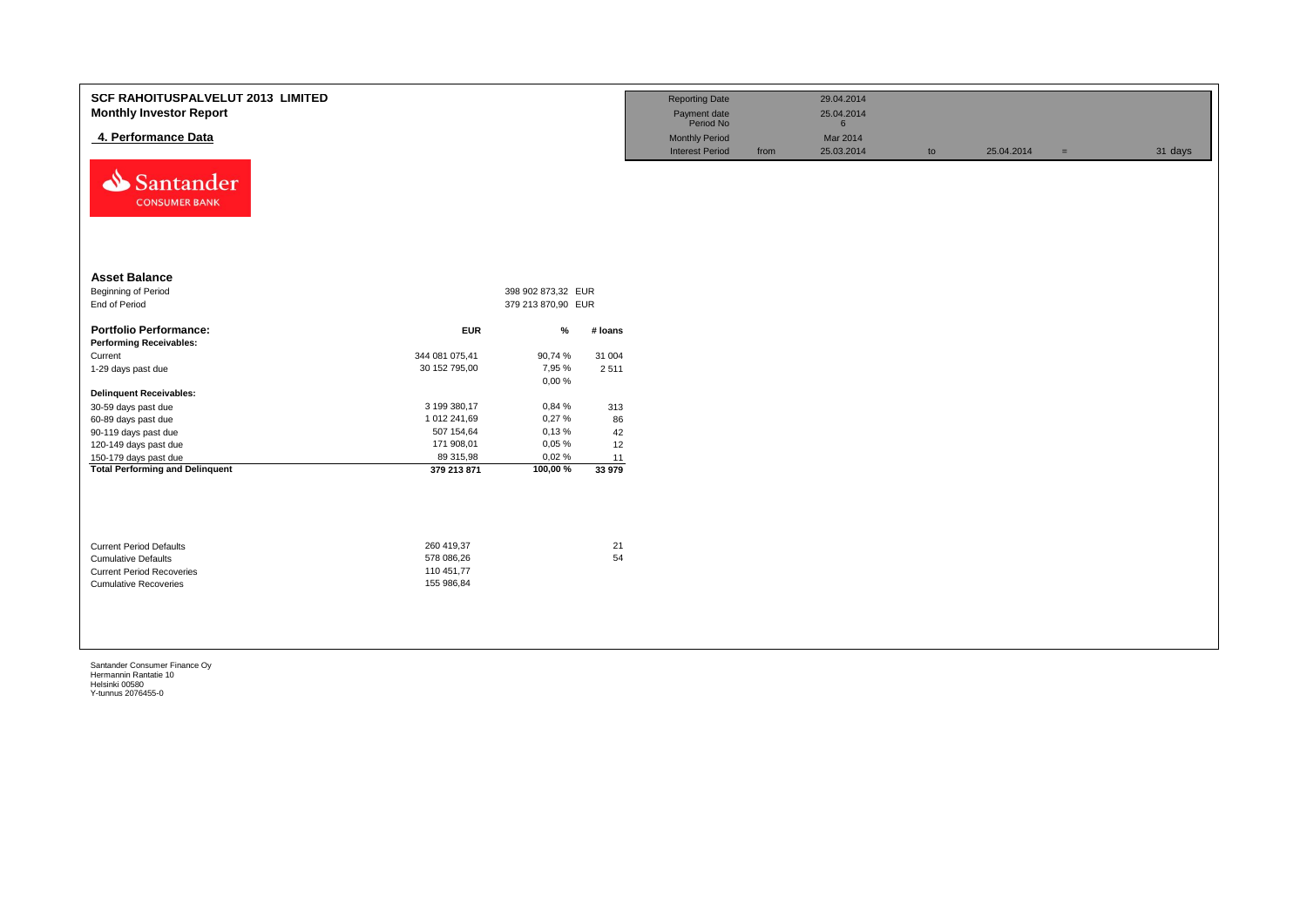# **SCF RAHOITUSPALVELUT 2013 LIMITED Reporting Date** 29.04.2014 **Monthly Investor Report** 25.04.2014<br> **Monthly Investor Report** 25.04.2014<br>
Payment date 25.04.2014

**5. Outstanding Notes** Mar 2014<br>
Monthly Period Mar 2014<br>
Interest Period from 25.03.2014



| 1. Note Balance                                       | <b>All Notes</b>   | Class A                  | <b>Class B</b>           | Class C                  | Class C                                |
|-------------------------------------------------------|--------------------|--------------------------|--------------------------|--------------------------|----------------------------------------|
| <b>General Note Information</b>                       |                    |                          |                          |                          |                                        |
| <b>ISIN Code</b>                                      |                    | XS0973934192             | XS0973934358             | N/A                      | N/A                                    |
| Currency                                              |                    | <b>EUR</b>               | <b>EUR</b>               | <b>EUR</b>               | <b>EUR</b>                             |
| <b>Initial Tranching</b>                              | 100 %              | 85.5%                    | 9.5%                     | 5.0%                     | 0.0%                                   |
| Legal Final Maturity Date                             |                    | 31.08.2018               | 31.08.2018               | 31.08.2018               | 31.08.2018                             |
| Rating (Fitch/Moody's)                                |                    | AAA / AAA                | A/ A2                    | Not rated                | Not rated                              |
| Initial Notes Aggregate Principal Outstanding Balance | 513 300 000.00 EUR | 439 000 000.00 EUR       | 48 800 000.00 EUR        | 25 500 000.00 EUR        | 55 000.00 EUR                          |
| Initial Nominal per Note                              |                    | <b>EUR</b><br>100 000,00 | <b>EUR</b><br>100 000.00 | 100 000.00<br><b>EUR</b> | <b>EUR</b><br>1 000,00                 |
| Initial Number of Notes per Class                     | 5133               | 4390                     | 488                      | 255                      | 55                                     |
| <b>Current Note Information</b>                       |                    |                          |                          |                          |                                        |
| Class Principal Outstanding Opening Balance           | 398 847 873.32 EUR | 324 547 873.32 EUR       | 48 800 000.00 EUR        | 25 500 000.00 EUR        | 55 000.00                              |
| Available Distribution Amount                         | 34 121 862.45 EUR  |                          |                          |                          |                                        |
| Amortisation                                          | 19 689 002,42 EUR  |                          |                          |                          |                                        |
| <b>Redemption per Class</b>                           | 19 689 002,42 EUR  | 19 689 002.42 EUR        | <b>EUR</b>               | <b>EUR</b>               | <b>EUR</b>                             |
| Redemption per Note                                   |                    | 4484.97 EUR              | <b>EUR</b>               | <b>EUR</b>               | <b>EUR</b>                             |
| Class Principal Outstanding Closing Balance           | 379 158 870.90 EUR | 304 858 870.90 EUR       | 48 800 000.00 EUR        | 25 500 000.00 EUR        | 55 000.00                              |
| <b>Current Tranching</b>                              |                    | 80,40%                   | 12,87%                   | 6,73%                    | 0,01%                                  |
| Current Pool Factor                                   |                    | 0.69                     | 1.00                     | 1.00                     | 1.00                                   |
| 2. Payments to Investors per Note                     | <b>All Notes</b>   | <b>Class A</b>           | <b>Class B</b>           | Class C                  | <b>Class C</b>                         |
| Interest rate Basis: 1-M EURIBOR / Spread             |                    |                          |                          |                          |                                        |
| Day Count Convention                                  |                    | (30/360)                 | (30/360)                 | (30/360)                 | (30/360)                               |
| <b>Interest Days</b>                                  | 31                 |                          |                          |                          |                                        |
| Principal Outstanding per Note Beginning of Period    |                    | 73 928.90 EUR            | 100 000,00 EUR           | 100 000,00 EUR           | 1 000,00 EUR                           |
| >Principal Repayment per note                         |                    | 4484.97 EUR              | <b>EUR</b>               | <b>EUR</b>               | <b>EUR</b><br>$\overline{\phantom{a}}$ |
| Principal Outstanding per Note End of Period          |                    | 69 443,93 EUR            | 100 000,00 EUR           | 100 000,00 EUR           | 1 000,00 EUR                           |
| >Interest accrued for the period                      |                    | 49.41 EUR                | 75.17 EUR                | 83,50 EUR                | 0.835 EUR                              |
| <b>Interest Payment</b>                               | 274 880,00         | 216 906.16 EUR           | 36 681,33 EUR            | 21 292,50 EUR            | 45,93 EUR                              |
| Interest Payment per Note                             |                    | 49.41 EUR                | 75.17 EUR                | 83,50 EUR                | 0,84 EUR                               |
|                                                       |                    |                          |                          |                          |                                        |
| 3. Credit Enhancements                                |                    |                          |                          |                          |                                        |
| Initial total CE (Subordination, Reserve)             |                    | 16,98%                   | 7,48%                    | 2,50%                    |                                        |
| Current CE (incl. Excess Spread)                      |                    | 30,48%                   | 17,62 %                  | 10,88%                   |                                        |
| Current CE (excl. Excess Spread)                      |                    | 22,98 %                  | 10.12%                   | 3.38%                    |                                        |

Payment date<br>Period No

Interest Period from 25.03.2014 to 25.04.2014 = 31 days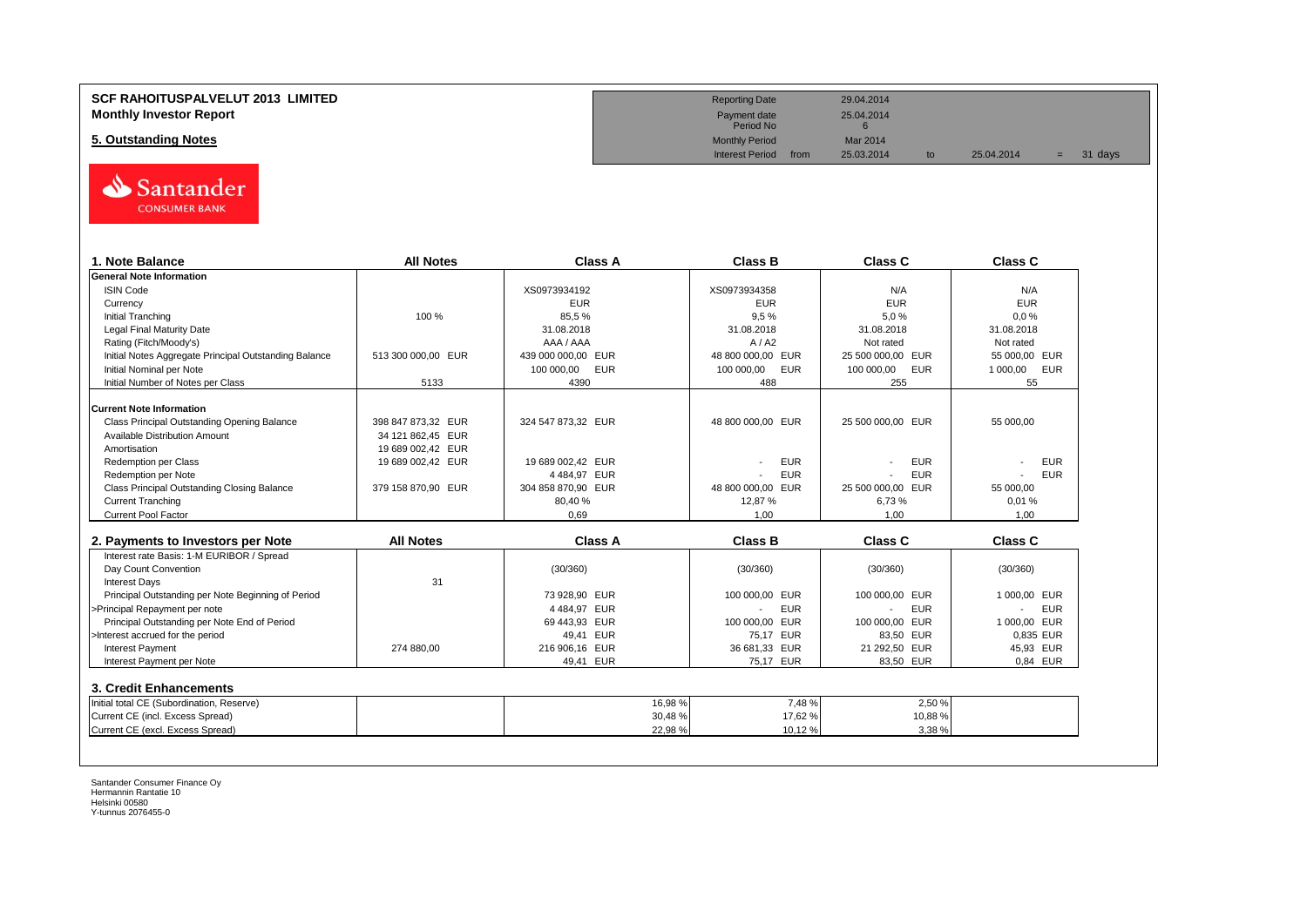## **SCF RAHOITUSPALVELUT 2013 LIMITED**<br>**Monthly Investor Report** Payment date 25.04.2014

**6. Counterparty Ratings, Trigger Levels and Consequences** 

Reporting Date 29.04.2014<br>Payment date 25.04.2014<br>Period No 6<br>Monthly Period Mar 2014

Interest Period:  $25.03.2014$  to  $25.04.2014$  = 31 days

Santander CONSUMER BANK

|                                   |                                           |                |                |                   | <b>Rating Triggers</b> |                |                        |                  |                        |                   |                                                                                                                                                                                                                                                                                                                                                                                                                                                                                                                                                                                                        |
|-----------------------------------|-------------------------------------------|----------------|----------------|-------------------|------------------------|----------------|------------------------|------------------|------------------------|-------------------|--------------------------------------------------------------------------------------------------------------------------------------------------------------------------------------------------------------------------------------------------------------------------------------------------------------------------------------------------------------------------------------------------------------------------------------------------------------------------------------------------------------------------------------------------------------------------------------------------------|
|                                   |                                           |                |                | <b>Short Term</b> |                        |                |                        | <b>Long Term</b> |                        |                   |                                                                                                                                                                                                                                                                                                                                                                                                                                                                                                                                                                                                        |
|                                   |                                           |                | Fitch          |                   | Moody's                |                | Fitch                  |                  | Moody's                |                   |                                                                                                                                                                                                                                                                                                                                                                                                                                                                                                                                                                                                        |
| <b>Transaction Role</b>           | Counterparty                              | Criteria       | Current        | Criteria          | Current                | Criteria       | Current                | Criteria         | Current                | Trigger breached? | Summary of Contractual Requirements if Rating Trigger Breach                                                                                                                                                                                                                                                                                                                                                                                                                                                                                                                                           |
| Issuer                            | Rahoituspalvelut 2013 Limited             |                | No rating      |                   | No rating              |                | No rating              |                  | No rating              | N/A               |                                                                                                                                                                                                                                                                                                                                                                                                                                                                                                                                                                                                        |
| Seller                            | Santander Consumer Finance Oy             |                | No rating      |                   | No rating              |                | No rating              |                  | No rating              | N/A               |                                                                                                                                                                                                                                                                                                                                                                                                                                                                                                                                                                                                        |
| Servicer                          | Santander Consumer Finance Oy             |                | No rating      |                   | No rating              |                | No rating              |                  | No rating              | N/A               |                                                                                                                                                                                                                                                                                                                                                                                                                                                                                                                                                                                                        |
| Servicer's Owner                  | Santander Consumer Finance                | N/A            | F <sub>2</sub> | N/A               | P-2 Outlook stable     | BBB-           | BBB+<br>Outlook stable | Baa3             | Baa1<br>Outlook stable | No                | Banco Santander S.A. undertakes in the Servicing Agreement to act as Back-Up Servicer Facilitator,<br>which will require it to (i) select a bank or financial institution having the requirements set out in the<br>Servicing Agreement and willing to assume the duties of a successor servicer in the event that a<br>Servicer Termination Notice is delivered, (ii) review the information provided to it by the Servicer<br>under the Servicing Agreement, (iii) enter into appropriate data confidentiality provisions and (iv)<br>notify the Servicer if it requires further assistance.         |
| <b>Transaction Account Bank</b>   | Deutsche Bank AG                          | F1             | $F1+$          | $P-1$             | $P-1$                  | $\overline{A}$ | $A+$                   | A2               | A2                     | <b>No</b>         | The Issuer and the Purchaser shall (with the prior written consent of the Note Trustee) arrange for<br>the transfer (within 30 calendar days) of:<br>(i) in relation to the Issuer, the Issuer Secured Accounts and the Expenses Loan Payment Account and<br>all of the funds standing to the credit of the Issuer Secured Accounts and the Expenses Loan Payment<br>Account: and<br>(ii) in relation to the Purchaser, the Purchaser Transaction Account and all funds standing to the<br>credit of the Purchaser Transaction Account,<br>to another bank that meets the applicable Required Ratings. |
| Paying Agent and related roles    | Deutsche Bank AG                          |                | $F1+$          |                   | $P-1$                  |                | $A+$                   |                  | A2                     |                   |                                                                                                                                                                                                                                                                                                                                                                                                                                                                                                                                                                                                        |
| Corporate Service Provider        | Deutsche International Corporate Services |                | $F1+$          |                   | $P-1$                  |                | $A+$                   |                  | A2                     |                   |                                                                                                                                                                                                                                                                                                                                                                                                                                                                                                                                                                                                        |
| Note Trustee and Security Trustee | Deutsche Trustee Company Limited          |                | $F1+$          |                   | $P-1$                  |                | $A+$                   |                  | A2                     |                   |                                                                                                                                                                                                                                                                                                                                                                                                                                                                                                                                                                                                        |
| <b>Collections Account Bank</b>   | Skandinaviska Enskilda Banken             | F <sub>1</sub> | F1             | $P-1$             | $P-1$                  | $\overline{A}$ | $A+$                   | A2               | A1                     | No                | The Servicer shall (with the prior written consent of the Note Trustee) use reasonable endeavours to<br>arrange for the transfer (within 30 calendar days) of the Issuer Collections Account and all of the<br>funds standing to the credit of the Issuer Collections Account to another bank which meets the<br><b>Required Ratings.</b>                                                                                                                                                                                                                                                              |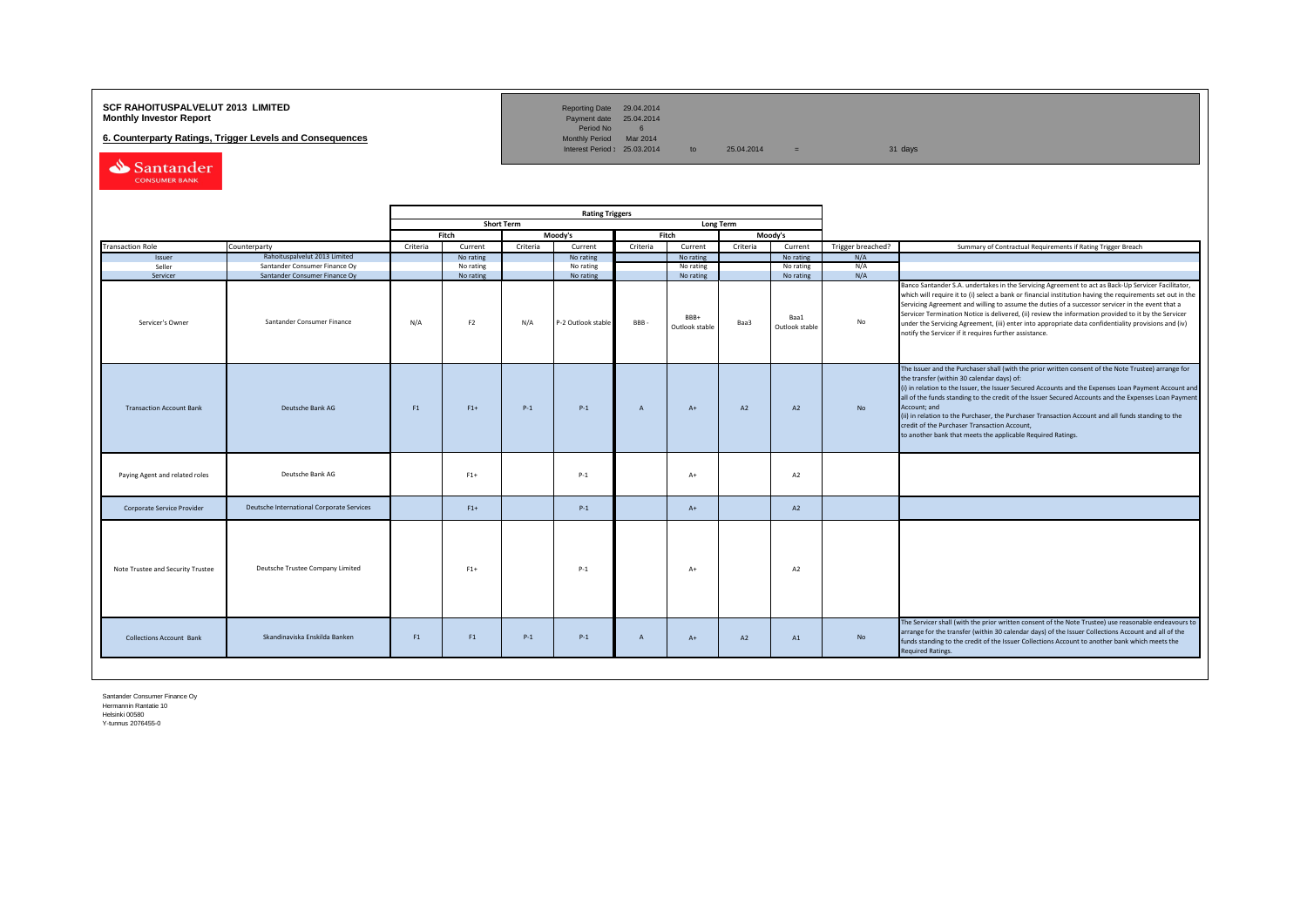# **SCF RAHOITUSPALVELUT 2013 LIMITED** Reporting Date 29.04.2014 **Monthly Investor Report Payment date** Payment date 25.04.2014

# **7.a Original Portfolio Principal Balance** Monthly Period Mar 2014<br>Interest Period Mar 2003.2014



Average amount - all: 12 666

Payment date<br>Period No

Interest Period from 25.03.2014 to 25.04.2014 = 31 days

|                  |               |               |           |                         | <b>TOTAL</b> |                               |                     |
|------------------|---------------|---------------|-----------|-------------------------|--------------|-------------------------------|---------------------|
|                  | <b>Min</b>    | <b>Max</b>    | <b>No</b> | <b>Original balance</b> | %            | <b>WA mounths to maturity</b> | <b>WA seasoning</b> |
|                  |               | 0 5 0 0 0     | 7722      | 25 239 514              | 4,9%         | 19,0                          | 13,7                |
|                  |               | 5 000 10 000  | 12 105    | 90 402 977              | 17,6 %       | 33,1                          | 12,1                |
|                  | 10 000 15 000 |               | 8965      | 110 601 458             | 21,5%        | 40,4                          | 10,9                |
|                  | 15 000 20 000 |               | 5 1 8 0   | 89 340 707              | 17,4 %       | 43,5                          | 10,1                |
|                  |               | 20 000 25 000 | 2882      | 64 224 790              | 12,5 %       | 44,9                          | 9,8                 |
| Original balance | 25 000 30 000 |               | 1476      | 40 132 379              | 7,8%         | 45,1                          | 9,3                 |
|                  |               | 30 000 35 000 | 797       | 25 750 357              | 5,0%         | 44,8                          | 9,8                 |
|                  | 35 000 40 000 |               | 473       | 17 609 997              | 3,4%         | 44,3                          | 9,9                 |
|                  |               | 40 000 45 000 | 294       | 12 468 941              | 2,4 %        | 44,6                          | 9,7                 |
|                  | 45 000 50 000 |               | 238       | 11 245 953              | 2,2%         | 45,3                          | 10,0                |
|                  |               | 50 000 55 000 | 119       | 6 227 331               | 1,2%         | 46,6                          | 9,0                 |
|                  |               | 55 000 60 000 | 78        | 4 470 912               | 0,9%         | 47,1                          | 8,8                 |
|                  | $60000 +$     |               | 201       | 15 640 043              | 3,0%         | 44,3                          | 8,3                 |
|                  |               |               |           |                         |              |                               |                     |
|                  | Total         |               | 40 5 30   | 513 355 357             | 100%         |                               |                     |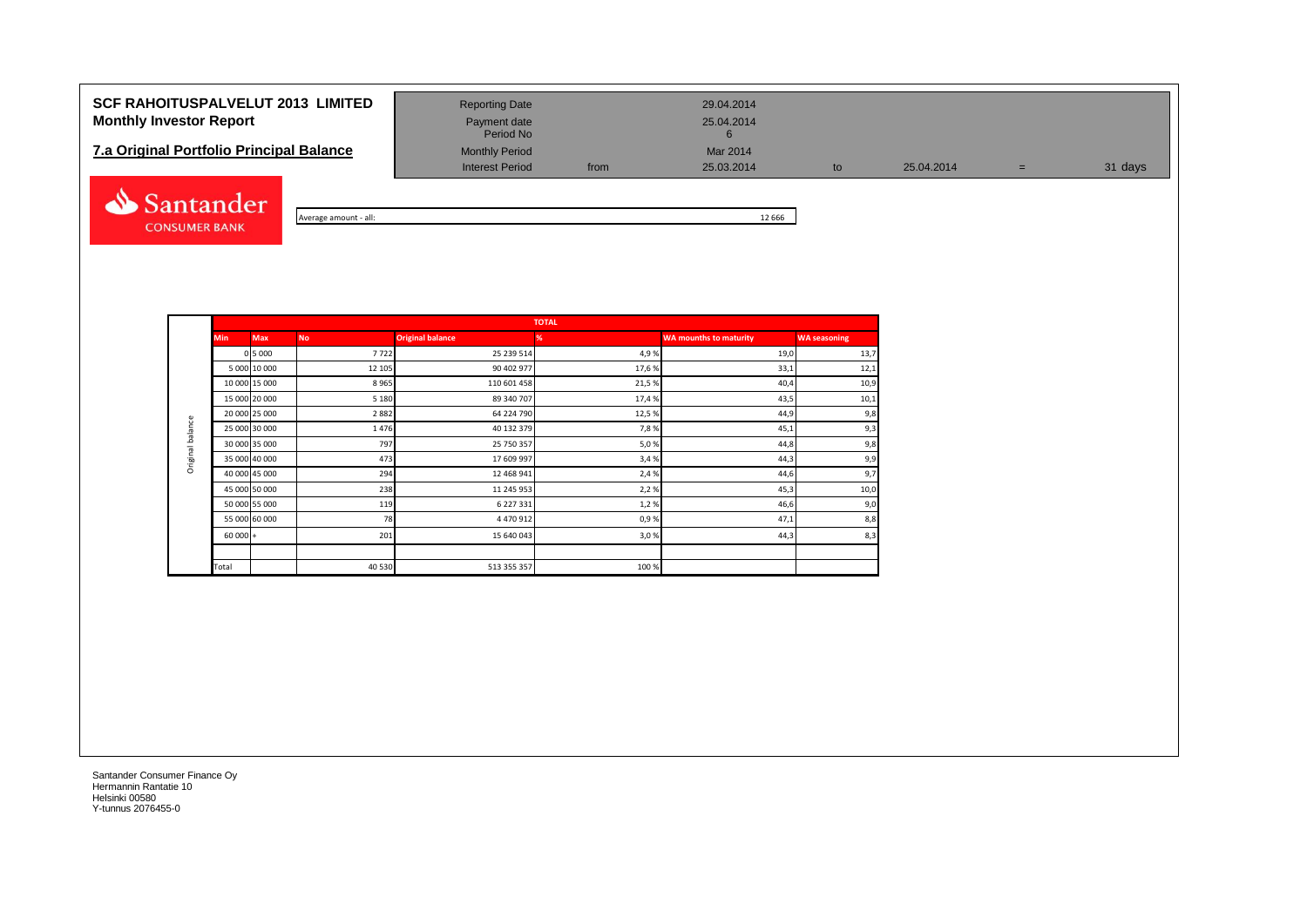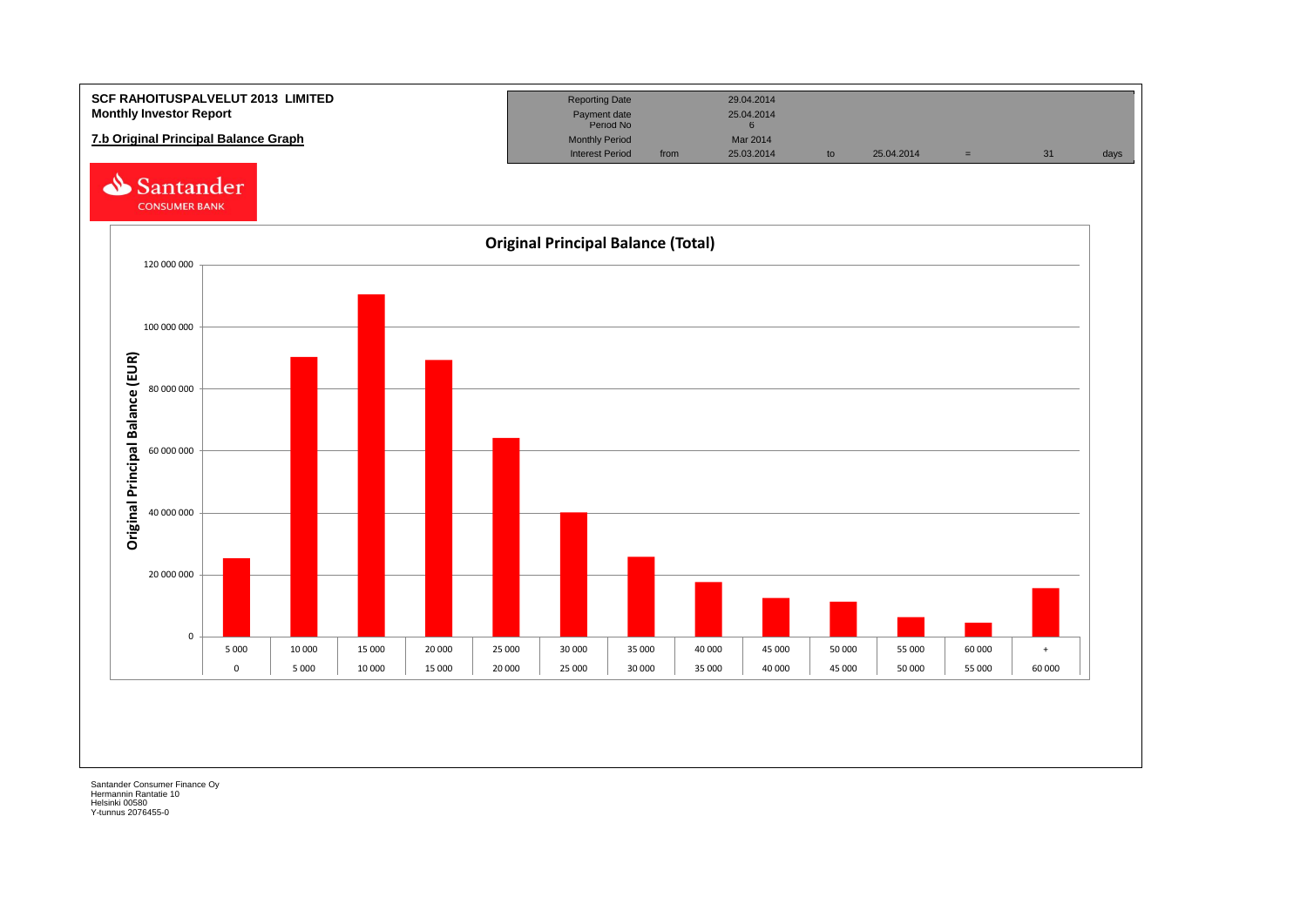| <b>SCF RAHOITUSPALVELUT 2013 LIMITED</b><br><b>Monthly Investor Report</b> | <b>Reporting Date</b><br>Payment date<br>Period No |      | 29.04.2014<br>25.04.2014                     |    |            |     |         |
|----------------------------------------------------------------------------|----------------------------------------------------|------|----------------------------------------------|----|------------|-----|---------|
| 8.a Outstanding Principal Balance                                          | <b>Monthly Period</b><br><b>Interest Period</b>    | from | Mar 2014<br>25.03.2014                       | to | 25.04.2014 | $=$ | 31 days |
| Santander                                                                  |                                                    |      | $\overline{a}$ $\overline{a}$ $\overline{a}$ |    |            |     |         |



|                     | <b>TOTAL</b>  |               |           |                            |         |                              |                     |
|---------------------|---------------|---------------|-----------|----------------------------|---------|------------------------------|---------------------|
|                     | <b>Min</b>    | <b>Max</b>    | <b>No</b> | <b>Outstanding balance</b> | %       | <b>WA months to maturity</b> | <b>WA seasoning</b> |
|                     |               | 0 5 0 0 0     | 8532      | 24 754 558                 | 6,53%   | 20,5                         | 20,1                |
|                     |               | 5 000 10 000  | 10 4 10   | 76 985 005                 | 20,30%  | 34,0                         | 17,4                |
|                     | 10 000 15 000 |               | 7035      | 86 153 260                 | 22,72%  | 40,5                         | 15,9                |
|                     | 15 000 20 000 |               | 3700      | 63 702 638                 | 16,80%  | 42,6                         | 15,2                |
|                     |               | 20 000 25 000 | 1968      | 43 682 099                 | 11,52 % | 43,5                         | 14,7                |
| Outstanding balance |               | 25 000 30 000 | 932       | 25 356 821                 | 6,69%   | 43,4                         | 14,7                |
|                     |               | 30 000 35 000 | 531       | 17 154 240                 | 4,52%   | 43,3                         | 14,9                |
|                     |               | 35 000 40 000 | 286       | 10 666 171                 | 2,81%   | 42,9                         | 15,0                |
|                     | 40 000 45 000 |               | 234       | 9892429                    | 2,61%   | 43,6                         | 15,3                |
|                     |               | 45 000 50 000 | 120       | 5688786                    | 1,50%   | 42,9                         | 14,7                |
|                     |               | 50 000 55 000 | 71        | 3735262                    | 0,99%   | 43,4                         | 14,7                |
|                     |               | 55 000 60 000 | 45        | 2 5 8 2 3 2 1              | 0,68%   | 46,1                         | 13,1                |
|                     | $60000 +$     |               | 115       | 8 8 6 0 2 8 2              | 2,34%   | 44,0                         | 14,0                |
|                     |               |               |           |                            |         |                              |                     |
|                     | Total         |               | 33 979    | 379 213 871                |         |                              |                     |

**CONSUMER BANK**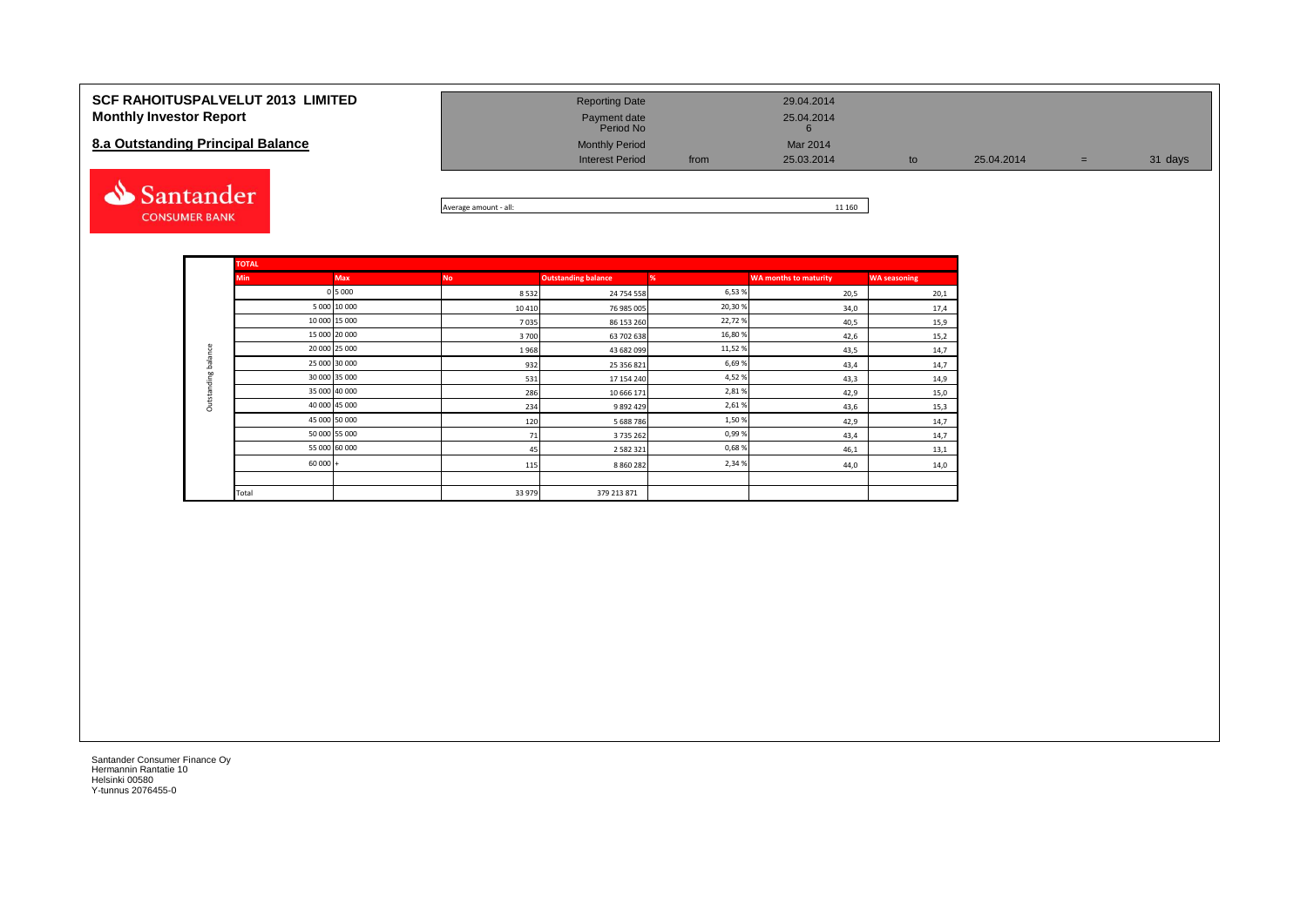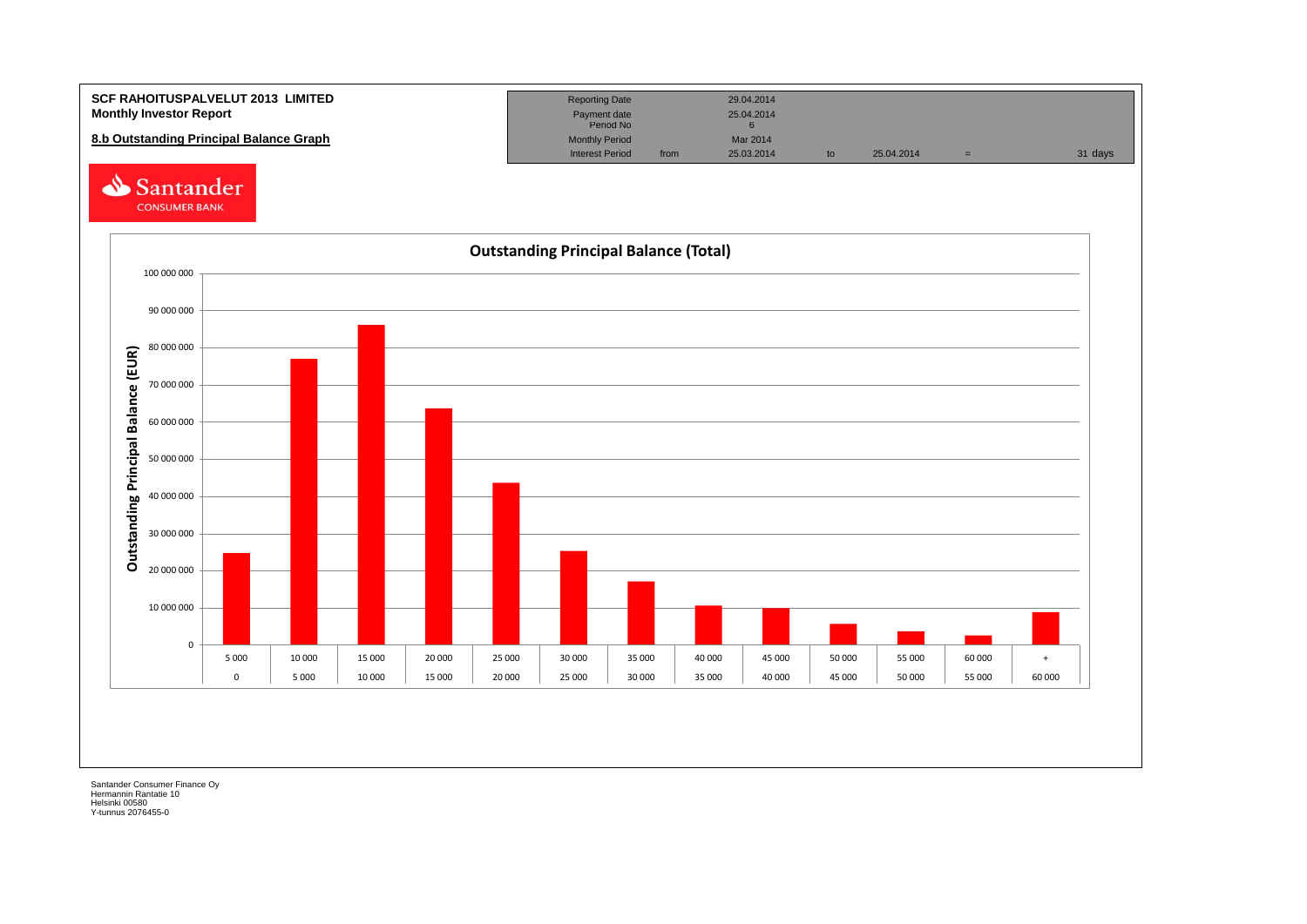| <b>SCF RAHOITUSPALVELUT 2013 LIMITED</b> | <b>Reporting Date</b>     |      | 29.04.2014 |    |            |         |
|------------------------------------------|---------------------------|------|------------|----|------------|---------|
| <b>Monthly Investor Report</b>           | Payment date<br>Period No |      | 25.04.2014 |    |            |         |
| 9.a Geographical Distribution            | <b>Monthly Period</b>     |      | Mar 2014   |    |            |         |
|                                          | <b>Interest Period</b>    | from | 25.03.2014 | to | 25.04.2014 | 31 days |



Geographic distribution

aphic distribution

andei

|                  |           |                            | <b>TOTAL</b>             |            |                              |                     |
|------------------|-----------|----------------------------|--------------------------|------------|------------------------------|---------------------|
| <b>District</b>  | <b>No</b> | <b>Outstanding balance</b> | % of Outstanding balance | % of Loans | <b>WA months to maturity</b> | <b>WA seasoning</b> |
| Central Finland  | 3600      | 39 076 333                 | 10,30%                   | 10,59%     | 39,1                         | 15,8                |
| Eastern Finland  | 973       | 10 012 273                 | 2,64 %                   | 2,86%      | 39,3                         | 15,8                |
| East Tavastia    | 1982      | 21 650 650                 | 5,71%                    | 5,83%      | 39,0                         | 16,4                |
| Greater Helsinki | 12078     | 140 844 456                | 37,14%                   | 35,55%     | 39,3                         | 15,9                |
| Northern Finland | 3 2 5 0   | 36 834 652                 | 9,71%                    | 9,56%      | 39,9                         | 16,0                |
| Northern Savonia | 1353      | 14 518 857                 | 3,83%                    | 3,98%      | 39,0                         | 15,8                |
| Ostrobothnia     | 2 1 9 0   | 22 858 762                 | 6,03%                    | 6,45%      | 37,9                         | 16,1                |
| South-Eastern Fi | 1878      | 20 602 787                 | 5,43%                    | 5,53%      | 39,7                         | 15,8                |
| South-Western Fi | 3589      | 39 147 913                 | 10,32%                   | 10,56%     | 39,1                         | 16,1                |
| Western Tavastia | 3086      | 33 667 187                 | 8,88%                    | 9,08%      | 39,1                         | 16,1                |
|                  |           |                            |                          |            |                              |                     |
|                  |           |                            |                          |            |                              |                     |
| Total            | 33 979    | 379 213 871                | 100 %                    | 100,00%    |                              |                     |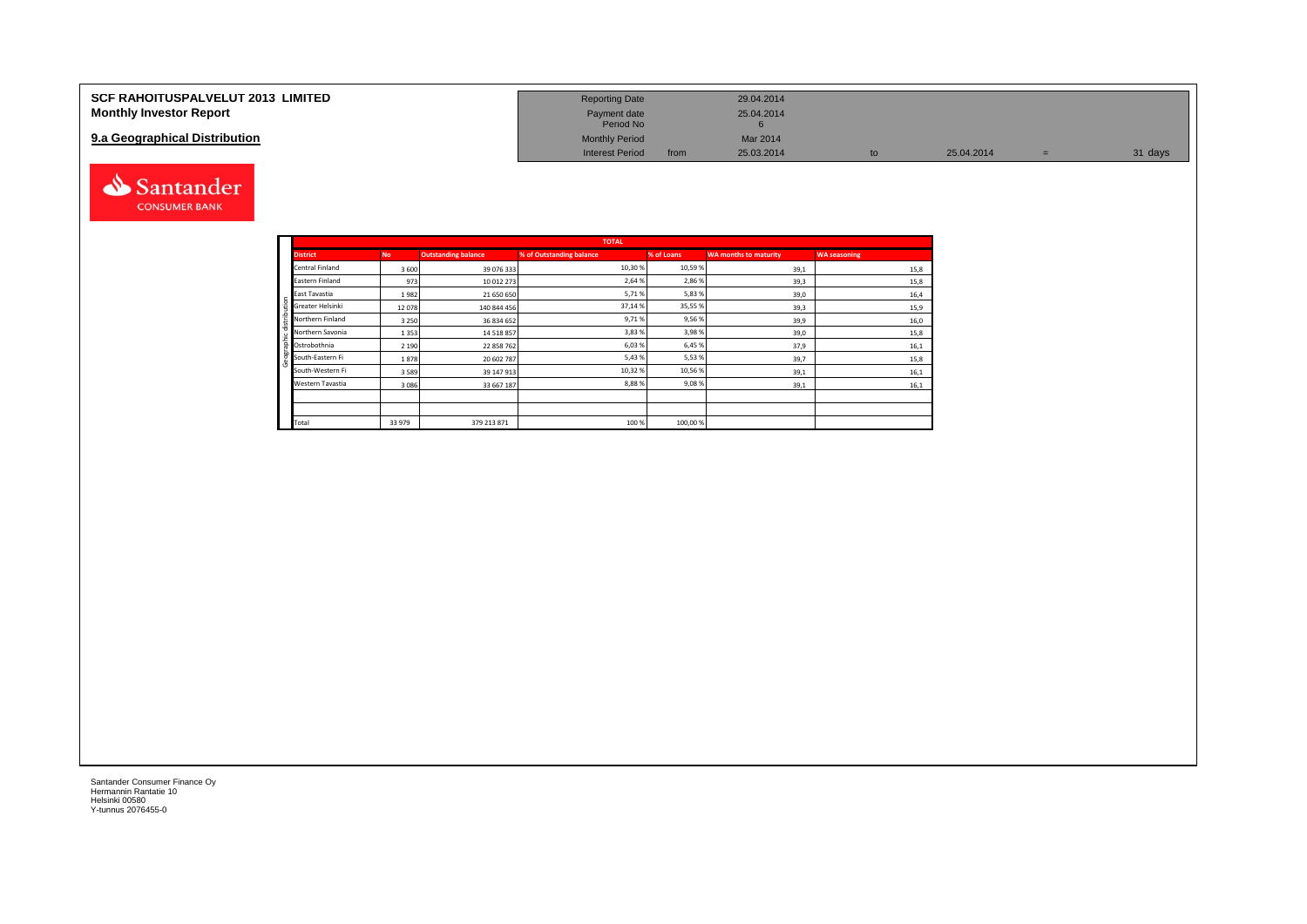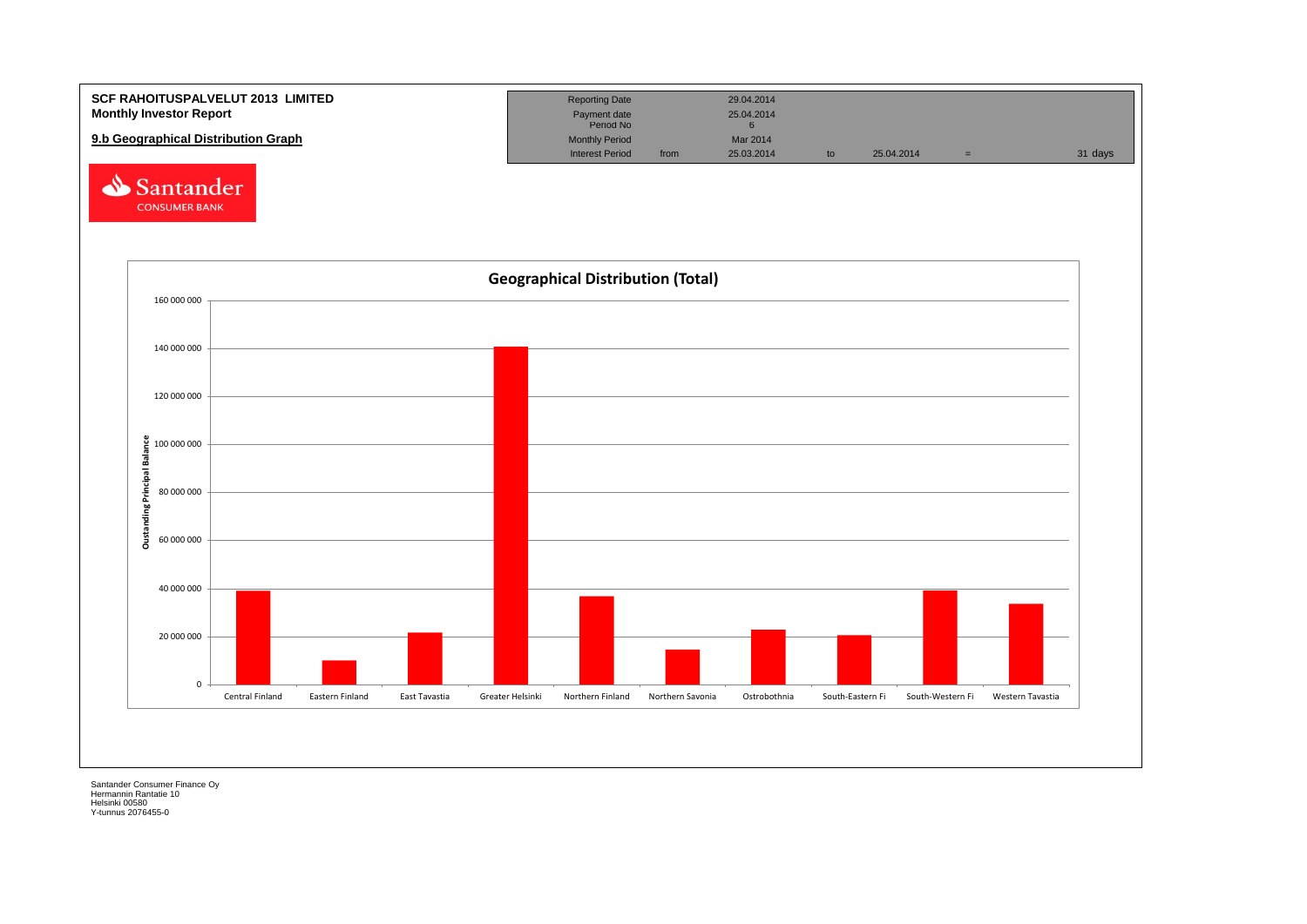#### **SCF RAHOITUSPALVELUT 2013 LIMITED Monthly Investor Report**

#### **10.a Interest Rate**



| <b>Reporting Date</b>     |      | 29.04.2014      |    |            |     |         |
|---------------------------|------|-----------------|----|------------|-----|---------|
| Payment date<br>Period No |      | 25.04.2014<br>o |    |            |     |         |
| <b>Monthly Period</b>     |      | Mar 2014        |    |            |     |         |
| <b>Interest Period</b>    | from | 25.03.2014      | to | 25.04.2014 | $=$ | 31 days |

|                  |            |        |           |                            | <b>TOTAL</b>                                         |      |                     |
|------------------|------------|--------|-----------|----------------------------|------------------------------------------------------|------|---------------------|
|                  | Min $(>=)$ | Max(<) | <b>No</b> | <b>Outstanding balance</b> | % of total Outstanding balance WA months to maturity |      | <b>WA seasoning</b> |
|                  |            | 1%     | 979       | 8 1 2 0 1 6 2              | 2,14 %                                               | 32,0 | 14,8                |
|                  | 1%         | 2 %    | 3300      | 34 055 973                 | 8,98%                                                | 37,9 | 14,2                |
| tion             | 2 %        | 4 %    | 6859      | 94 406 240                 | 24,90%                                               | 41,3 | 14,7                |
| 은                | 4 %        | 6 %    | 15 309    | 178 169 682                | 46,98%                                               | 39,1 | 16,8                |
| š                | 6 %        | 8%     | 7469      | 63 946 403                 | 16,86%                                               | 38,1 | 16,7                |
|                  | 8%         | 10%    | 63        | 515411                     | 0,14%                                                | 41,4 | 12,8                |
| 횓<br>$\subseteq$ | 10%        | 12%    |           |                            |                                                      |      |                     |
|                  | 12%        | 14 %   |           |                            |                                                      |      |                     |
|                  | 14 %       | 16%    |           |                            |                                                      |      |                     |
|                  | 16 %       | 18%    |           |                            |                                                      |      |                     |
|                  |            |        |           |                            |                                                      |      |                     |
|                  | Total      |        | 33 979    | 379 213 871                | 100 %                                                |      |                     |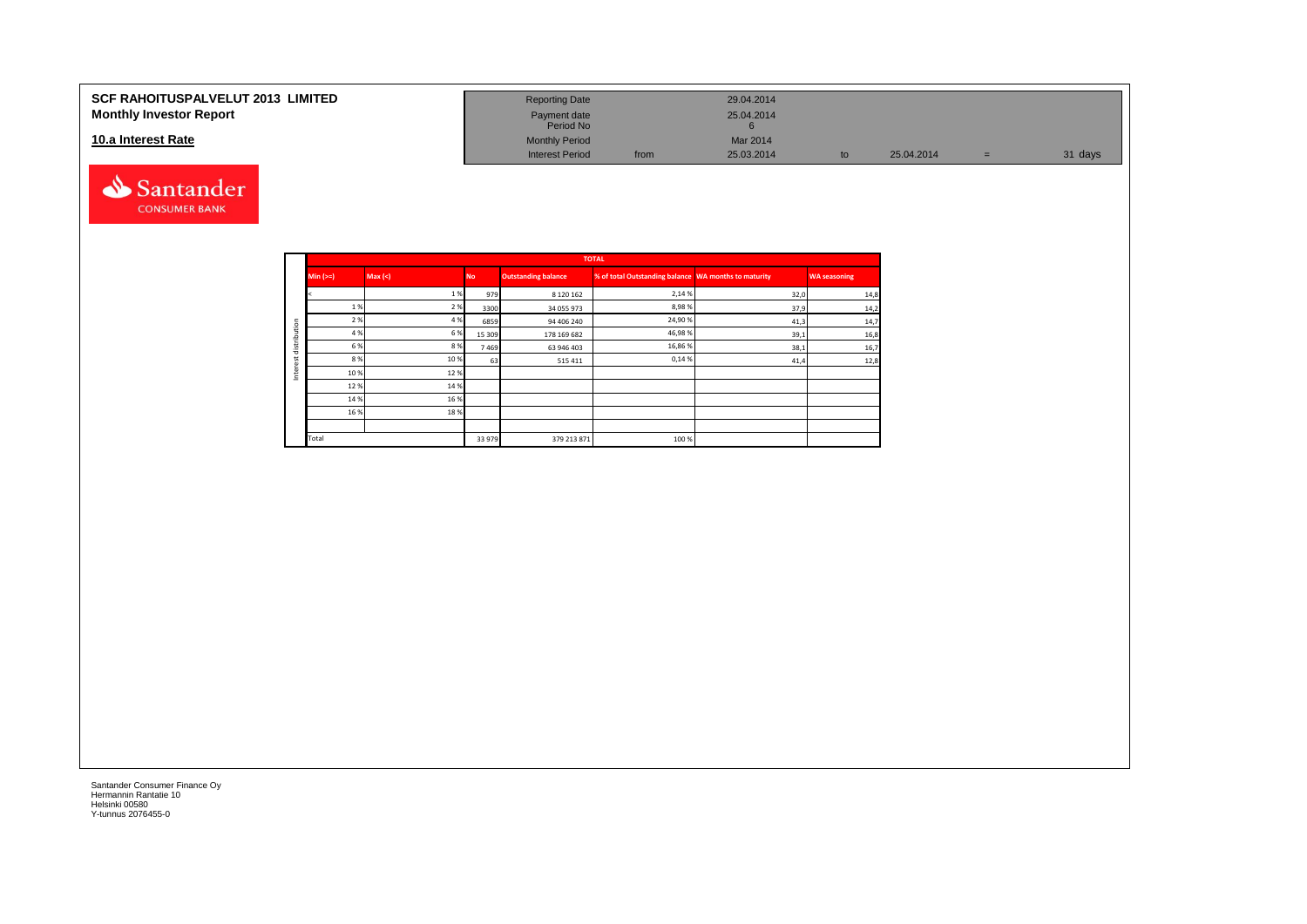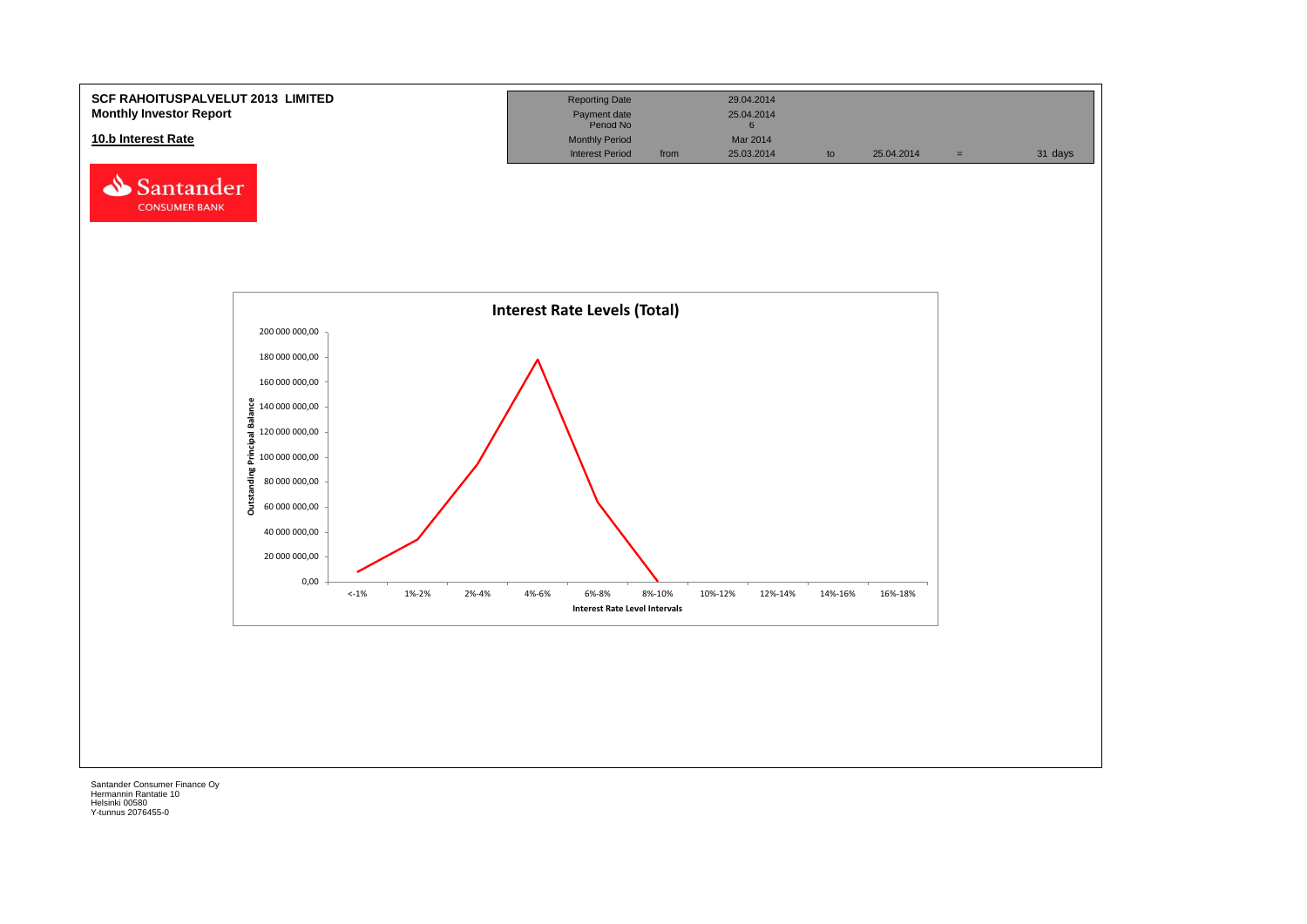## **SCF RAHOITUSPALVELUT 2013 LIMITED Monthly Investor Report**

#### **11.a Remaining Terms**



|                        |      | 29.04.2014 |    |            |     |         |
|------------------------|------|------------|----|------------|-----|---------|
| <b>Reporting Date</b>  |      |            |    |            |     |         |
| Payment date           |      | 25.04.2014 |    |            |     |         |
| Period No              |      |            |    |            |     |         |
| <b>Monthly Period</b>  |      | Mar 2014   |    |            |     |         |
| <b>Interest Period</b> | from | 25.03.2014 | to | 25.04.2014 | $=$ | 31 days |

|                     |            |            |           | <b>TOTAL</b>               |        |                              |                     |
|---------------------|------------|------------|-----------|----------------------------|--------|------------------------------|---------------------|
|                     | <b>Min</b> | <b>Max</b> | <b>No</b> | <b>Outstanding balance</b> | %      | <b>WA months to maturity</b> | <b>WA seasoning</b> |
|                     |            |            | 42        | 67 699                     | 0,02%  | 0,0                          | 47,4                |
|                     |            | 12         | 3629      | 11 177 975                 | 2,95 % | 8,5                          | 30,6                |
|                     | 13         | 24         | 6 1 4 0   | 38 550 822                 | 10,17% | 19,1                         | 22,0                |
|                     | 25         | 36         | 7 1 4 5   | 69 024 564                 | 18,20% | 30,9                         | 19,7                |
| maturity            | 37         | 48         | 11 3 65   | 163 481 595                | 43,11% | 42,9                         | 15,8                |
|                     | 49         | 60         | 5658      | 96 911 216                 | 25,56% | 50,5                         | 9,4                 |
| $\mathbf{S}$        | 61         | 72         |           |                            |        |                              |                     |
| Months <sub>1</sub> | 73         | 84         |           |                            |        |                              |                     |
|                     | 85         | 96         |           |                            |        |                              |                     |
|                     | 97         | 108        |           |                            |        |                              |                     |
|                     | 109        | 120        |           |                            |        |                              |                     |
|                     | 121        |            |           |                            |        |                              |                     |
|                     |            |            |           |                            |        |                              |                     |
|                     | Total      |            | 33 979    | 379 213 871                | 100%   |                              |                     |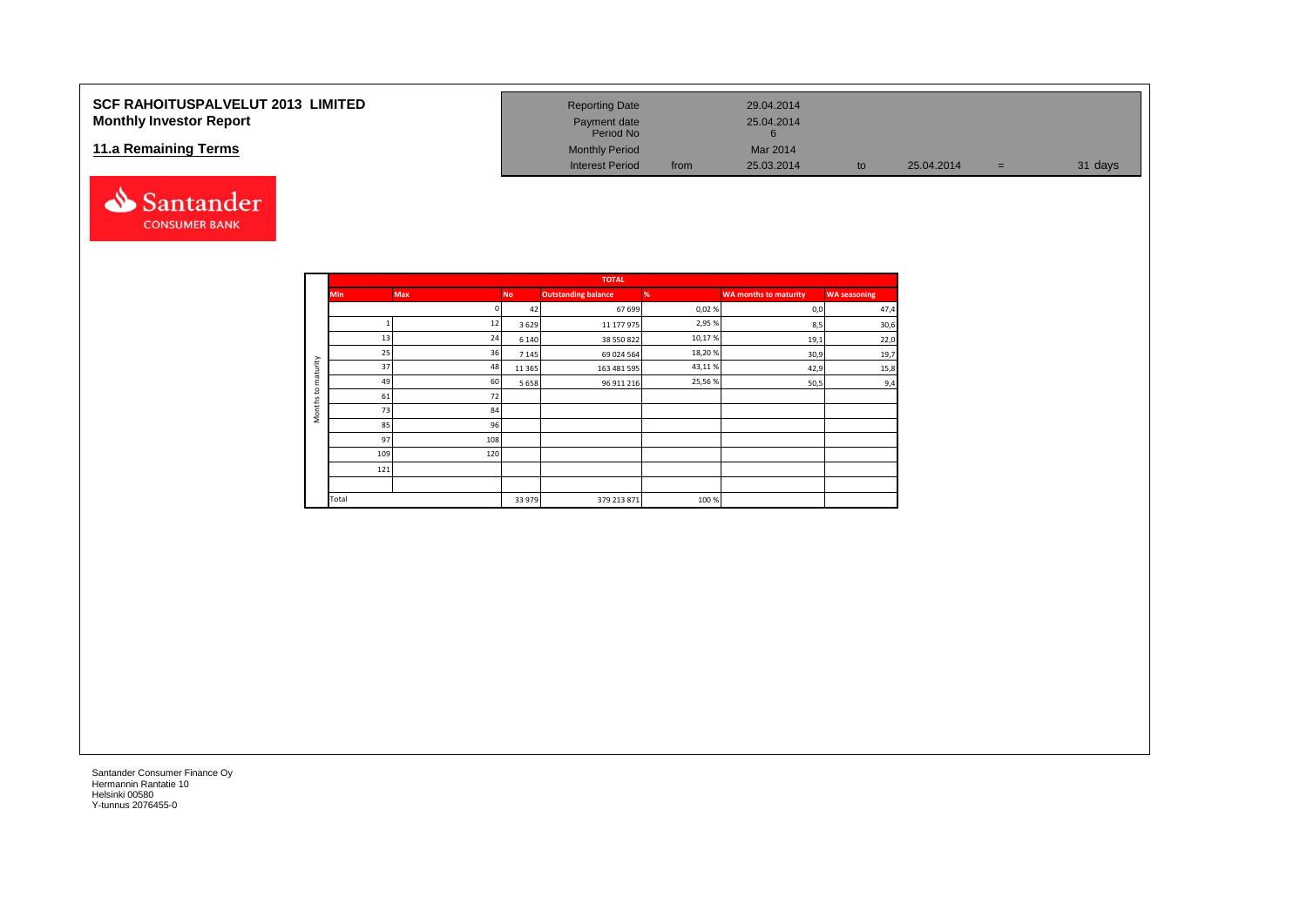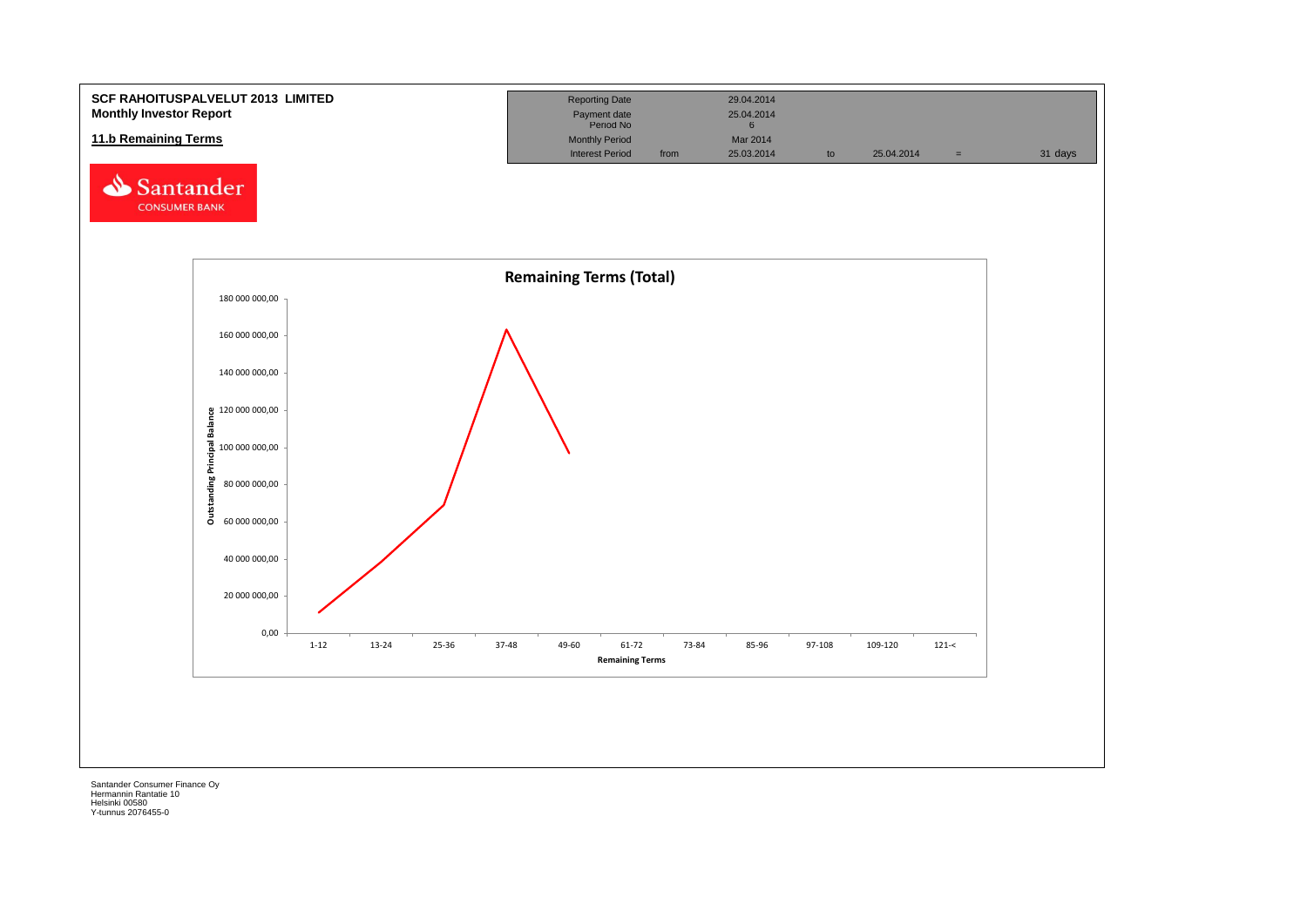| <b>SCF RAHOITUSPALVELUT 2013 LIMITED</b> | <b>Reporting Date</b>     |      | 29.04.2014 |    |            |     |         |
|------------------------------------------|---------------------------|------|------------|----|------------|-----|---------|
| <b>Monthly Investor Report</b>           | Payment date<br>Period No |      | 25.04.2014 |    |            |     |         |
| 12.a Seasoning                           | <b>Monthly Period</b>     |      | Mar 2014   |    |            |     |         |
|                                          | <b>Interest Period</b>    | from | 25.03.2014 | to | 25.04.2014 | $=$ | 31 days |



|                       |            |            |           | <b>TOTAL</b>               |                                    |                              |                     |
|-----------------------|------------|------------|-----------|----------------------------|------------------------------------|------------------------------|---------------------|
|                       | <b>Min</b> | <b>Max</b> | <b>No</b> | <b>Outstanding balance</b> | % of Outstanding<br><b>Balance</b> | <b>WA months to maturity</b> | <b>WA seasoning</b> |
|                       |            | 12         | 11975     | 157 124 706                | 41,43%                             | 45,2                         | 9,8                 |
| $\breve{\phantom{a}}$ | 13         | 24         | 17870     | 188 926 023                | 49,82%                             | 37,1                         | 17,8                |
| c                     | 25         | 36         | 2 5 0 9   | 22 737 639                 | 6,00%                              | 26,8                         | 29,6                |
| $\Omega$              | 37         | 48         | 1 1 1 3   | 7760029                    | 2,05%                              | 16,9                         | 42,3                |
| £                     | 49         | 60         | 505       | 2634870                    | 0,69%                              | 6,6                          | 54,0                |
|                       | 61         | 72         |           | 30 604                     | 0,01%                              | 1,1                          | 64,5                |
|                       | 73         | 84         |           |                            |                                    |                              |                     |
|                       | 85         | 96         |           |                            |                                    |                              |                     |
|                       |            |            |           |                            |                                    |                              |                     |
|                       | Total      |            | 33 979    | 379 213 871                | 100 %                              |                              |                     |

Santander Consumer Bank AS Strandveien 18 PO Box 177 N-1325 Lysaker Tel.: +47 21 08 30 00 Fax.: +47 21 08 33 68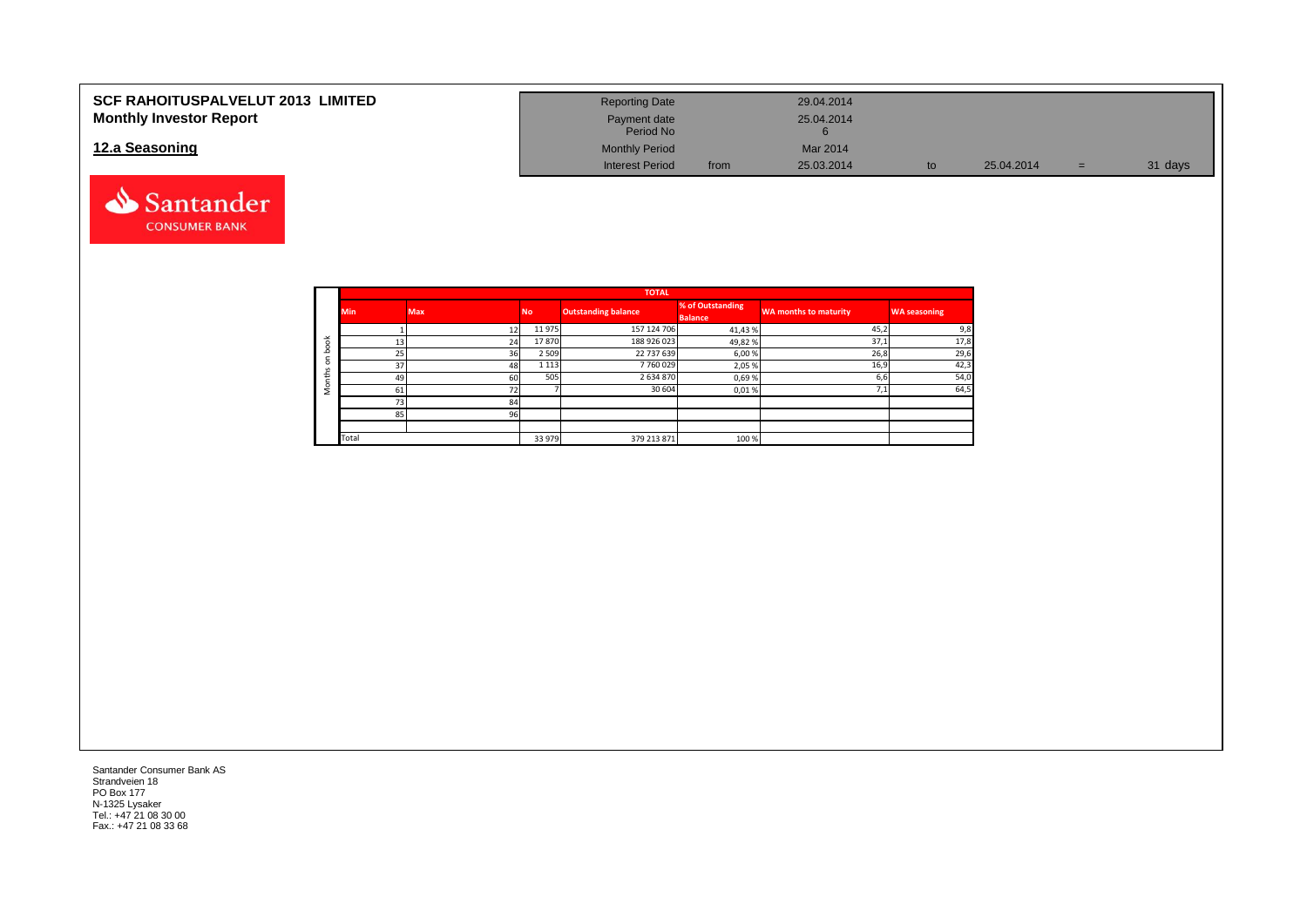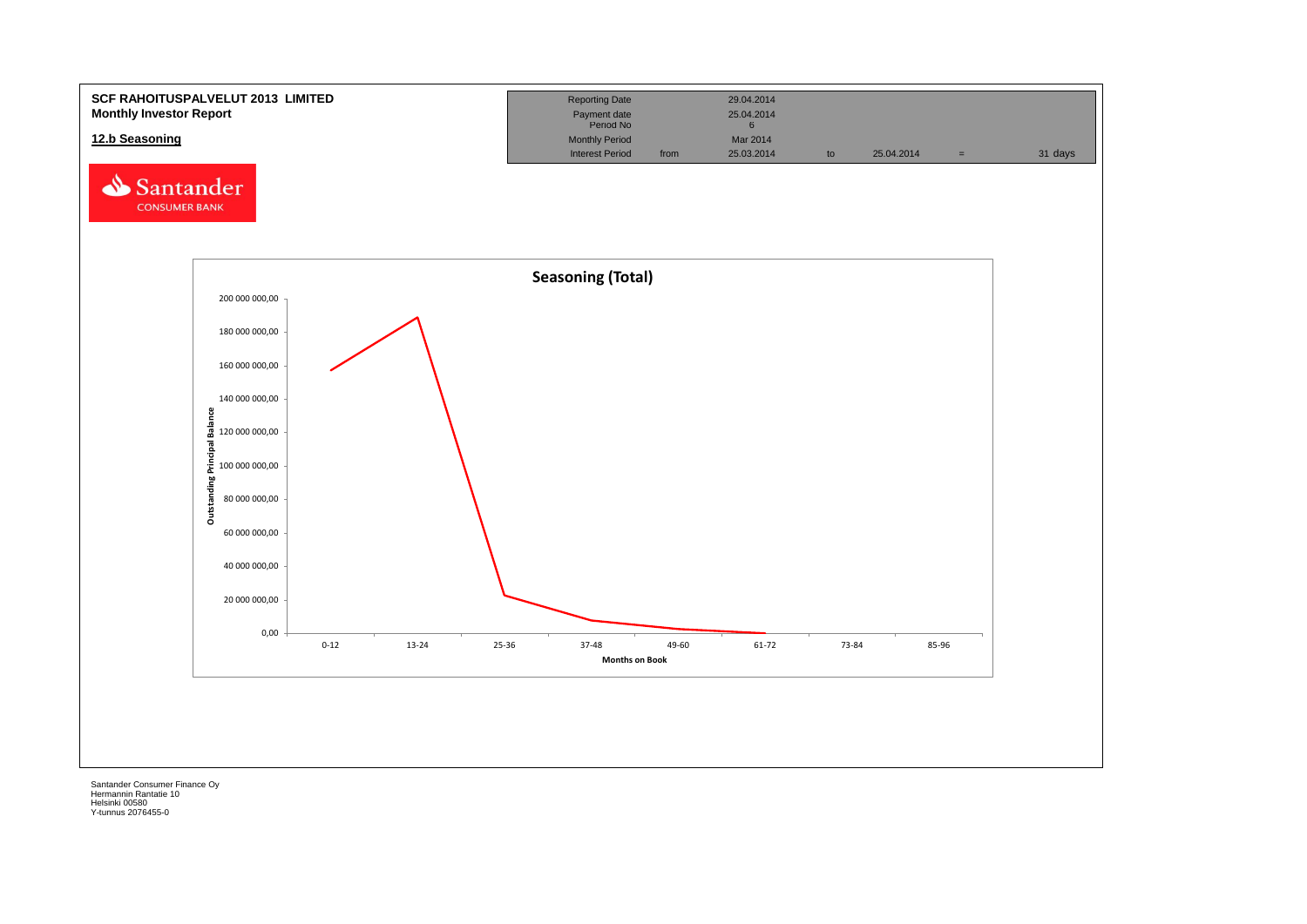| <b>SCF RAHOITUSPALVELUT 2013 LIMITED</b><br><b>Monthly Investor Report</b> | <b>Reporting Date</b><br>Payment date<br>Period No |      | 29.04.2014<br>25.04.2014 |            |     |         |
|----------------------------------------------------------------------------|----------------------------------------------------|------|--------------------------|------------|-----|---------|
| 13.a Balloon Ioans                                                         | <b>Monthly Period</b><br><b>Interest Period</b>    | from | Mar 2014<br>25.03.2014   | 25.04.2014 | $=$ | 31 days |

|  |                              |          |                |                            | <b>TOTAL</b>                       |                       |                          |                          |                     |
|--|------------------------------|----------|----------------|----------------------------|------------------------------------|-----------------------|--------------------------|--------------------------|---------------------|
|  | ৯ৎ<br>∸<br>$\mathbf{v}$<br>÷ | Min      | N <sub>o</sub> | <b>Outstanding balance</b> | % of Outstanding<br><b>Balance</b> | <b>Residual Value</b> | <b>Residual of Total</b> | WA months to<br>maturity | <b>WA seasoning</b> |
|  | $\sigma$<br>$\circ$          | Standard | 27 174         | 243 851 243                | 64,30%                             | 3070                  | 0,00%                    | 37,9                     | 15,7                |
|  | ∘                            | Balloon  | 6805           | 135 362 628                | 35,70 %                            | 45 995 099            | 33,98%                   | 41,7                     | 16,5                |
|  | π<br>őñ                      |          |                |                            |                                    |                       |                          |                          |                     |
|  |                              | Total    | 33 979         | 379 213 871                | 100 %                              | 45 998 169            | 12,13 %                  |                          |                     |

┑

Santander Consumer Finance Oy Hermannin Rantatie 10 Helsinki 00580 Y-tunnus 2076455-0

Santander **CONSUMER BANK**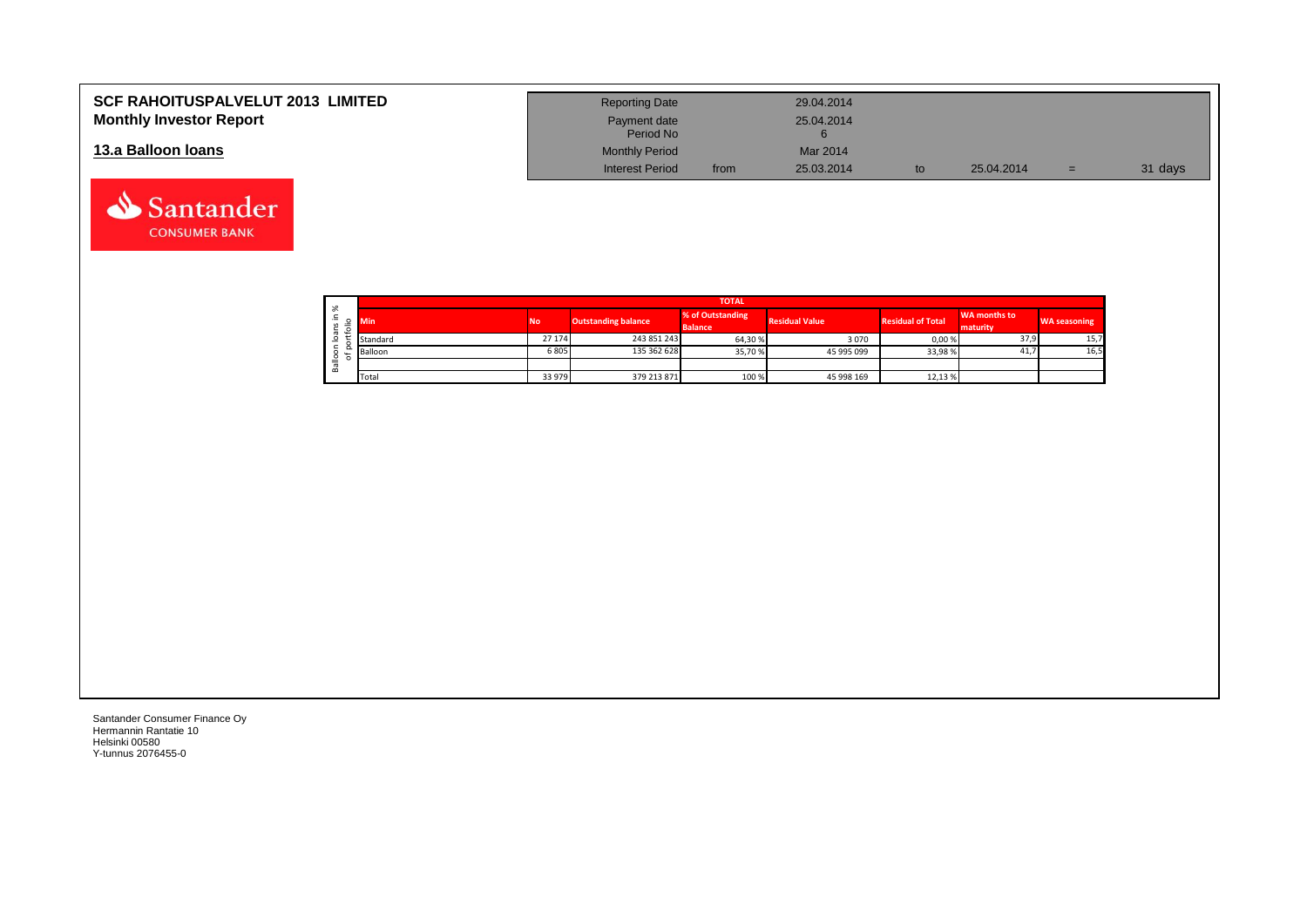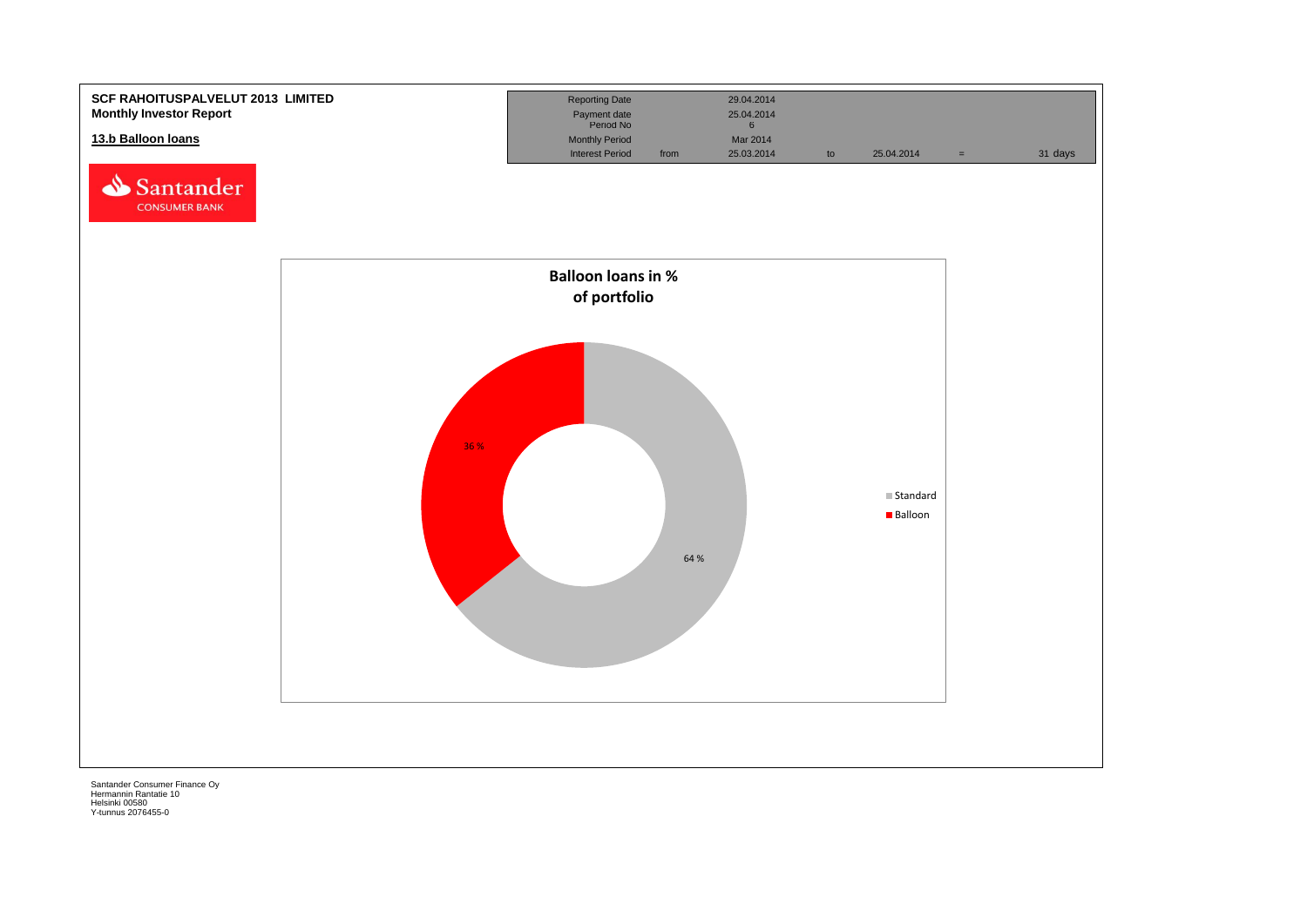### **SCF RAHOITUSPALVELU Monthly Investor Report**

#### **14.a # loans per borrower**



| JT 2013 LIMITED | <b>Reporting Date</b>     |      | 29.04.2014 |    |            |   |         |
|-----------------|---------------------------|------|------------|----|------------|---|---------|
|                 | Payment date<br>Period No |      | 25.04.2014 |    |            |   |         |
|                 | <b>Monthly Period</b>     |      | Mar 2014   |    |            |   |         |
|                 | <b>Interest Period</b>    | from | 25.03.2014 | to | 25.04.2014 | = | 31 days |

|                      |                              | <b>TOTAL</b>                   |                            |        |
|----------------------|------------------------------|--------------------------------|----------------------------|--------|
|                      | <b>Total number of loans</b> | <b>Total number of debtors</b> | <b>Outstanding balance</b> | %      |
|                      | $\mathbf 1$                  | 32 202                         | 354 222 209                | 93,41% |
|                      | $\overline{2}$               | 681                            | 18 870 946                 | 4,98%  |
|                      | 3                            | 65                             | 2 940 087                  | 0,78%  |
|                      | $\overline{a}$               | 20                             | 1 1 1 9 4 1 5              | 0,30%  |
|                      | $\overline{5}$               | 9                              | 743 095                    | 0,20%  |
|                      | 6 <sup>1</sup>               |                                | 471 874                    | 0,12%  |
|                      | $\overline{7}$               |                                | 113 237                    | 0,03%  |
|                      | 8 <sup>1</sup>               |                                | 232 756                    | 0,06%  |
|                      | 9                            |                                | 58 451                     | 0,02%  |
| # loans per borrower | 10                           |                                | 143 941                    | 0,04%  |
|                      | 11                           |                                | 134 997                    | 0,04%  |
|                      | 13                           |                                | 162 864                    | 0,04 % |
|                      |                              |                                |                            |        |
|                      |                              |                                |                            |        |
|                      |                              |                                |                            |        |
|                      |                              |                                |                            |        |
|                      |                              |                                |                            |        |
|                      |                              |                                |                            |        |
|                      |                              |                                |                            |        |
|                      |                              |                                |                            |        |
|                      |                              |                                |                            |        |
|                      |                              |                                |                            |        |
|                      |                              |                                |                            |        |
|                      | Total:                       | 32 989                         | 379 213 871                | 100,0% |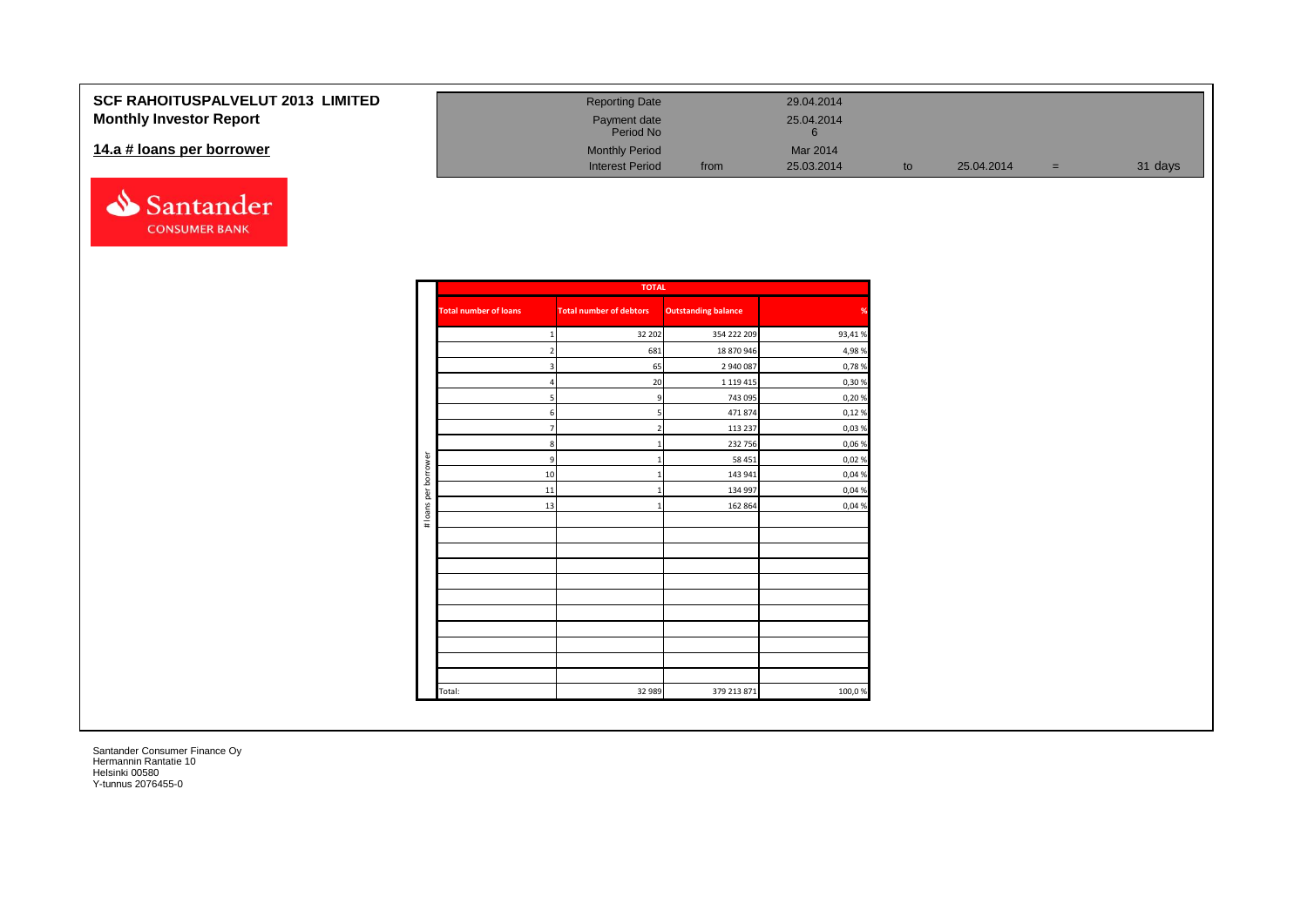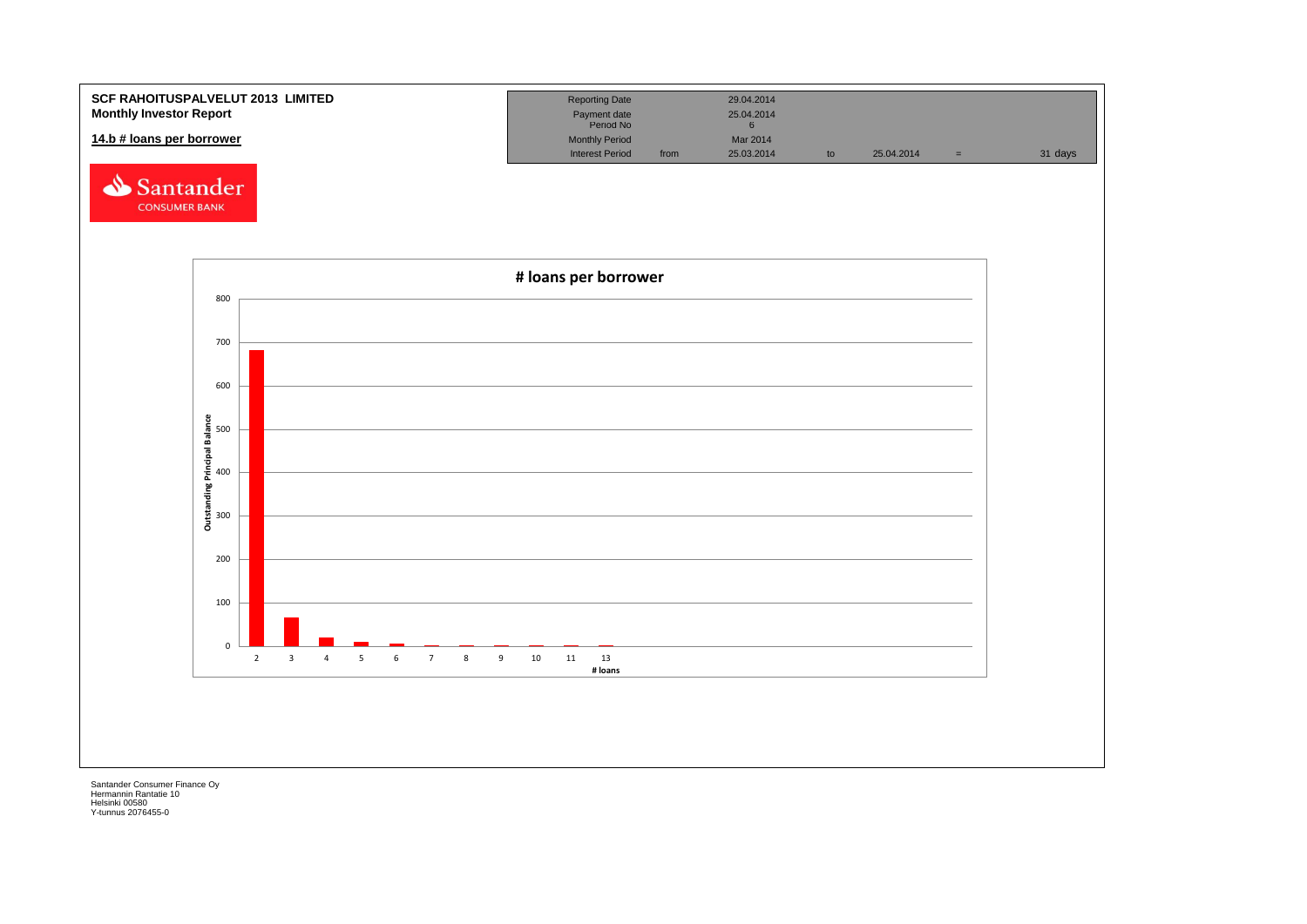# **SCF RAHOITUSPALVELUT 2013 LIMITED**<br> **Monthly Investor Report**<br>
Report date 25.04.2014<br>
Payment date Payment date 25.04.2014<br>
Period No **Monthly Investor Report**

#### **15.a Amortization Profile**



| <b>15.a Amortization Profile</b> |                |               | <b>Monthly Period</b><br><b>Interest Period</b> | from                       | Mar 2014<br>25.03.2014 | to                   | 25.04.2014     | $=$              | 31 days |
|----------------------------------|----------------|---------------|-------------------------------------------------|----------------------------|------------------------|----------------------|----------------|------------------|---------|
| Santander                        |                | <b>TOTAL</b>  |                                                 |                            |                        |                      |                |                  |         |
| <b>CONSUMER BANK</b>             |                | <b>Period</b> | <b>Opening Balance</b>                          | <b>Closing Balance</b>     | <b>Amortization</b>    | <b>Interest</b>      | Yield          | Percentage       |         |
|                                  |                |               | 379 213 871<br>369 516 523                      | 369 516 523<br>359 981 276 | 9 697 348<br>9 535 247 | 1 505 067<br>1466036 | 1,82%<br>1,82% | 4,44 %<br>4,32 % |         |
|                                  |                |               | 359 981 276                                     | 350 378 482                | 9 602 793              | 1 4 2 8 2 1 6        | 1,82%          | 4,21%            |         |
|                                  |                |               | 350 378 482                                     | 340 928 422                | 9 450 060              | 1 390 261            | 1,82%          | 4,09 %           |         |
|                                  |                |               | 340 928 422                                     | 331 454 420                | 9 474 002              | 1 3 5 2 8 6 0        | 1,82%          | 3,98%            |         |
|                                  | ods)           |               | 331 454 420                                     | 321 967 929                | 9 486 491              | 1 3 1 5 3 0 3        | 1,82%          | 3,86 %           |         |
|                                  |                |               | 321 967 929                                     | 312 554 169                | 9 413 760              | 1 277 861            | 1,82%          | 3,75 %           |         |
|                                  | 20             |               | 312 554 169                                     | 303 357 725                | 9 196 444              | 1 240 751            | 1,82%          | 3,64 %           |         |
|                                  | Έ              |               | 303 357 725                                     | 294 252 377                | 9 105 348              | 1 204 370            | 1,82%          | 3,53%            |         |
|                                  | ofile          |               | 294 252 377                                     | 285 066 422                | 9 185 955              | 1 1 68 3 86          | 1,82%          | 3,42 %           |         |
|                                  | $\overline{a}$ |               | 11<br>285 066 422                               | 275 960 756                | 9 105 666              | 1 132 053            | 1,82%          | 3,31 %           |         |
|                                  |                |               | 12<br>275 960 756                               | 266 447 314                | 9 5 13 4 41            | 1 096 054            | 1,82%          | 3,20%            |         |
|                                  |                |               | 266 447 314                                     | 257 310 550                | 9 136 765              | 1058981              | 1,82%          | 3,09%            |         |
|                                  |                |               | 14<br>257 310 550                               | 248 403 290                | 8 907 260              | 1 0 2 7 7 0 6        | 1,82%          | 2,98%            |         |
|                                  |                |               | 15<br>248 403 290                               | 239 504 444                | 8 8 9 8 8 4 6          | 987 370              | 1,82%          | 2,87 %           |         |
|                                  |                |               | 16<br>239 504 444                               | 230 858 367                | 8 646 076              | 951912               | 1,82%          | 2,77 %           |         |
|                                  |                |               | 17<br>230 858 367                               | 222 355 373                | 8 502 995              | 917 514              | 1,82%          | 2,67 %           |         |
|                                  |                |               | 18<br>222 355 373                               | 213 872 034                | 8 4 8 3 3 3 8          | 883828               | 1,82%          | 2,57 %           |         |
|                                  |                |               | 1 <sup>c</sup><br>213 872 034                   | 205 575 627                | 8 296 407              | 850086               | 1,82%          | 2,47 %           |         |
|                                  |                |               | 20<br>205 575 627                               | 197 201 083                | 8 3 7 4 5 4 4          | 817423               | 1,82%          | 2,37%            |         |
|                                  |                |               |                                                 |                            |                        |                      |                |                  |         |

Payment date<br>Period No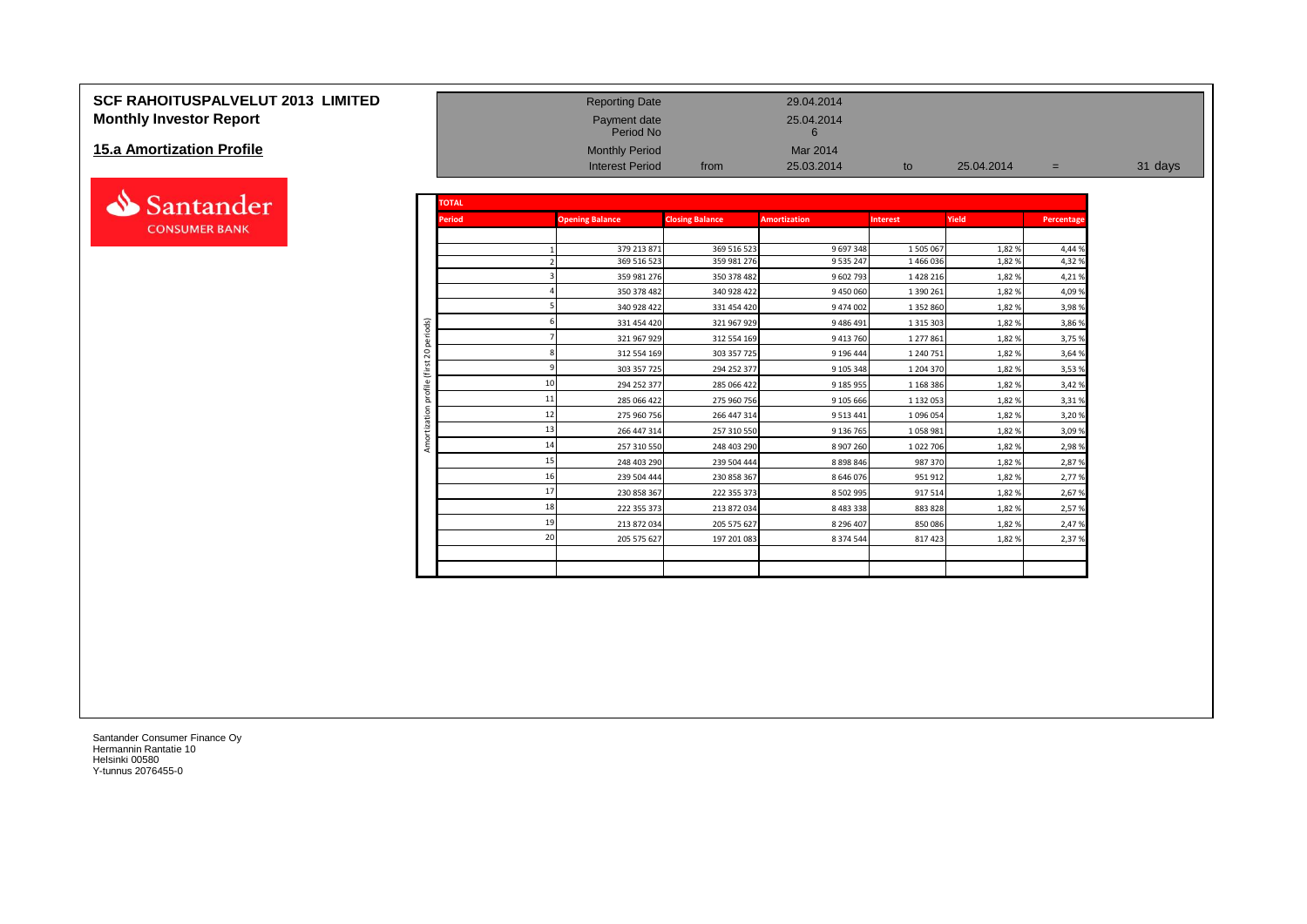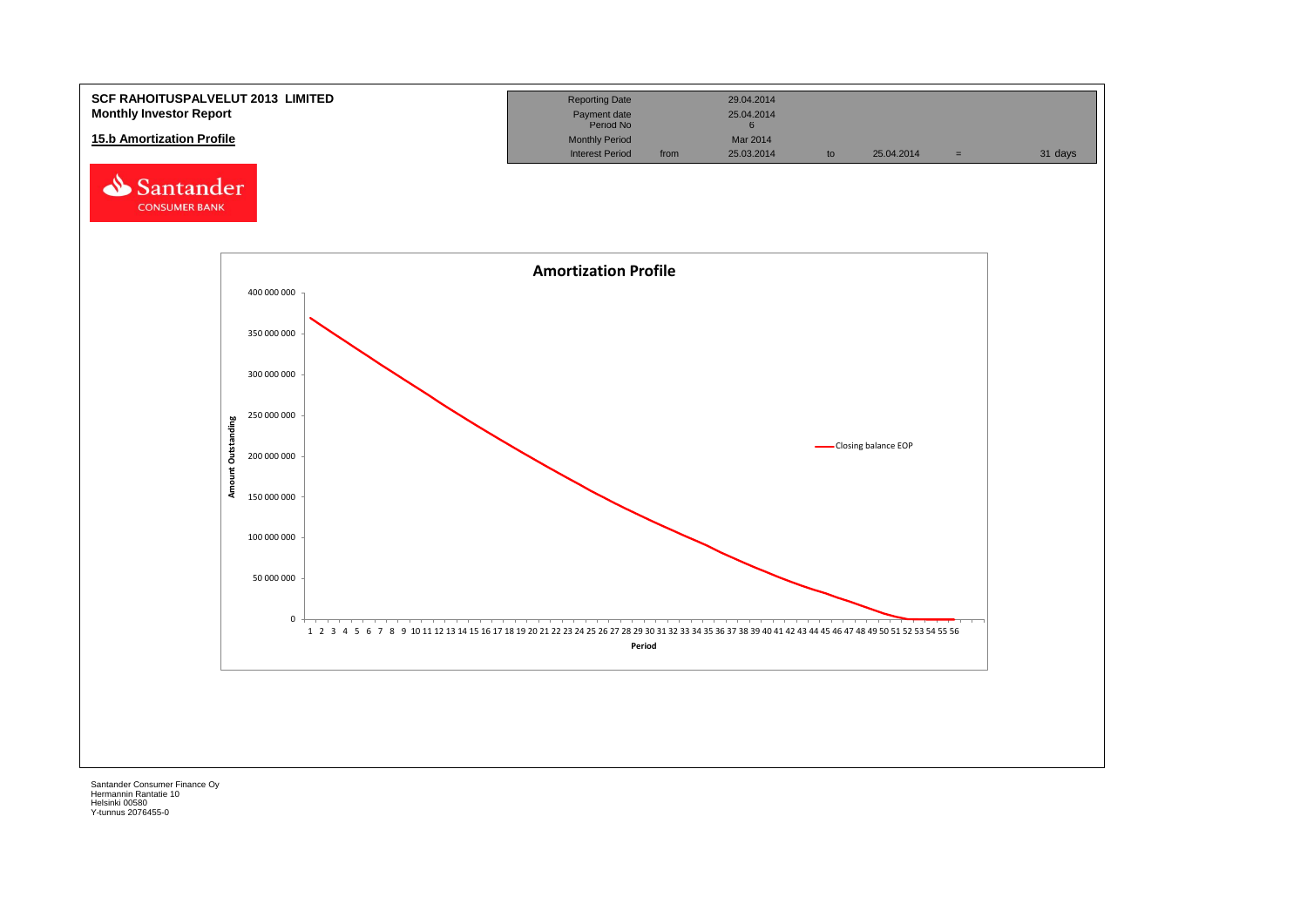| <b>SCF RAHOITUSPALVELUT 2013 LIMITED</b><br><b>Monthly Investor Report</b><br>16.a Payment Holidays<br>Santander<br><b>CONSUMER BANK</b> |                |                                                                                                           |                                                          | <b>Reporting Date</b><br>Payment date<br>Period No<br><b>Monthly Period</b><br><b>Interest Period</b> | from                                                                                              | 29.04.2014<br>25.04.2014<br>6<br>Mar 2014<br>25.03.2014                                                        | to | 25.04.2014 | $=$ | 31 days |
|------------------------------------------------------------------------------------------------------------------------------------------|----------------|-----------------------------------------------------------------------------------------------------------|----------------------------------------------------------|-------------------------------------------------------------------------------------------------------|---------------------------------------------------------------------------------------------------|----------------------------------------------------------------------------------------------------------------|----|------------|-----|---------|
|                                                                                                                                          | Paymet Holiday | <b>TOTAL</b><br><b>Period</b><br>2013 10<br>2013 11<br>2013 12<br>2014 01<br>2014 02<br>2014 03<br>Total: | <b>No</b><br>72<br>94<br>144<br>121<br>125<br>122<br>678 | <b>Number of periods granted</b><br>107<br>145<br>175<br>174<br>185<br>186<br>972                     | <b>Sum of Payments</b><br>28 5 15<br>41 4 43<br>51 230<br>52 3 32<br>51 3 25<br>51 140<br>275 985 | <b>Closing Balance</b><br>901 468<br>1 278 284<br>2 2 2 1 3 1 1<br>1706 176<br>1759910<br>1786354<br>9 653 504 |    |            |     |         |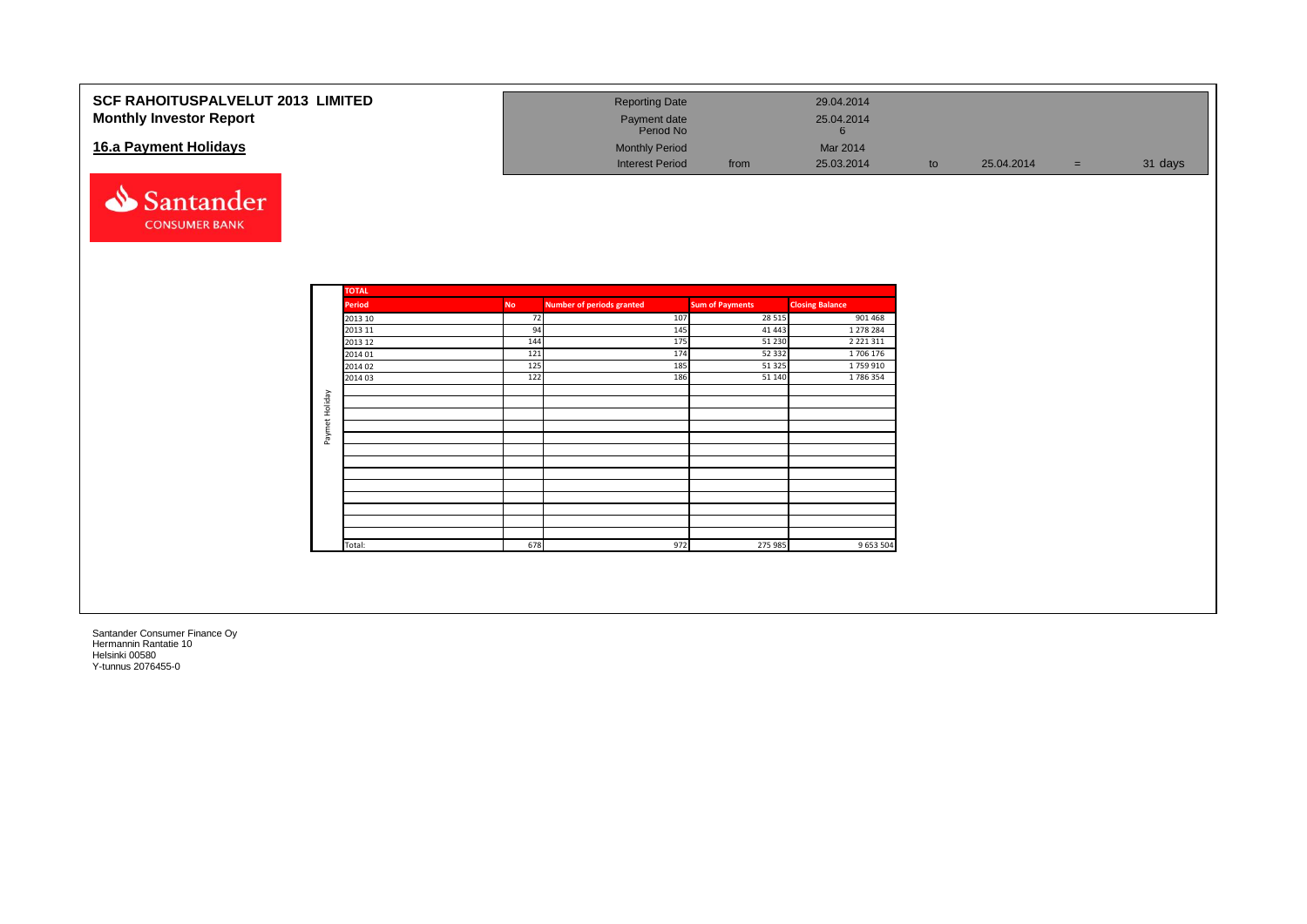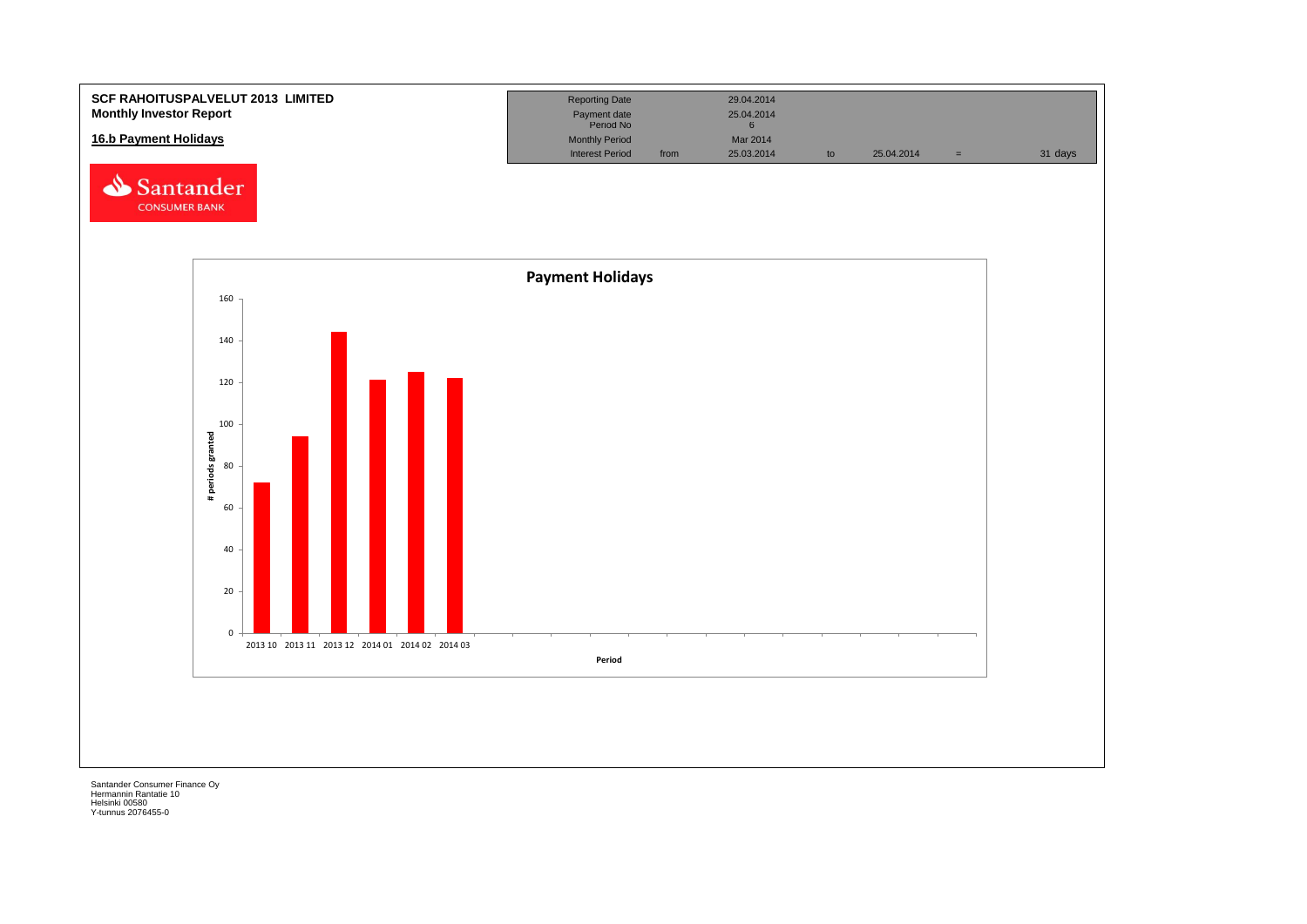| <b>SCF RAHOITUSPALVELUT 2013 LIMITED</b><br><b>Monthly Investor Report</b> | <b>Reporting Date</b><br>Payment date                        |      | 29.04.2014<br>25.04.2014 |    |            |     |         |
|----------------------------------------------------------------------------|--------------------------------------------------------------|------|--------------------------|----|------------|-----|---------|
| 17.a Downpayment                                                           | Period No<br><b>Monthly Period</b><br><b>Interest Period</b> | from | Mar 2014<br>25.03.2014   | to | 25.04.2014 | $=$ | 31 days |
| Santander                                                                  |                                                              |      |                          |    |            |     |         |

|               |           |        |           | <b>TOTAL</b>               |       |                              |                     |
|---------------|-----------|--------|-----------|----------------------------|-------|------------------------------|---------------------|
|               | $Min (=)$ | Max(<) | <b>No</b> | <b>Outstanding balance</b> |       | <b>WA months to maturity</b> | <b>WA seasoning</b> |
|               | 0%        | 5 %    | 2 3 8 4   | 35 947 869                 | 9,5%  | 44,3                         | 14,0                |
|               | 5 %       | 10%    | 2 8 9 9   | 42 309 049                 | 11,2% | 43,3                         | 14,8                |
| $\aleph$<br>c | 10%       | 15%    | 5 4 0 9   | 69 767 194                 | 18,4% | 41,2                         | 16,0                |
| ಪ             | 15%       | 20%    | 4483      | 55 251 945                 | 14,6% | 39,6                         | 16,7                |
|               | 20%       | 25%    | 4 6 5 2   | 51 947 218                 | 13,7% | 38,2                         | 16,8                |
| ۵             | 25 %      | 30%    | 2979      | 33 463 381                 | 8,8%  | 38,2                         | 16,3                |
|               | 30%       | 35%    | 2 3 4 3   | 23 841 534                 | 6,3%  | 36,7                         | 17,0                |
|               | 35%       |        | 8830      | 66 685 681                 | 17,6% | 33,8                         | 16,0                |
|               |           |        |           |                            |       |                              |                     |
|               | Total     |        | 33 979    | 379 213 871                | 100 % |                              |                     |

**CONSUMER BANK**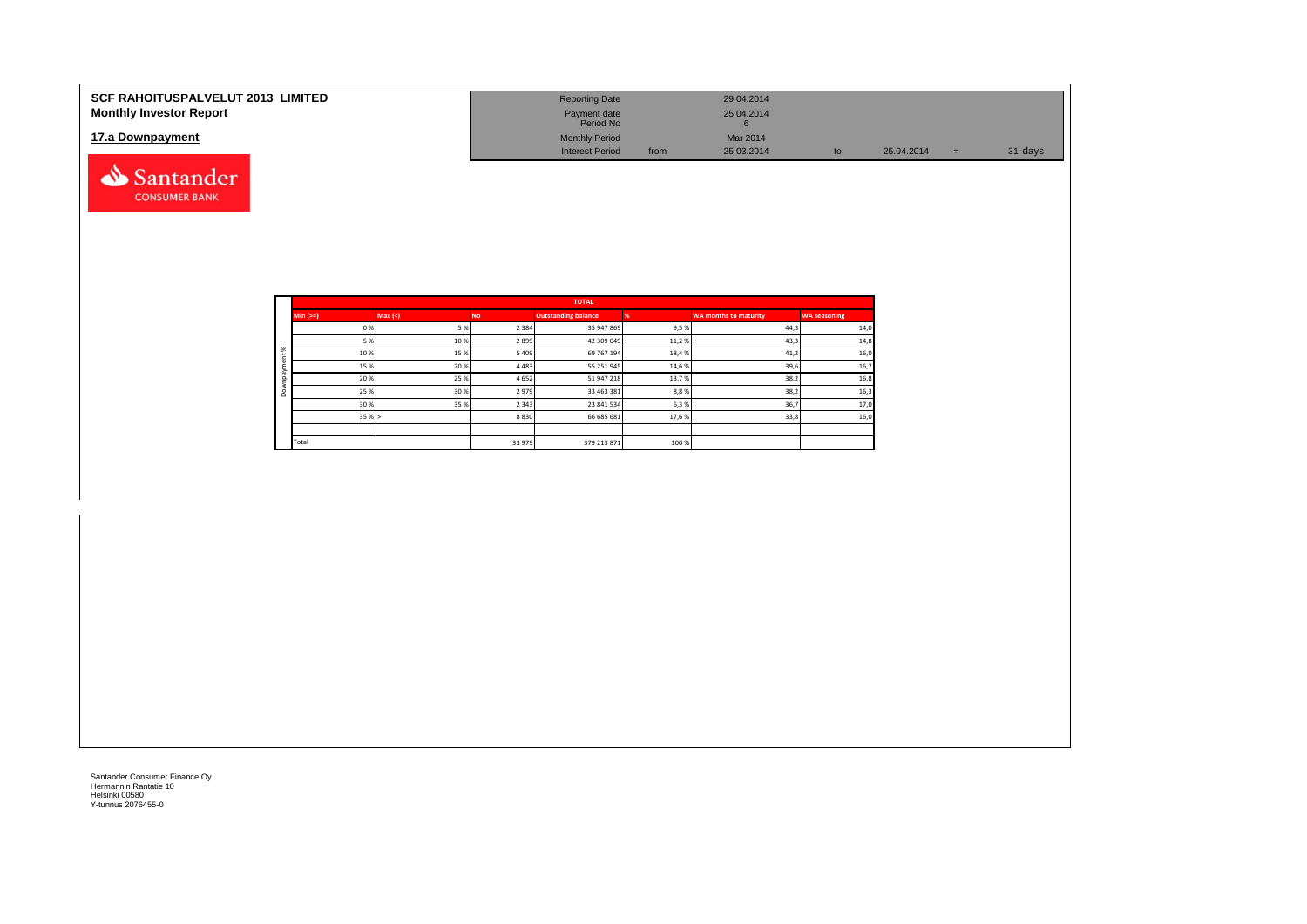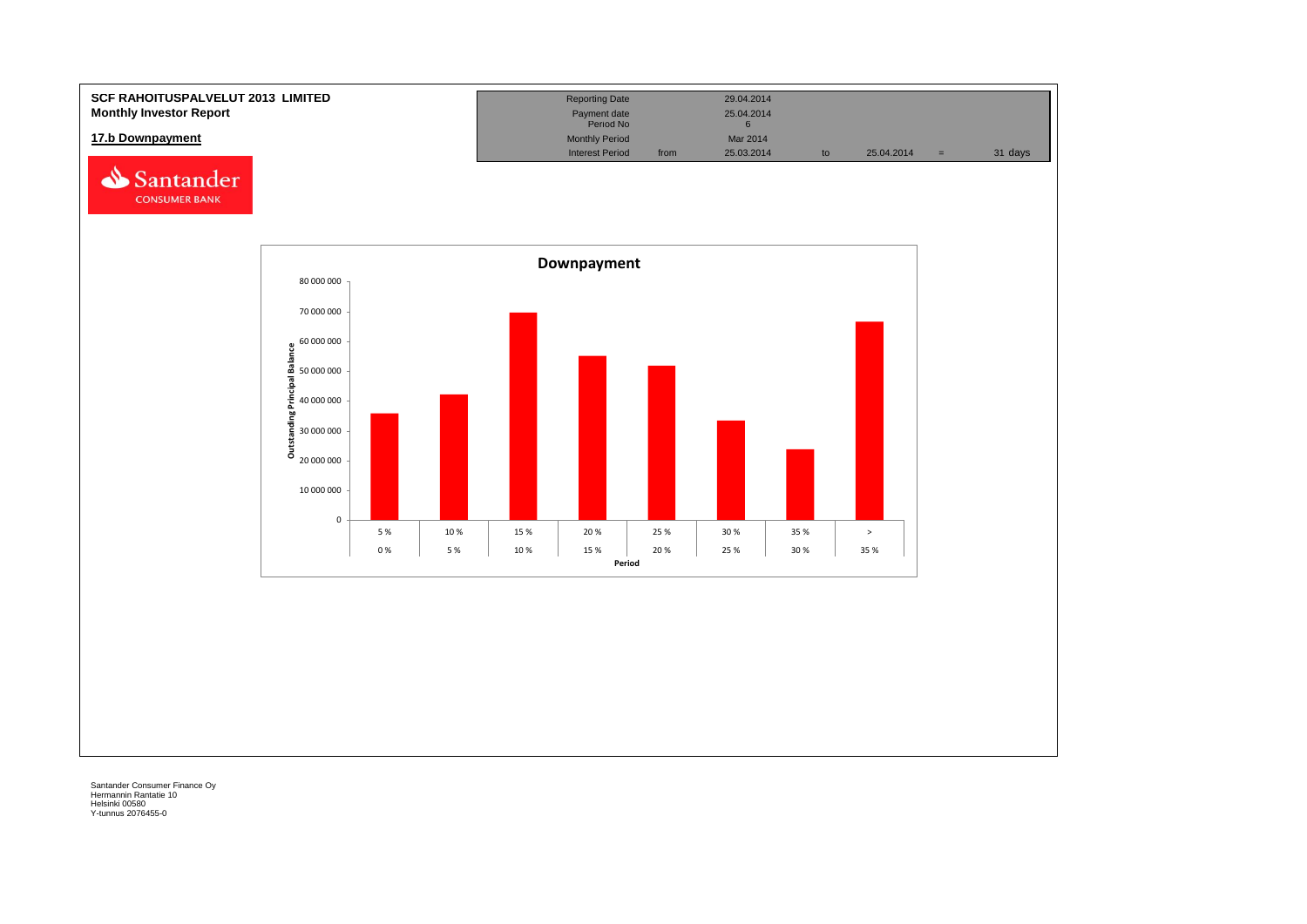| <b>SCF RAHOITUSPALVELUT 2013 LIMITED</b><br><b>Monthly Investor Report</b> | <b>Reporting Date</b><br>Payment date<br>Period No |      | 29.04.2014<br>25.04.2014 |    |            |     |         |
|----------------------------------------------------------------------------|----------------------------------------------------|------|--------------------------|----|------------|-----|---------|
| 18.a Vehicle Condtion                                                      | <b>Monthly Period</b>                              |      | Mar 2014                 |    |            |     |         |
|                                                                            | <b>Interest Period</b>                             | from | 25.03.2014               | to | 25.04.2014 | $=$ | 31 days |

|  |                          | <b>TOTAL</b> |                            |        |                              |                     |  |  |  |  |  |  |
|--|--------------------------|--------------|----------------------------|--------|------------------------------|---------------------|--|--|--|--|--|--|
|  | <b>Vehicle condition</b> | <b>No</b>    | <b>Outstanding balance</b> |        | <b>WA months to maturity</b> | <b>WA seasoning</b> |  |  |  |  |  |  |
|  | <b>INew</b>              | 8 1 5 5      | 123 109 427                | 32.5 % | 39.5                         | 15,9                |  |  |  |  |  |  |
|  | lused                    | 25 8 24      | 256 104 443                | 67.5%  | 39.1                         | 16,0                |  |  |  |  |  |  |
|  |                          |              |                            |        |                              |                     |  |  |  |  |  |  |
|  | <b>T</b> otal            | 33 979       | 379 213 871                | 100 %  |                              |                     |  |  |  |  |  |  |

Santander **CONSUMER BANK**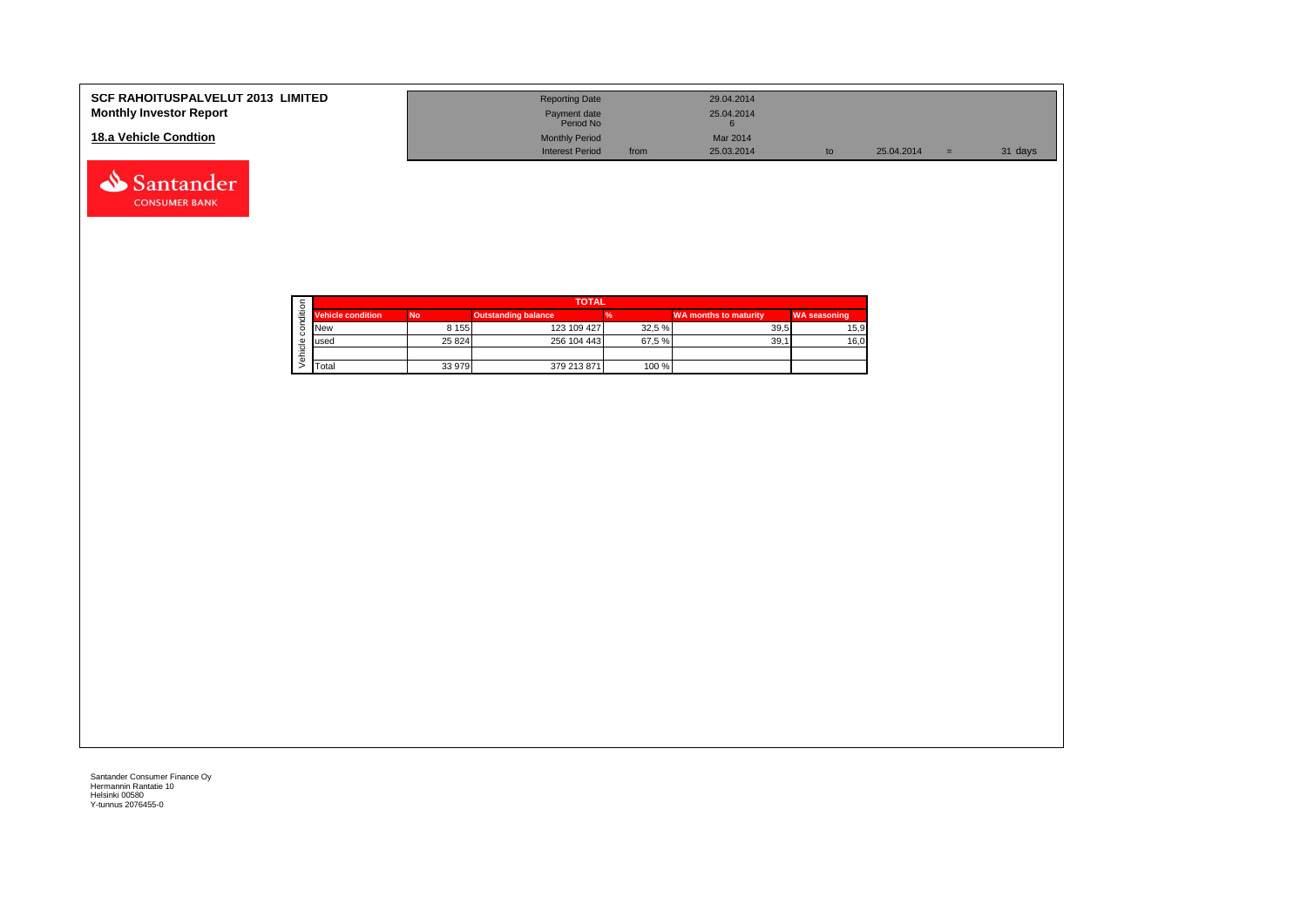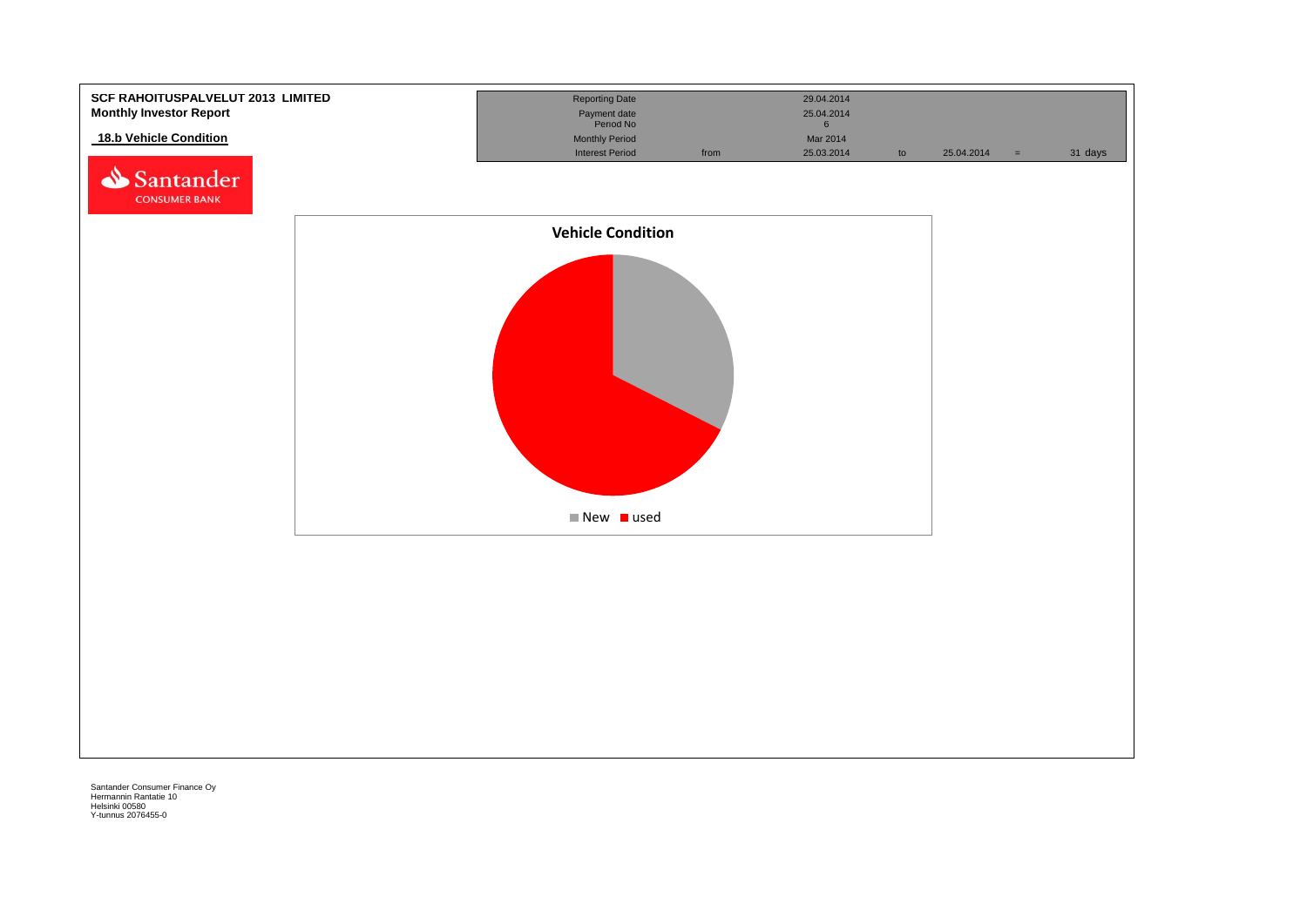| <b>SCF RAHOITUSPALVELUT 2013 LIMITED</b> | <b>Reporting Date</b>     |      | 29.04.2014 |    |            |         |
|------------------------------------------|---------------------------|------|------------|----|------------|---------|
| <b>Monthly Investor Report</b>           | Payment date<br>Period No |      | 25.04.2014 |    |            |         |
| 19.a Borrower Type                       | <b>Monthly Period</b>     |      | Mar 2014   |    |            |         |
|                                          | <b>Interest Period</b>    | from | 25.03.2014 | to | 25.04.2014 | 31 days |



Santander **CONSUMER BANK**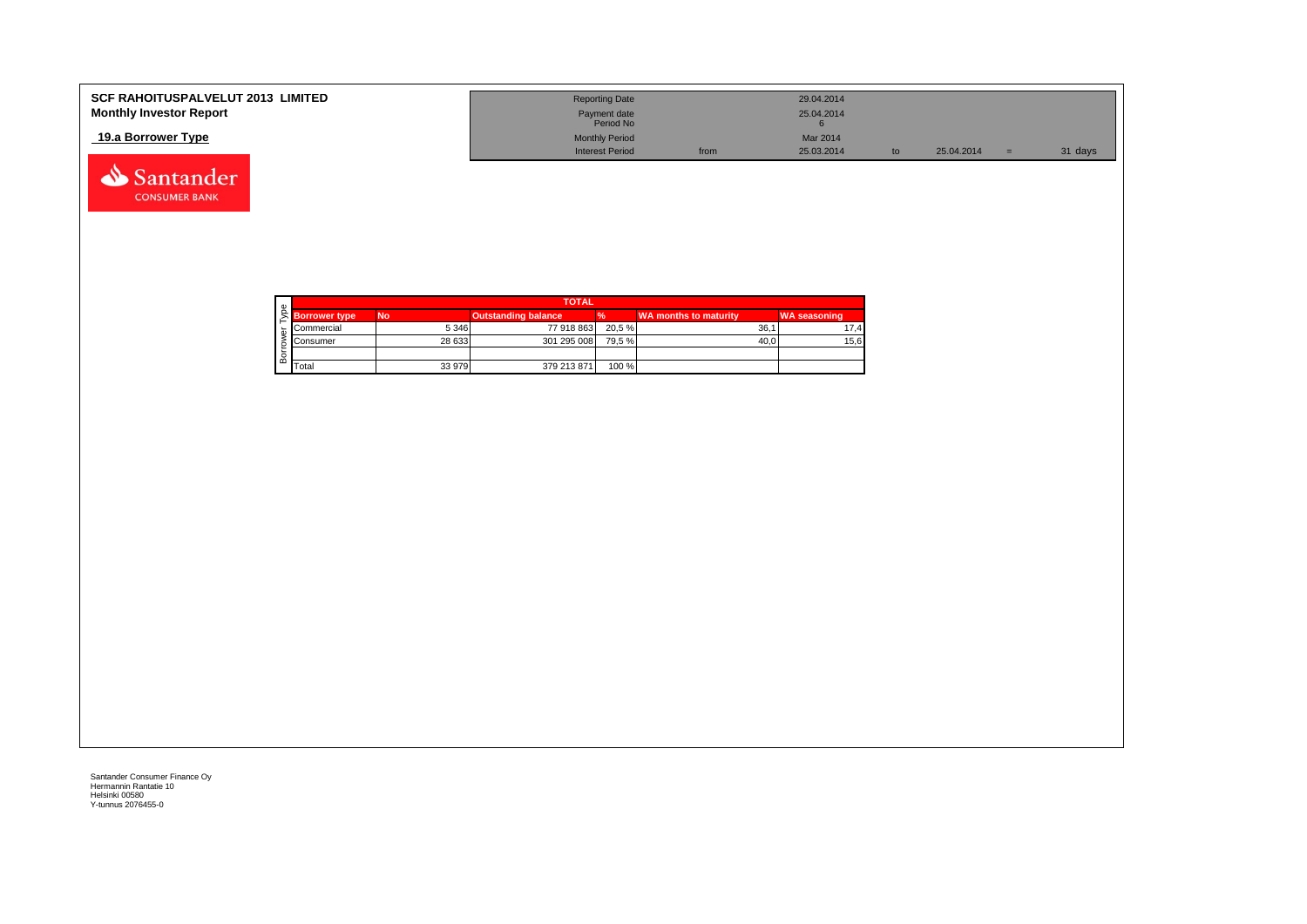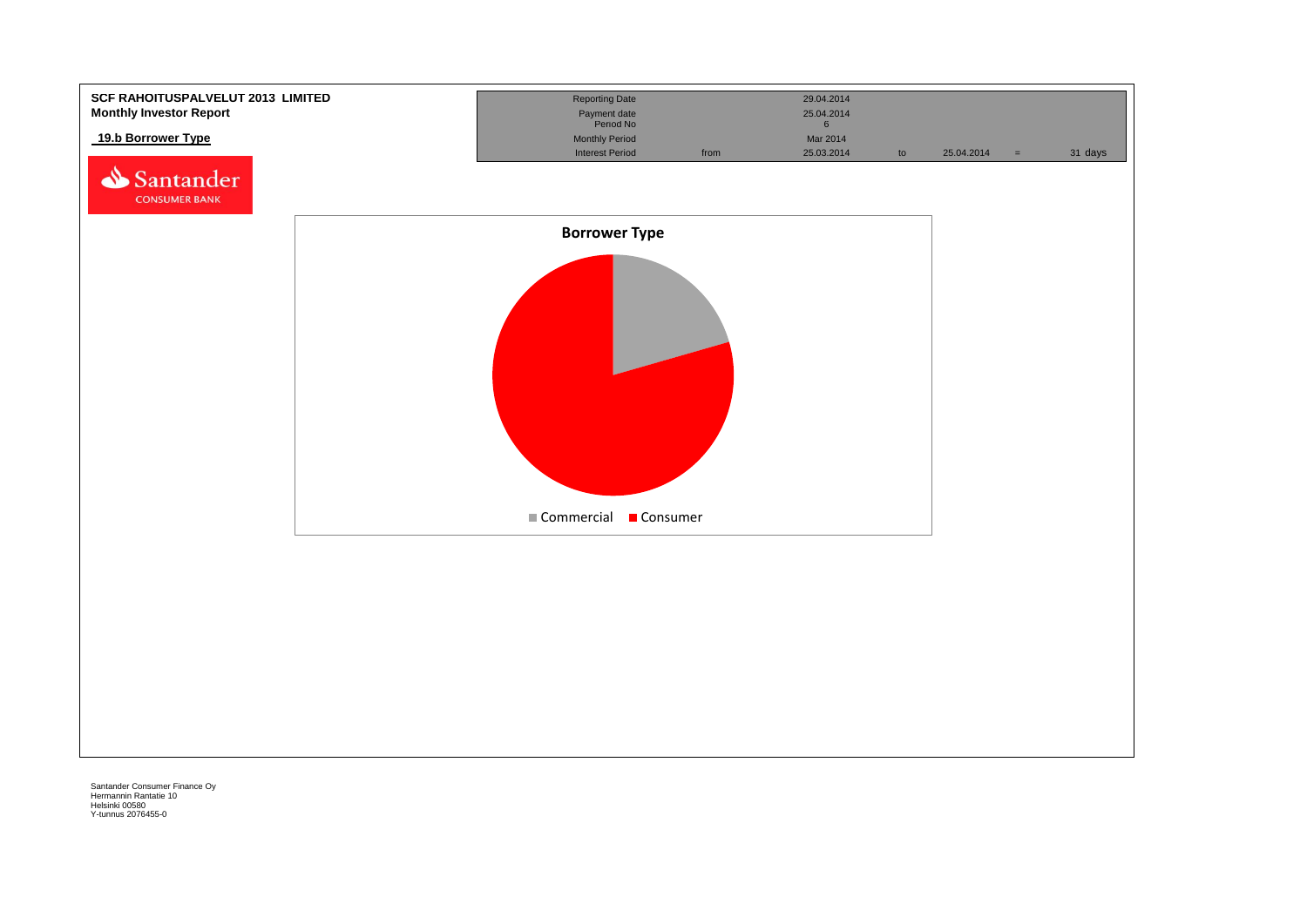| <b>SCF RAHOITUSPALVELUT 2013 LIMITED</b> | <b>Reporting Date</b>     |      | 29.04.2014 |    |            |     |         |
|------------------------------------------|---------------------------|------|------------|----|------------|-----|---------|
| <b>Monthly Investor Report</b>           | Payment date<br>Period No |      | 25.04.2014 |    |            |     |         |
| 20.a Vehicle type                        | <b>Monthly Period</b>     |      | Mar 2014   |    |            |     |         |
|                                          | <b>Interest Period</b>    | from | 25.03.2014 | to | 25.04.2014 | $=$ | 31 days |



Santander **CONSUMER BANK**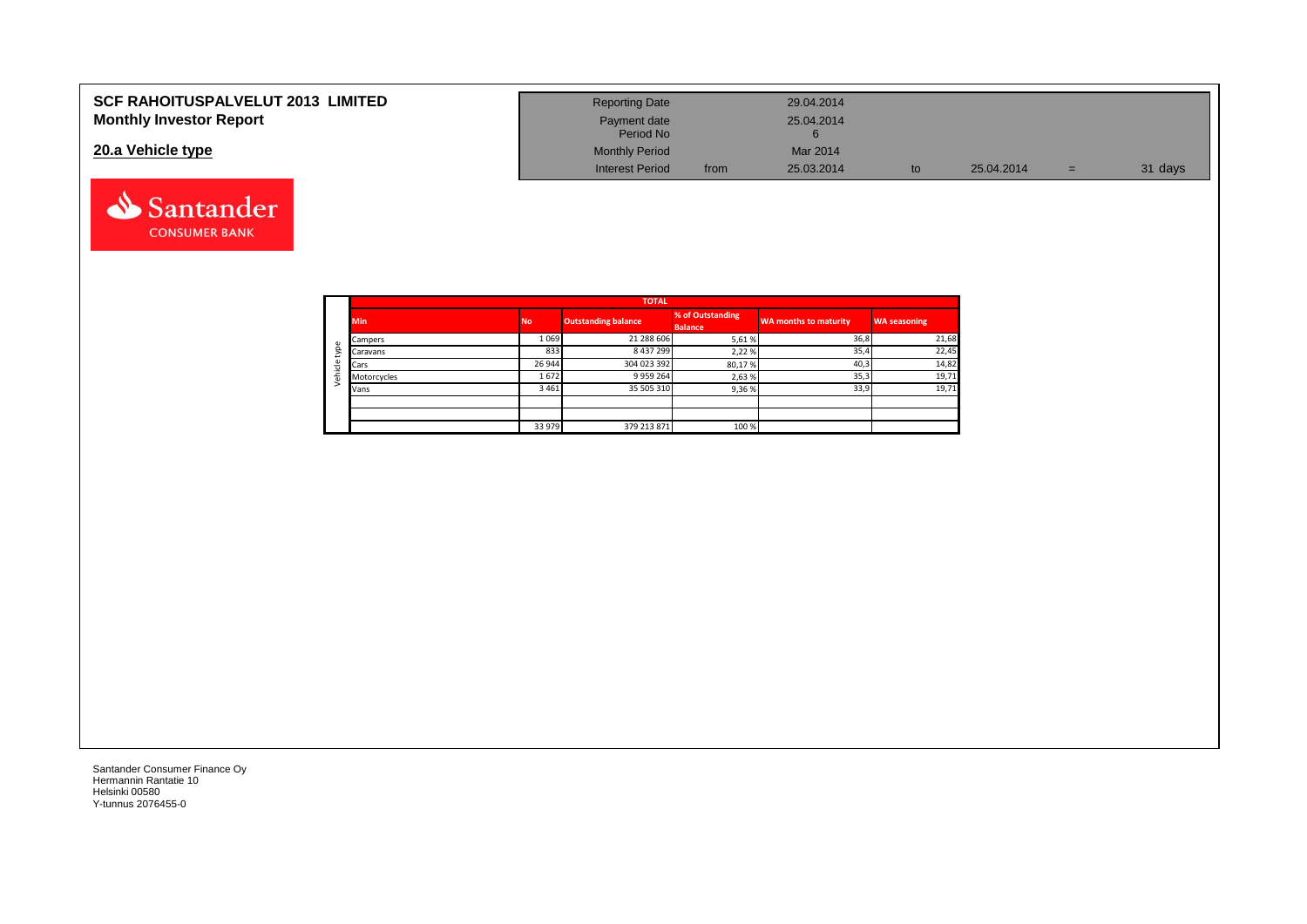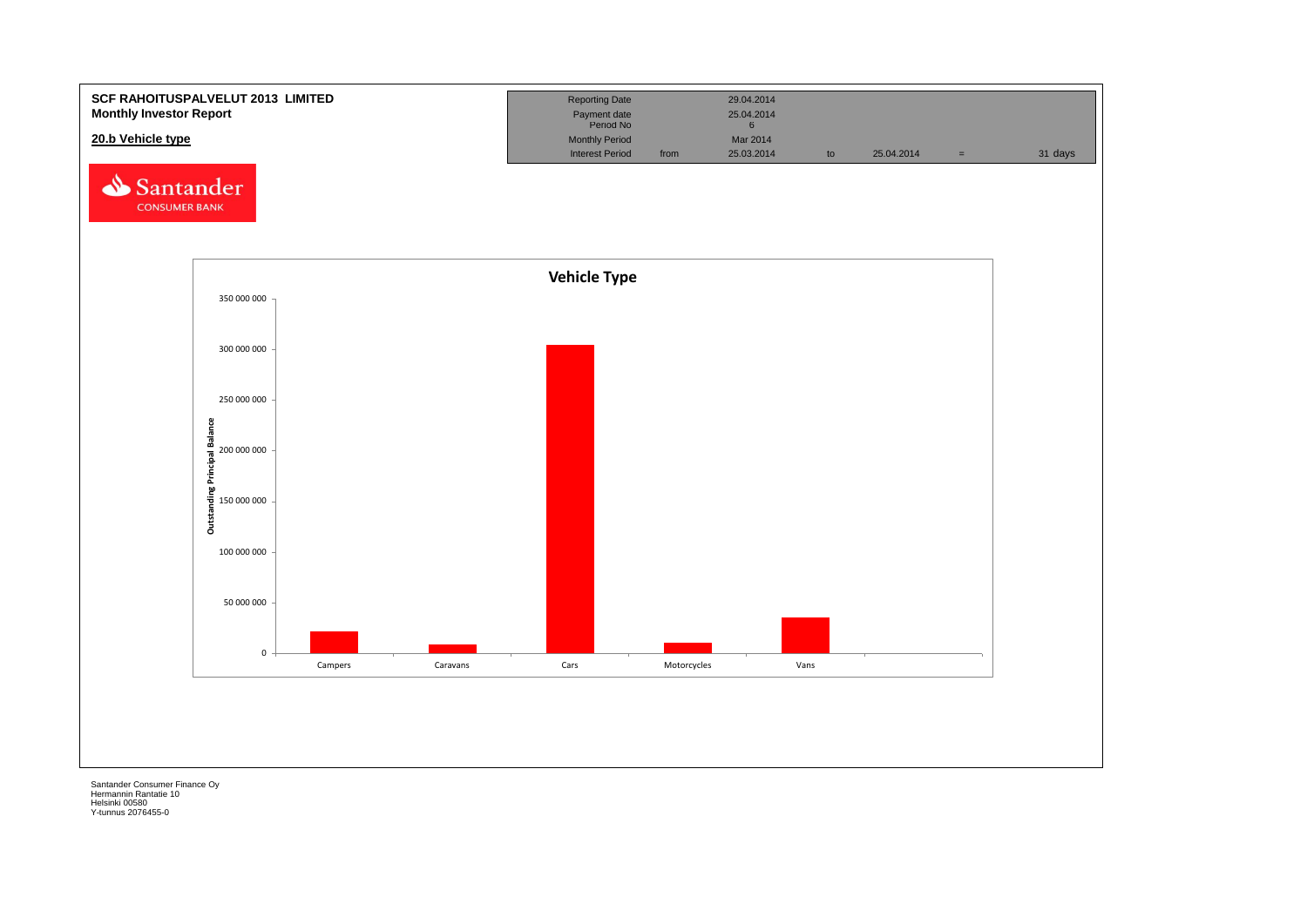| <b>SCF RAHOITUSPALVELUT 2013 LIMITED</b><br><b>Monthly Investor Report</b><br>21.a Restructured Loans<br>Santander<br><b>CONSUMER BANK</b> |              |                                                                          |                                                                                     | <b>Reporting Date</b><br>Payment date<br>Period No<br><b>Monthly Period</b><br><b>Interest Period</b> | from | 29.04.2014<br>25.04.2014<br>$6\phantom{.}6$<br>Mar 2014<br>25.03.2014 | to | 25.04.2014 | $=$ | 31 days |
|--------------------------------------------------------------------------------------------------------------------------------------------|--------------|--------------------------------------------------------------------------|-------------------------------------------------------------------------------------|-------------------------------------------------------------------------------------------------------|------|-----------------------------------------------------------------------|----|------------|-----|---------|
|                                                                                                                                            | Restructured | Period<br>2013 10<br>2013 11<br>2013 12<br>2014 01<br>2014 02<br>2014 03 | <b>TOTAL</b><br><b>No</b><br>3<br>$\overline{2}$<br>$\overline{2}$<br>$\Omega$<br>n | <b>Outstanding balance</b><br>6896<br>22 012<br>11089<br>11 6 29<br>51 626<br>8 <sup>1</sup>          |      |                                                                       |    |            |     |         |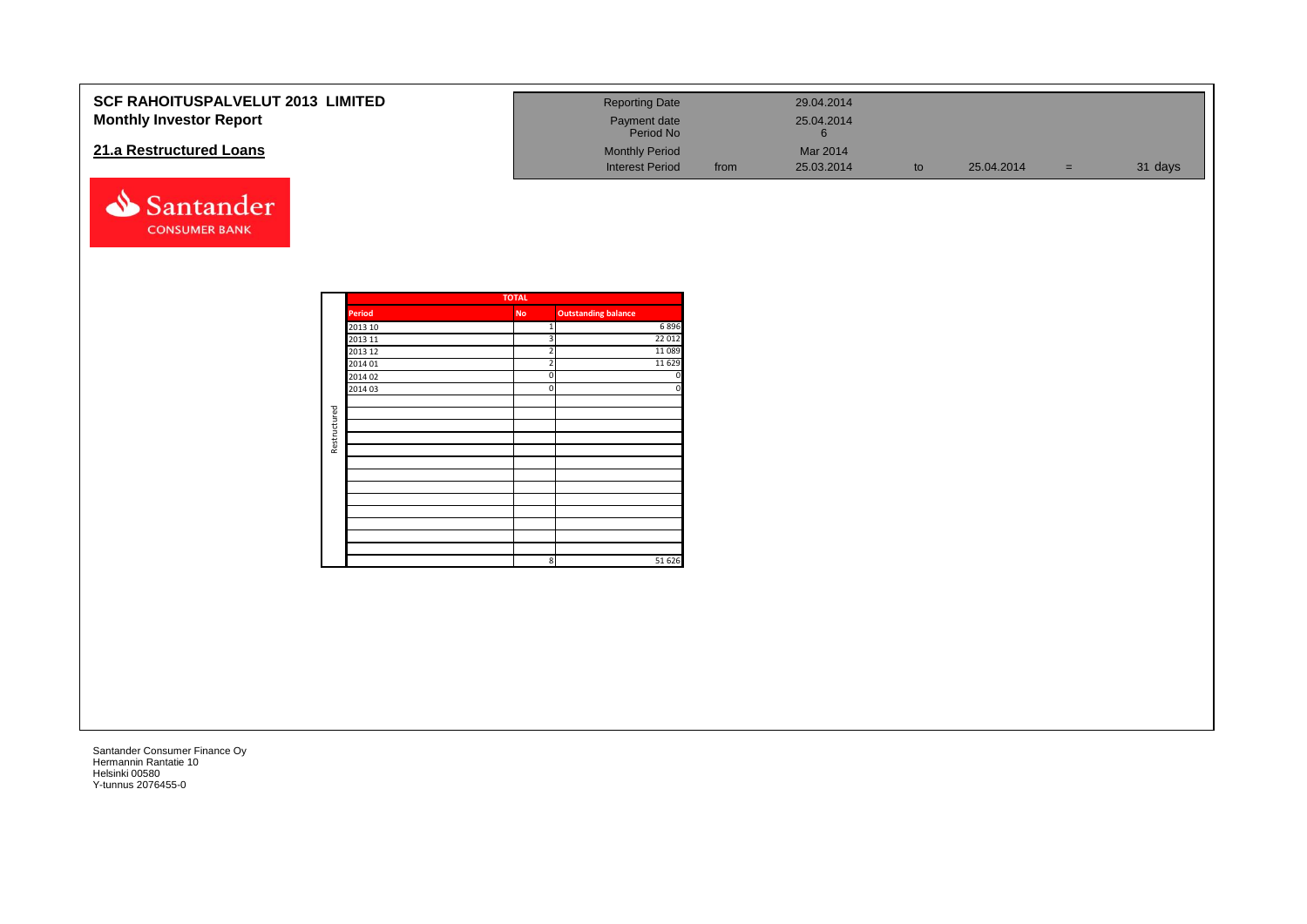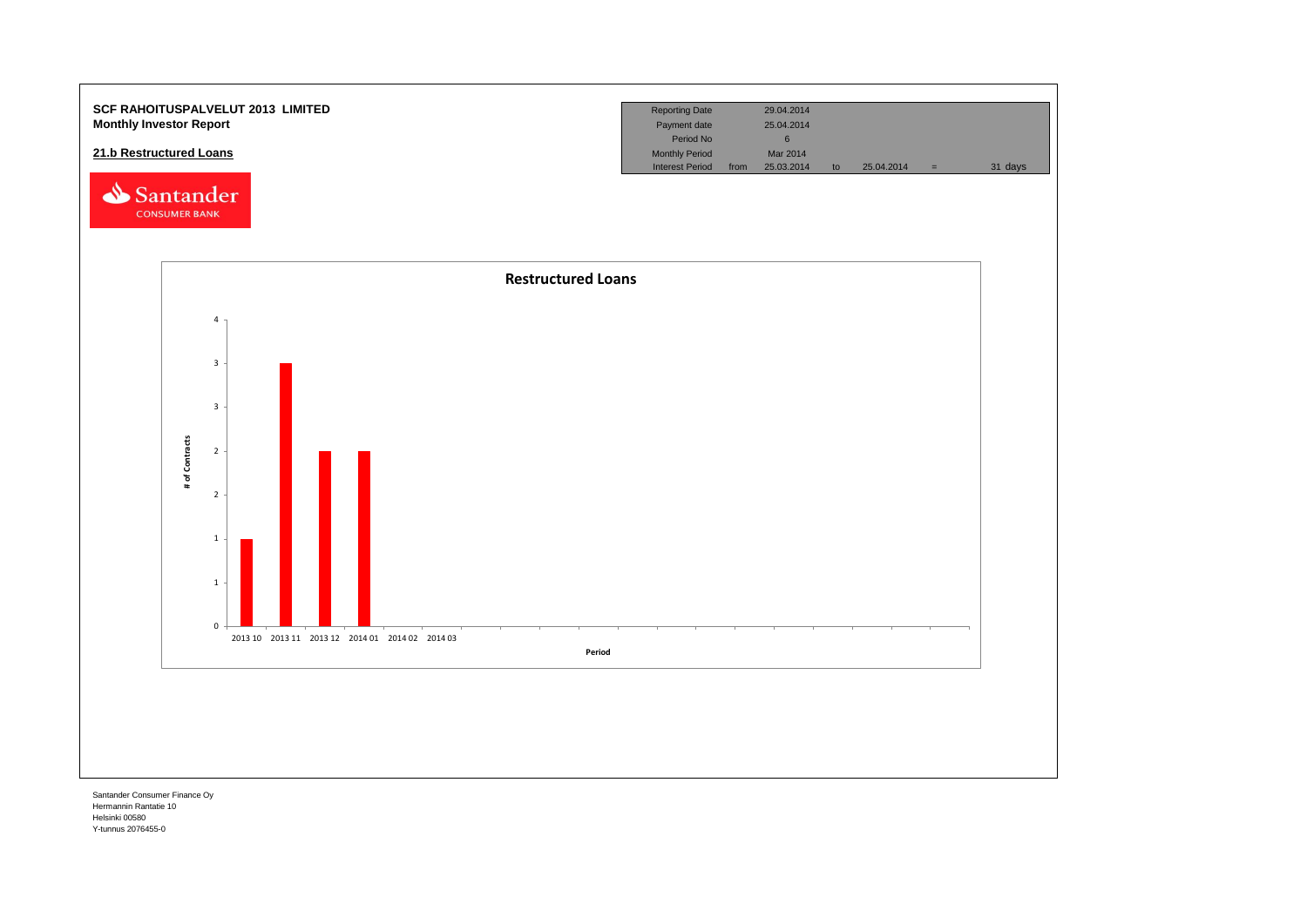#### **SCF RAHOITUSPALVELUT 2013 Monthly Investor Report**

#### **22.a Dynamic Interest rate**



| <b>LIMITED</b> | <b>Reporting Date</b><br>Payment date<br>Period No |      | 29.04.2014<br>25.04.2014<br>ю |    |            |     |         |
|----------------|----------------------------------------------------|------|-------------------------------|----|------------|-----|---------|
|                | <b>Monthly Period</b><br><b>Interest Period</b>    | from | Mar 2014<br>25.03.2014        | to | 25.04.2014 | $=$ | 31 days |

|                         | TOTAL         |                        |                         |
|-------------------------|---------------|------------------------|-------------------------|
|                         | <b>Period</b> | <b>Closing balance</b> | <b>WA Interest rate</b> |
|                         | 2013 10       | 479 099 092            | 4,768 %                 |
|                         | 2013 11       | 458 398 637            | 4,770 %                 |
|                         | 2013 12       | 439 817 265            | 4,768 %                 |
|                         | 2014 01       | 418 143 705            | 4,768%                  |
|                         | 2014 02       | 398 902 873            | 4,764 %                 |
|                         | 2014 03       | 379 213 871            | 4,761%                  |
|                         |               |                        |                         |
|                         |               |                        |                         |
|                         |               |                        |                         |
| Interest rate evolution |               |                        |                         |
|                         |               |                        |                         |
|                         |               |                        |                         |
|                         |               |                        |                         |
|                         |               |                        |                         |
|                         |               |                        |                         |
|                         |               |                        |                         |
|                         |               |                        |                         |
|                         |               |                        |                         |
|                         |               |                        |                         |
|                         |               |                        |                         |
|                         |               |                        |                         |
|                         |               |                        |                         |
|                         |               |                        |                         |
|                         |               |                        |                         |
|                         |               |                        |                         |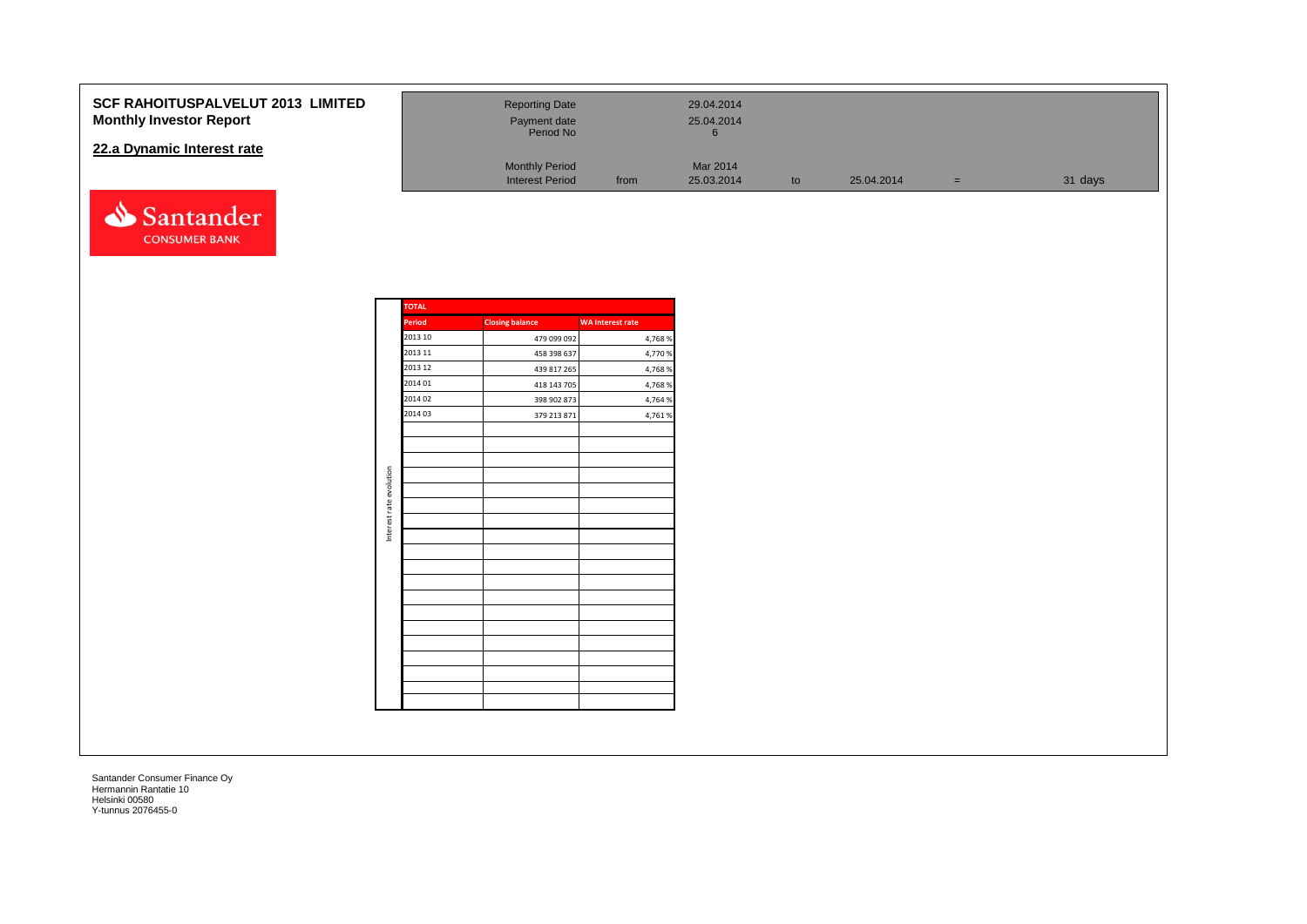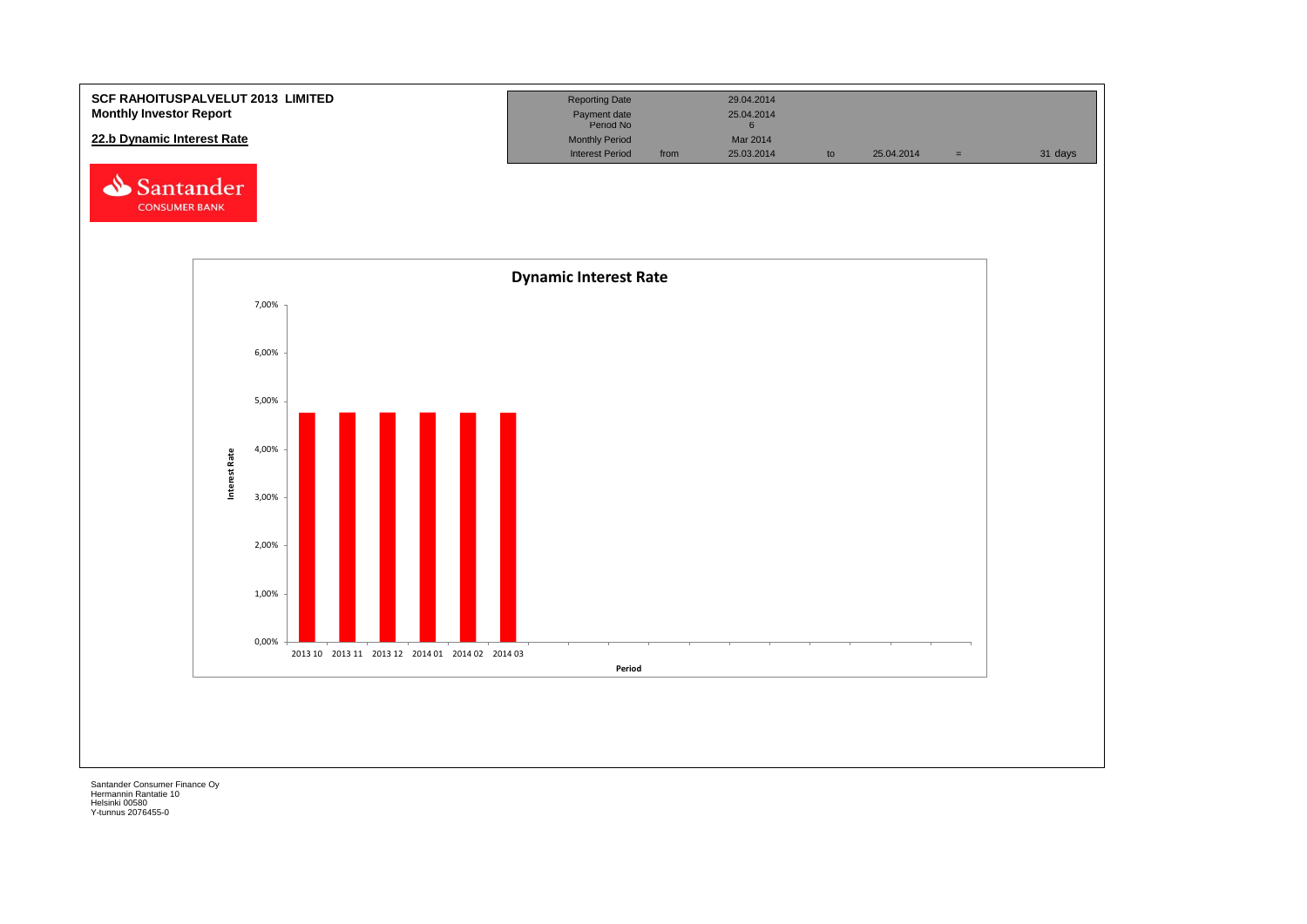| SCF RAHOITUSPALVELUT 2013 LIMITED<br><b>Monthly Investor Report</b><br>23.a Dynamic Pre-Payments |                    |                            |                            | <b>Reporting Date</b><br>Payment date<br>Period No<br><b>Monthly Period</b> |      | 29.04.2014<br>25.04.2014<br>$6\phantom{1}$<br>Mar 2014 |    |            |          |         |
|--------------------------------------------------------------------------------------------------|--------------------|----------------------------|----------------------------|-----------------------------------------------------------------------------|------|--------------------------------------------------------|----|------------|----------|---------|
|                                                                                                  |                    |                            |                            | <b>Interest Period</b>                                                      | from | 25.03.2014                                             | to | 25.04.2014 | $\equiv$ | 31 days |
| Santander<br><b>CONSUMER BANK</b>                                                                |                    |                            |                            |                                                                             |      |                                                        |    |            |          |         |
|                                                                                                  | <b>TOTAL</b>       |                            |                            |                                                                             |      |                                                        |    |            |          |         |
|                                                                                                  | Period             | <b>Sum of Pre-Payments</b> | <b>Closing Balance</b>     | <b>CPR Annual</b>                                                           |      |                                                        |    |            |          |         |
|                                                                                                  | 2013 10            | 17 039 534                 | 479 099 092                | 35,25 %                                                                     |      |                                                        |    |            |          |         |
|                                                                                                  | 2013 11            | 10 397 072                 | 458 398 637                | 24,07%                                                                      |      |                                                        |    |            |          |         |
|                                                                                                  | 2013 12            | 8 341 808                  | 439 817 265                | 20,53 %                                                                     |      |                                                        |    |            |          |         |
|                                                                                                  | 2014 01            | 10 880 470                 | 418 143 705                | 27,12 %                                                                     |      |                                                        |    |            |          |         |
|                                                                                                  | 2014 02<br>2014 03 | 9 647 459<br>9 774 133     | 398 902 873<br>379 213 871 | 25,46 %<br>26,90%                                                           |      |                                                        |    |            |          |         |
|                                                                                                  |                    |                            |                            |                                                                             |      |                                                        |    |            |          |         |
|                                                                                                  |                    |                            |                            |                                                                             |      |                                                        |    |            |          |         |
|                                                                                                  | Prepayment         |                            |                            |                                                                             |      |                                                        |    |            |          |         |
|                                                                                                  |                    |                            |                            |                                                                             |      |                                                        |    |            |          |         |
|                                                                                                  | $rac{u}{\pi}$      |                            |                            |                                                                             |      |                                                        |    |            |          |         |
|                                                                                                  | Dynar              |                            |                            |                                                                             |      |                                                        |    |            |          |         |
|                                                                                                  |                    |                            |                            |                                                                             |      |                                                        |    |            |          |         |
|                                                                                                  |                    |                            |                            |                                                                             |      |                                                        |    |            |          |         |
|                                                                                                  |                    |                            |                            |                                                                             |      |                                                        |    |            |          |         |
|                                                                                                  |                    |                            |                            |                                                                             |      |                                                        |    |            |          |         |
|                                                                                                  |                    |                            |                            |                                                                             |      |                                                        |    |            |          |         |
|                                                                                                  |                    |                            |                            |                                                                             |      |                                                        |    |            |          |         |
|                                                                                                  |                    |                            |                            |                                                                             |      |                                                        |    |            |          |         |
|                                                                                                  |                    |                            |                            |                                                                             |      |                                                        |    |            |          |         |
|                                                                                                  |                    |                            |                            |                                                                             |      |                                                        |    |            |          |         |
|                                                                                                  |                    |                            |                            |                                                                             |      |                                                        |    |            |          |         |
|                                                                                                  |                    |                            |                            |                                                                             |      |                                                        |    |            |          |         |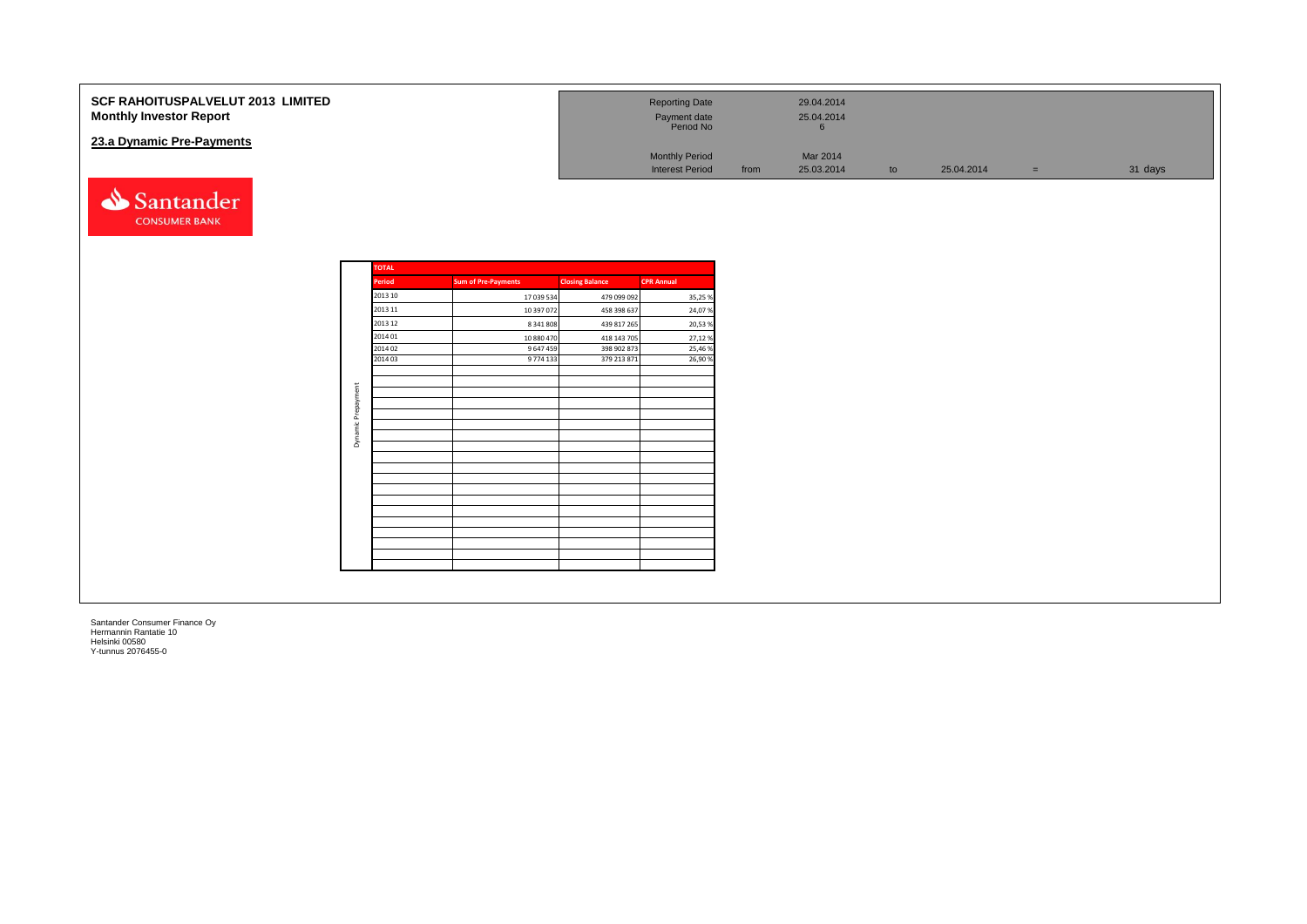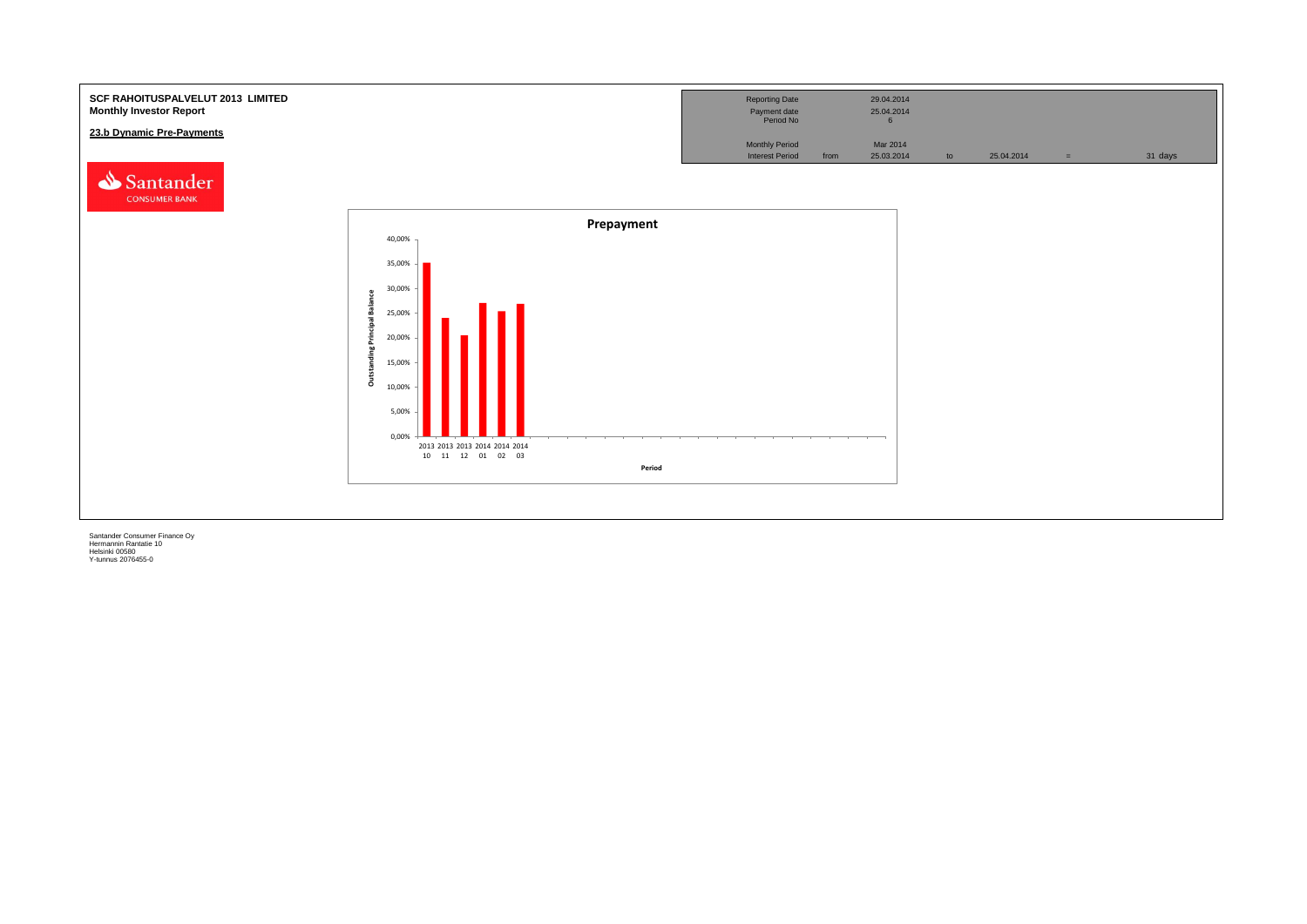|                   | SCF RAHOITUSPALVELUT 2013 LIMITED<br><b>Monthly Investor Report</b> |                  |                  |                            |                 |                          |                              |                        |          | <b>Reporting Date</b><br>Payment date<br>Period No |                | 29.04.2014<br>25.04.2014<br>$6\overline{6}$ |    |                                                   |                 |                                    |                |
|-------------------|---------------------------------------------------------------------|------------------|------------------|----------------------------|-----------------|--------------------------|------------------------------|------------------------|----------|----------------------------------------------------|----------------|---------------------------------------------|----|---------------------------------------------------|-----------------|------------------------------------|----------------|
|                   | 24. Delinquency                                                     |                  |                  |                            |                 |                          |                              |                        |          | <b>Monthly Period</b><br><b>Interest Period</b>    | from           | Mar 2014<br>25.03.2014                      | to | 25.04.2014                                        | $=$             |                                    | 31 days        |
|                   | Santander<br><b>CONSUMER BANK</b>                                   |                  |                  |                            |                 |                          |                              |                        |          |                                                    |                |                                             |    |                                                   |                 |                                    |                |
| year mth          | <b>Total outstanding</b>                                            | accounts current | balance current  | ccounts 1-30               | balance 1-30    | accounts 30-60           | balance 30-60 accounts 60-90 |                        |          | balance 60-90 accounts 90-120                      | balance 90-120 |                                             |    | accounts 120-150 balance 120-150 accounts 150-180 | balance 150-180 | New defaults New defaults<br>Count | <b>Balance</b> |
| 10                | 479 099 092                                                         | 38 993           | 36 474           | 446 596 917                | 2 2 2 0         | 28 822 032               | 261                          | 3 2 8 5 1 1 3          | 38       | 395 030                                            |                |                                             |    |                                                   |                 |                                    |                |
| $2013 - 11$<br>12 | 458 398 637<br>439 817 265                                          | 38 064<br>37 223 | 35 686<br>34 122 | 428 532 436<br>400 832 160 | 2 0 0 2<br>2679 | 25 230 809<br>33 548 784 | 288<br>290                   | 3 566 770<br>3 836 015 | 71<br>83 | 894 089<br>986 724                                 | 17<br>32       | 174 532<br>443 473                          | 17 | 170 109                                           |                 |                                    | 310<br>16898   |
|                   | 418 143 705                                                         | 36 152           | 33 673           | 387 318 836                | 2 0 0 0         | 24 880 198               | 358                          | 4 382 442              | 62       | 823 214                                            | 33             | 390 625                                     | 18 | 264 163                                           |                 | 84 227                             | 58 536         |
|                   | 398 902 873                                                         | 35 125           | 32744            | 370 253 584                | 1938            | 23 496 506               | 288                          | 3 3 0 5 4 8 2          | 101      | 1 0 9 0 1 4 7                                      | 28             | 438 130                                     | 17 | 197 118                                           | q               | 121 907                            | 241 923        |
|                   | 379 213 871                                                         | 33 979           | 31 004           | 344 081 075                | 2511            | 30 152 795               | 313                          | 3 199 380              | 86       | 1 012 242                                          | 42             | 507 155                                     | 12 | 171 908                                           | 11              | 89 316                             | 260 419        |
|                   |                                                                     |                  |                  |                            |                 |                          |                              |                        |          |                                                    |                |                                             |    |                                                   |                 |                                    |                |
| 2014              |                                                                     |                  |                  |                            |                 |                          |                              |                        |          |                                                    |                |                                             |    |                                                   |                 |                                    |                |
|                   |                                                                     |                  |                  |                            |                 |                          |                              |                        |          |                                                    |                |                                             |    |                                                   |                 |                                    |                |
|                   |                                                                     |                  |                  |                            |                 |                          |                              |                        |          |                                                    |                |                                             |    |                                                   |                 |                                    |                |
| 10                |                                                                     |                  |                  |                            |                 |                          |                              |                        |          |                                                    |                |                                             |    |                                                   |                 |                                    |                |
| 11                |                                                                     |                  |                  |                            |                 |                          |                              |                        |          |                                                    |                |                                             |    |                                                   |                 |                                    |                |
| 12                |                                                                     |                  |                  |                            |                 |                          |                              |                        |          |                                                    |                |                                             |    |                                                   |                 |                                    |                |
|                   |                                                                     |                  |                  |                            |                 |                          |                              |                        |          |                                                    |                |                                             |    |                                                   |                 |                                    |                |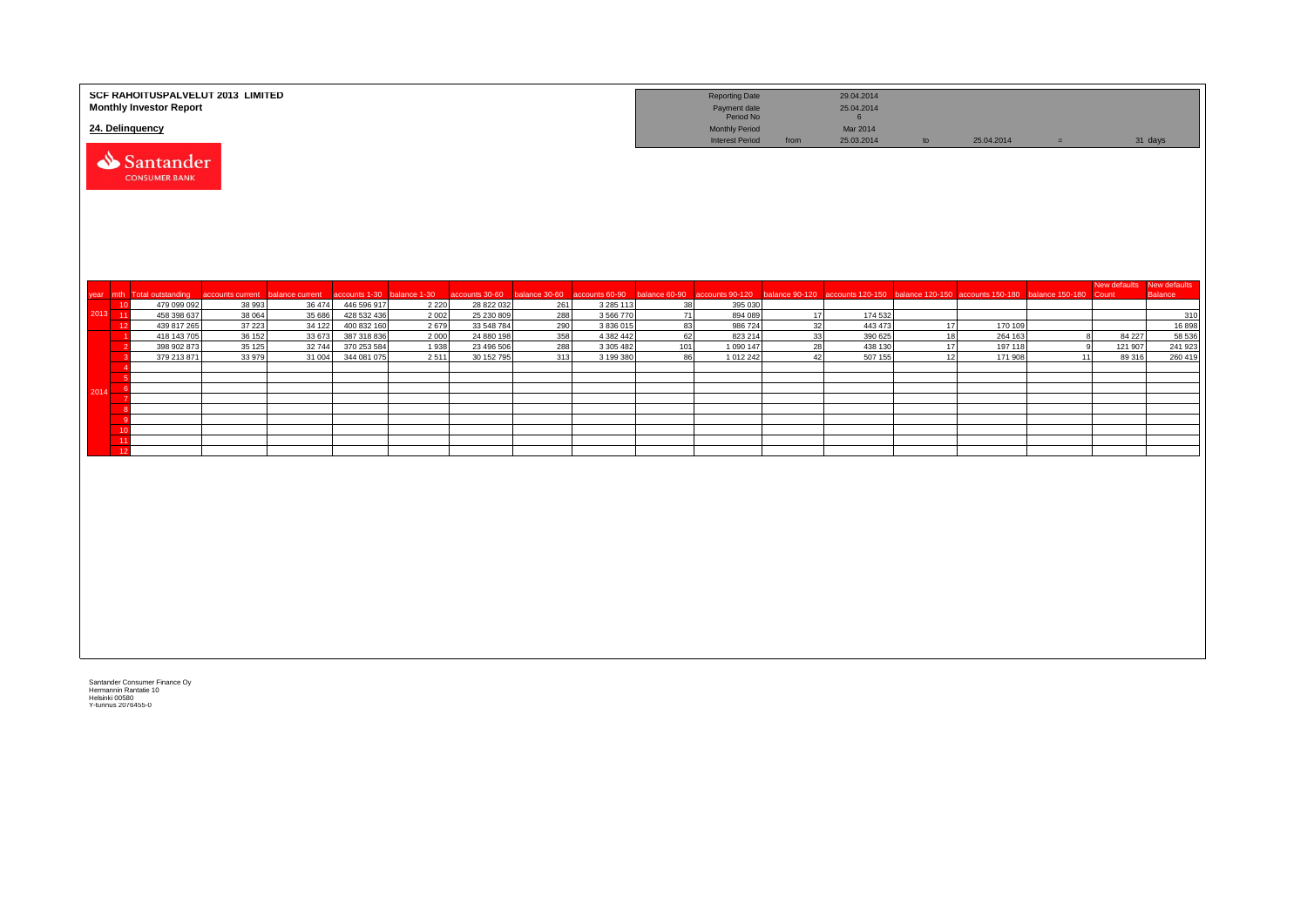| <b>SCF RAHOITUSPALVELUT 2013 LIMITED</b><br><b>Monthly Investor Report</b> | <b>Reporting Date</b><br>Payment date<br>Period No |      | 29.04.2014<br>25.04.2014 |    |            |         |
|----------------------------------------------------------------------------|----------------------------------------------------|------|--------------------------|----|------------|---------|
| 25. Defaults, Recoveries and Losses by Quarter of Default                  |                                                    |      |                          |    |            |         |
|                                                                            | <b>Monthly Period</b>                              |      | Mar 2014                 |    |            |         |
|                                                                            | <b>Interest Period</b>                             | from | 25.03.2014               | to | 25.04.2014 | 31 days |
| Santander                                                                  |                                                    |      |                          |    |            |         |

**CONSUMER BANK** 

|        |                                | <b>Recovery Quarter</b> | 20134             |                           |       | 2014 1            |                           |         | 20142             |                           |      | 20143             |                           |      |  |
|--------|--------------------------------|-------------------------|-------------------|---------------------------|-------|-------------------|---------------------------|---------|-------------------|---------------------------|------|-------------------|---------------------------|------|--|
|        | Default Quarter Default Amount | No Of Loans             | <b>Recoveries</b> | Cum.<br><b>Recoveries</b> | Loss  | <b>Recoveries</b> | Cum.<br><b>Recoveries</b> | Loss    | <b>Recoveries</b> | Cum.<br><b>Recoveries</b> | Loss | <b>Recoveries</b> | Cum.<br><b>Recoveries</b> | Loss |  |
| 2013 4 | 17 208                         |                         | 310               | 310                       | 16898 | 14 4 5 2          | 14 762                    | 2 4 4 6 |                   |                           |      |                   |                           |      |  |
| 2014 1 | 560 879                        |                         |                   |                           |       | 141 225           | 141 225                   | 419 654 |                   |                           |      |                   |                           |      |  |
| 2014 2 |                                |                         |                   |                           |       |                   |                           |         |                   |                           |      |                   |                           |      |  |
| 2014 3 |                                |                         |                   |                           |       |                   |                           |         |                   |                           |      |                   |                           |      |  |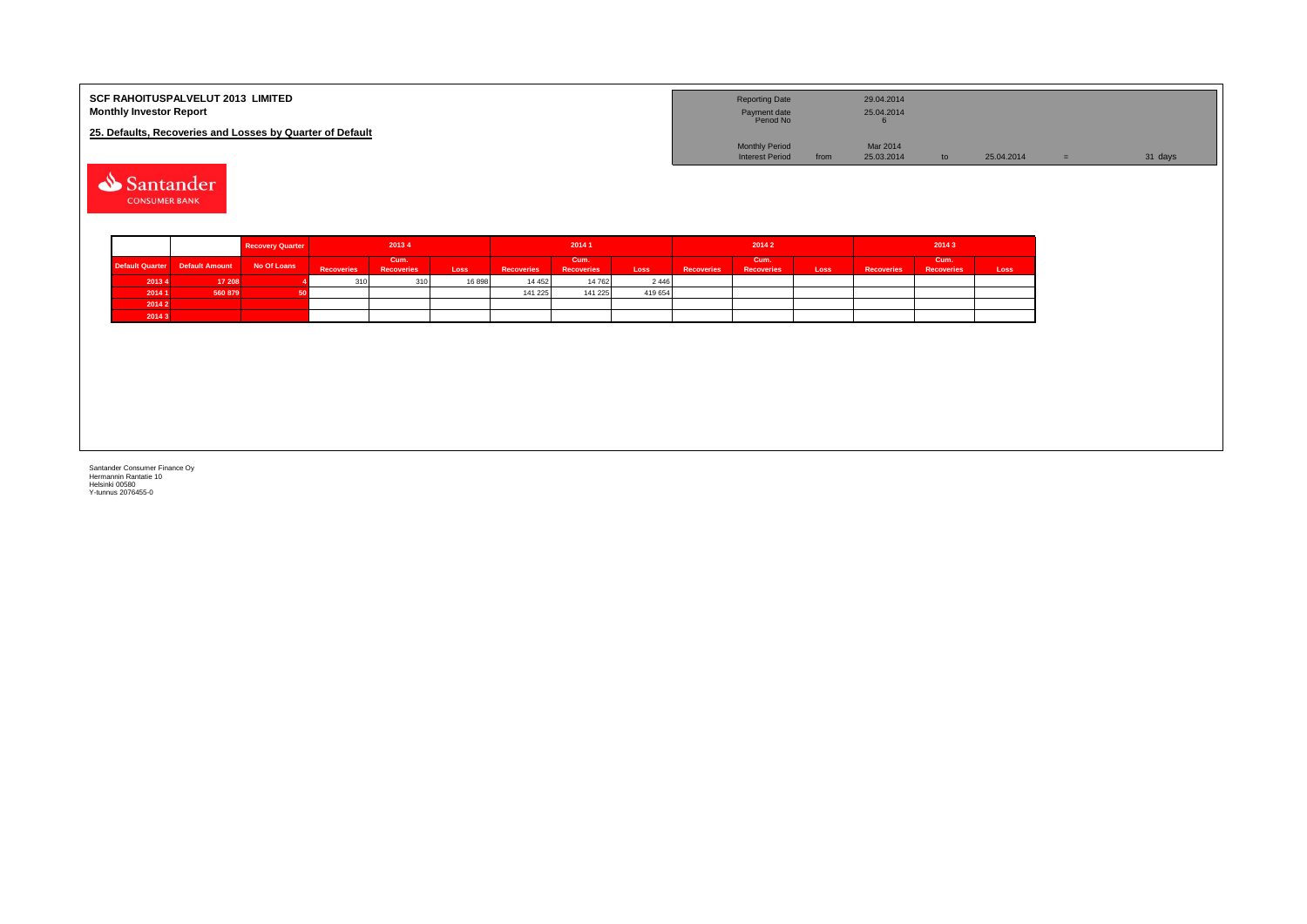| <b>SCF RAHOITUSPALVELUT 2013 LIMITED</b><br><b>Monthly Investor Report</b> |                          | <b>Reporting Date</b><br>Payment date<br>Period No |      | 29.04.2014<br>25.04.2014<br>$6\overline{6}$ |    |            |     |         |
|----------------------------------------------------------------------------|--------------------------|----------------------------------------------------|------|---------------------------------------------|----|------------|-----|---------|
| 26. Priority of Payments                                                   |                          | <b>Monthly Period</b><br><b>Interest Period</b>    | from | Mar 2014<br>25.03.2014                      | to | 25.04.2014 | $=$ | 31 days |
| Santander<br><b>CONSUMER BANK</b>                                          |                          |                                                    |      |                                             |    |            |     |         |
| <b>Purchaser Priority of Payments</b>                                      |                          |                                                    |      |                                             |    |            |     |         |
| Purchaser Available Distribution Amount<br>$+$                             |                          | 21 499 675,36 EUR                                  |      |                                             |    |            |     |         |
| Senior Expenses                                                            |                          | 1 553,33 EUR                                       |      |                                             |    |            |     |         |
| Servicing Fee                                                              | ٠                        | 212 254,43 EUR                                     |      |                                             |    |            |     |         |
| Interest on Loan to Issuer                                                 | ٠                        | 1596 865,18 EUR                                    |      |                                             |    |            |     |         |
| Principal on Loan to Issuer                                                | $\overline{\phantom{a}}$ | 19 689 002,42 EUR                                  |      |                                             |    |            |     |         |
|                                                                            |                          | $\overline{\phantom{a}}$                           |      |                                             |    |            |     |         |
| <b>Issuer Priority of Payments</b>                                         |                          |                                                    |      |                                             |    |            |     |         |
| <b>Issuer Available Distribution Amount</b><br>$+$                         |                          | 34 121 862,45 EUR                                  |      |                                             |    |            |     |         |
| Senior Expenses                                                            |                          | 1 345,00 EUR                                       |      |                                             |    |            |     |         |
| Interest Class A                                                           | ٠                        | 216 906,00 EUR                                     |      |                                             |    |            |     |         |
| Prior to a PDTE - Interest Class B                                         |                          | 36 681,00 EUR                                      |      |                                             |    |            |     |         |
| Credit the Reserve Account up to the requirred Liquidity Reserve Amount    | ۰                        | 5 133 550,00 EUR                                   |      |                                             |    |            |     |         |
| Principal Payments on Class A                                              | ٠                        | 19 689 002,42 EUR                                  |      |                                             |    |            |     |         |
| Following a PDTE - Interest Class B<br>Principal Payments Class B          |                          | N/A EUR<br><b>EUR</b><br>$\sim$                    |      |                                             |    |            |     |         |
| Credit Reserve Account up tp Required Reserve Amount                       |                          | 7700 325,00 EUR                                    |      |                                             |    |            |     |         |
| Interest Class C                                                           |                          | 21 338,00 EUR                                      |      |                                             |    |            |     |         |
| Principal Payments on Class C                                              |                          | - EUR                                              |      |                                             |    |            |     |         |
| Interest Issuer Subordinated Loan                                          | ۰                        | 34 640,77 EUR                                      |      |                                             |    |            |     |         |
| Principal Issuer Subordinated Loan                                         | ٠                        | EUR<br>$\sim$                                      |      |                                             |    |            |     |         |
| Payment to Purchaser<br>$\sim$                                             |                          | 1 288 074,26 EUR                                   |      |                                             |    |            |     |         |
| <b>Purchaser Priority of Payments: Second Pass</b>                         |                          |                                                    |      |                                             |    |            |     |         |
| Available Distribution Amount<br>$+$                                       |                          | 1 288 074,26 EUR                                   |      |                                             |    |            |     |         |
| Servicer Advance Reserve Fund Replenishment                                | $\overline{\phantom{a}}$ | <b>EUR</b><br>$\sim$                               |      |                                             |    |            |     |         |
| Interest on Purchaser Subordinated Loan (SAF)                              | ٠                        | 269,92 EUR                                         |      |                                             |    |            |     |         |
| Principal on Purchaser Subordinated Loan (SAF)                             |                          | <b>EUR</b><br>$\sim$                               |      |                                             |    |            |     |         |
| Payment of residual funds to Seller<br>$=$                                 |                          | 1 287 804,35 EUR                                   |      |                                             |    |            |     |         |
|                                                                            |                          |                                                    |      |                                             |    |            |     |         |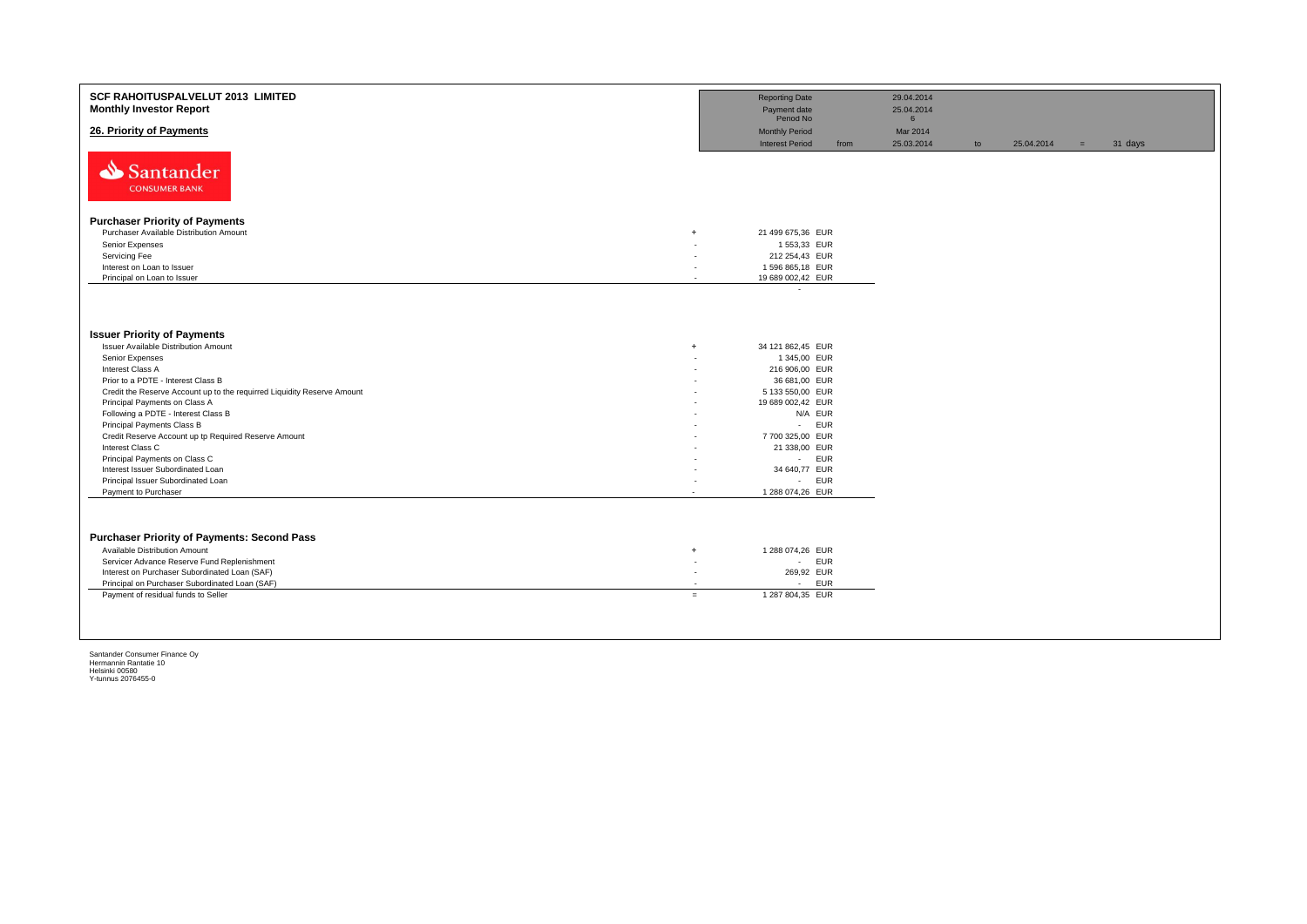| <b>SCF RAHOITUSPALVELUT 2013 LIMITED</b><br><b>Monthly Investor Report</b><br>27. Transaction Costs<br>Santander<br><b>CONSUMER BANK</b> |                  | <b>Reporting Date</b><br>Payment date<br>Period No<br><b>Monthly Period</b><br><b>Interest Period</b><br>from | 29.04.2014<br>25.04.2014<br>6<br>Mar 2014<br>25.03.2014<br>to | 25.04.2014<br>$=$ | 31 days |
|------------------------------------------------------------------------------------------------------------------------------------------|------------------|---------------------------------------------------------------------------------------------------------------|---------------------------------------------------------------|-------------------|---------|
| <b>Transaction Costs</b>                                                                                                                 | <b>All Notes</b> | <b>Class A</b>                                                                                                | <b>Class B</b>                                                | <b>Class C</b>    |         |
| Senior Expenses                                                                                                                          | 1 553,33 EUR     |                                                                                                               |                                                               |                   |         |
| Interest accrued for the Period                                                                                                          | 274 925,00 EUR   | 216 906,00 EUR                                                                                                | 36 681,00 EUR                                                 | 21 338,00 EUR     |         |
| Cumulative Interest accrued                                                                                                              | 2 059 923,00 EUR | 1 678 672,00 EUR                                                                                              | 240 827,00 EUR                                                | 140 424,00 EUR    |         |
| <b>Interest Payments</b>                                                                                                                 | 274 925,00 EUR   | 216 906,00 EUR                                                                                                | 36 681,00 EUR                                                 | 21 338,00 EUR     |         |
| <b>Cumulative Interest Payments</b>                                                                                                      | 2 059 923,00 EUR | 1 678 672,00 EUR                                                                                              | 240 827,00 EUR                                                | 140 424,00 EUR    |         |
| Interest accrued on Subordinated Loan for the Period                                                                                     | 34 640,77 EUR    |                                                                                                               |                                                               |                   |         |
| Cumulative Interest accrued on Subordinated Loan                                                                                         | 224 562,67 EUR   |                                                                                                               |                                                               |                   |         |
| Interest Payments on Subordinated Loan                                                                                                   | 34 640,77 EUR    |                                                                                                               |                                                               |                   |         |
| Cumulative Interest Payments on Subordinated Loan                                                                                        | 224 562,67 EUR   |                                                                                                               |                                                               |                   |         |
| Unpaid Interest for the Period                                                                                                           | <b>EUR</b><br>۰  |                                                                                                               |                                                               |                   |         |
| <b>Cumulative Unpaid Interest</b>                                                                                                        | <b>EUR</b><br>۰  |                                                                                                               |                                                               |                   |         |